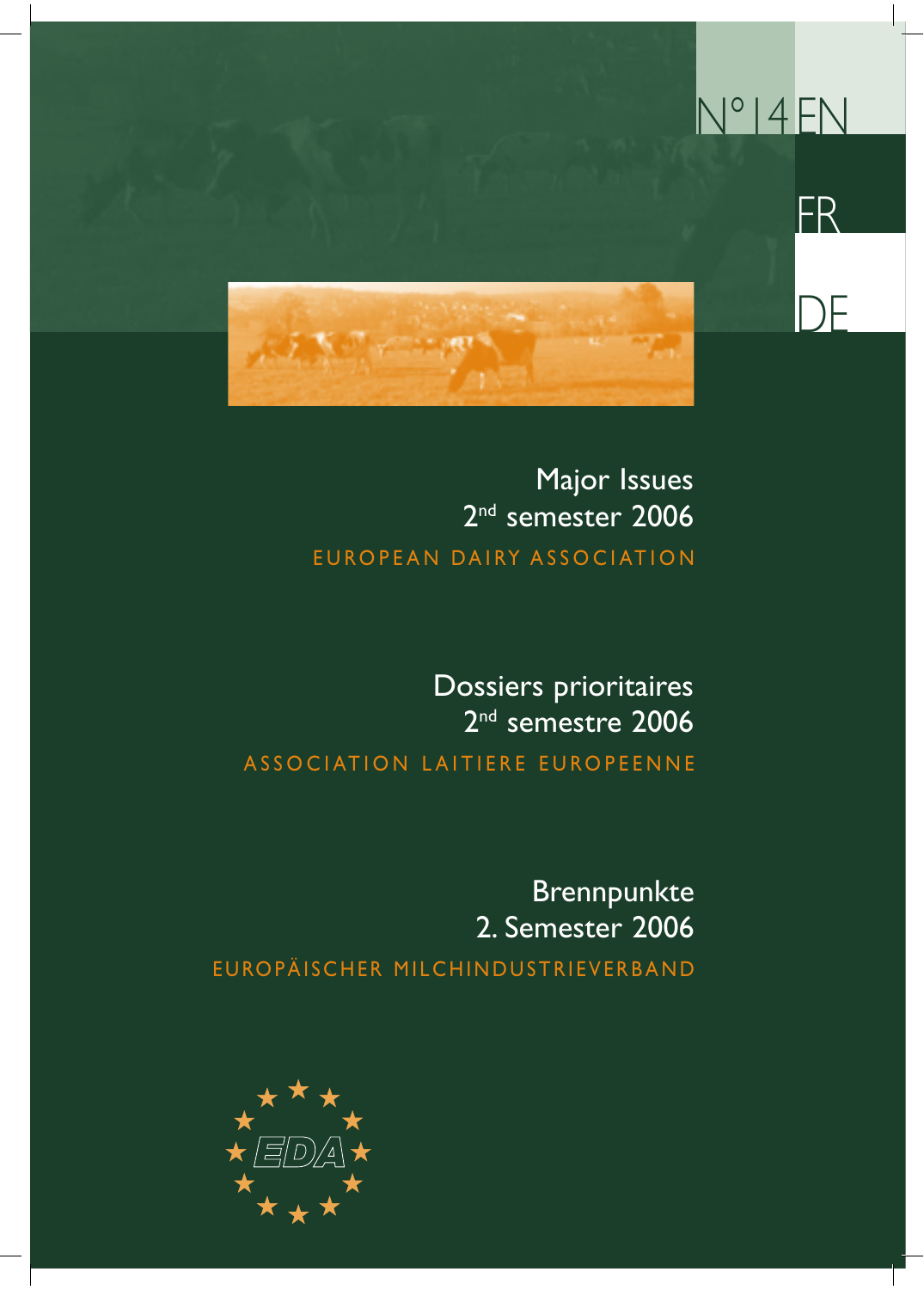### Index

EN

FR

DE

| EU dairy market: stable prices in 2007? 5                            |
|----------------------------------------------------------------------|
| Trade & Economics Dossiers 7                                         |
|                                                                      |
|                                                                      |
|                                                                      |
| Marché laitier de l'UE: des prix<br>généralement stables en 2007? 17 |
|                                                                      |
| Politique alimentaire et environnementale 23                         |
|                                                                      |
|                                                                      |
|                                                                      |
|                                                                      |
| Nahrungsmittel- und Umweltpolitik 36                                 |
|                                                                      |
|                                                                      |
| Organisation Chart - Second Semester 2006 48                         |
|                                                                      |

*This document cannot be reproduced without acknowledging the source.*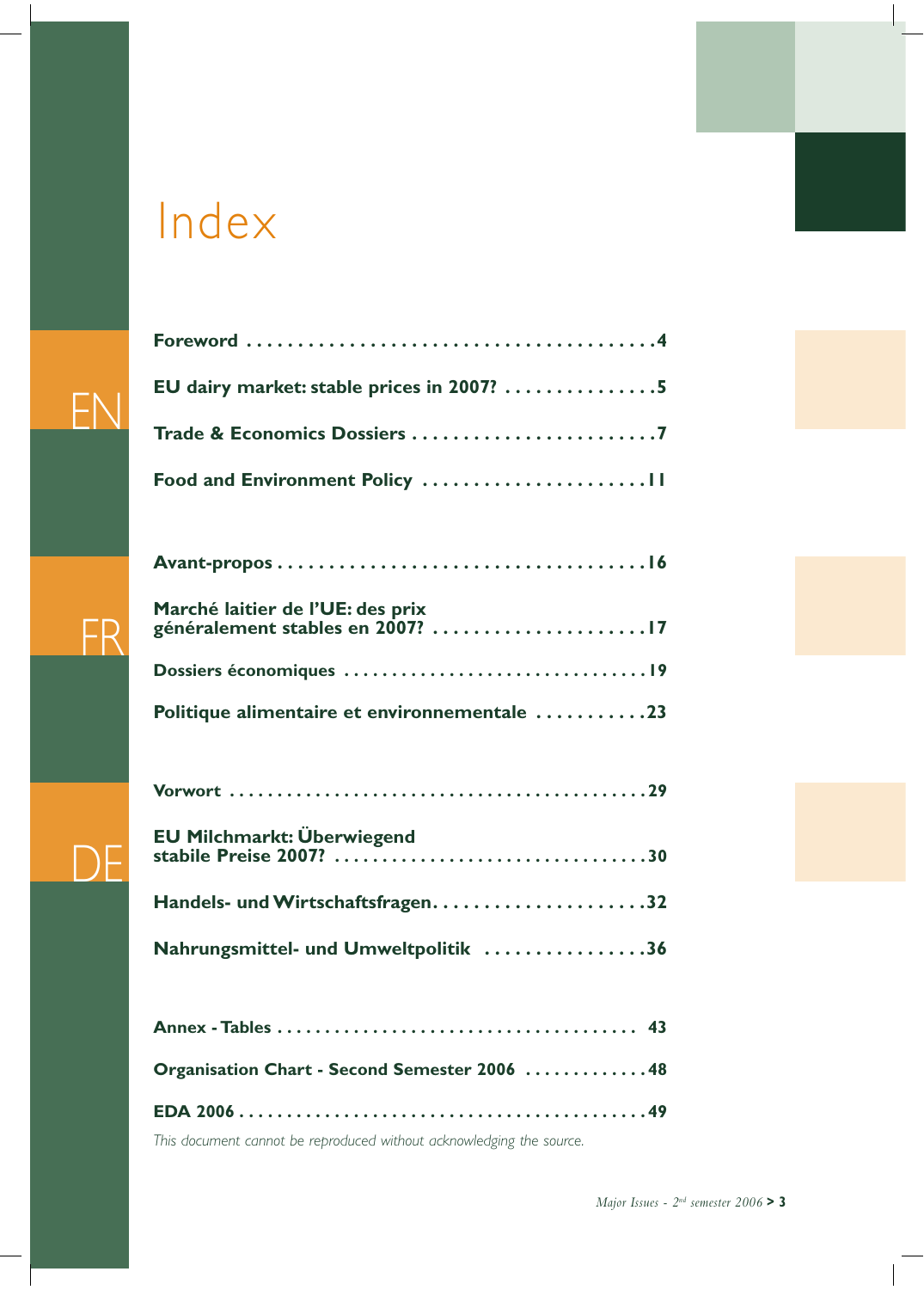### Foreword



**"Health-check", Health and Nutrition - two totally different issues that have been and will be determining the agenda of our Association.**

**Health-Check, now nearly a magic word in the Brussels agri-scene, refers** 

**to the mid-term review of the 2003 CAP Reform. Following the Commission, it will not be a new reform, but nearly all aspects of the present Dairy Common Market Organization have been put on the agenda in presentations given by representatives of the EU Commission during the last months – most importantly, the future of the milk quota system, and also the price support/market management schemes as intervention, export refund, domestic support and private storage. It is clear, with or without a WTO agreement, the EU will further liberalise the dairy sector also. We are sure that the European diary industry in the future can take full advantage of such a liberalised environment. We have, however, to work on a gradual transition. This so-called soft landing should not be restricted to the adaptation of the quota system but should be based on an integrated approach, taking on board all aspects of the present Dairy Common Market Organization.**

**Good food is a major aspect of life that can contribute to the health of all European citizens. First of all, it should be noted that it is not just the diet but also other factors, such as physical activity and the extent of stress and relaxation that determine each person's condition. Milk and milk products have already been, for many centuries, an essential part of the diet of large groups, especially in Europe. As representatives of the EU dairy industry and certainly also as citizens and consumers in Europe, we ask the EU authorities, when working on policies and regulations in relation to health and nutrition, to take the special position of dairy in the EU diet into account. Milk and milk-based products have a very high nutrient density, contain a whole series of essential nutrients, and are, certainly for the great majority of the European population, easily digestible. Regulations on labelling and claims, and policies on obesity and chronic diseases, should not discourage consumers from choosing to include dairy products in their diet.**

 $\sqrt{\frac{1}{2}}\sqrt{\frac{1}{2}}$ 

**Joop F. Kleibeuker Veijo Meriläinen Secretary General**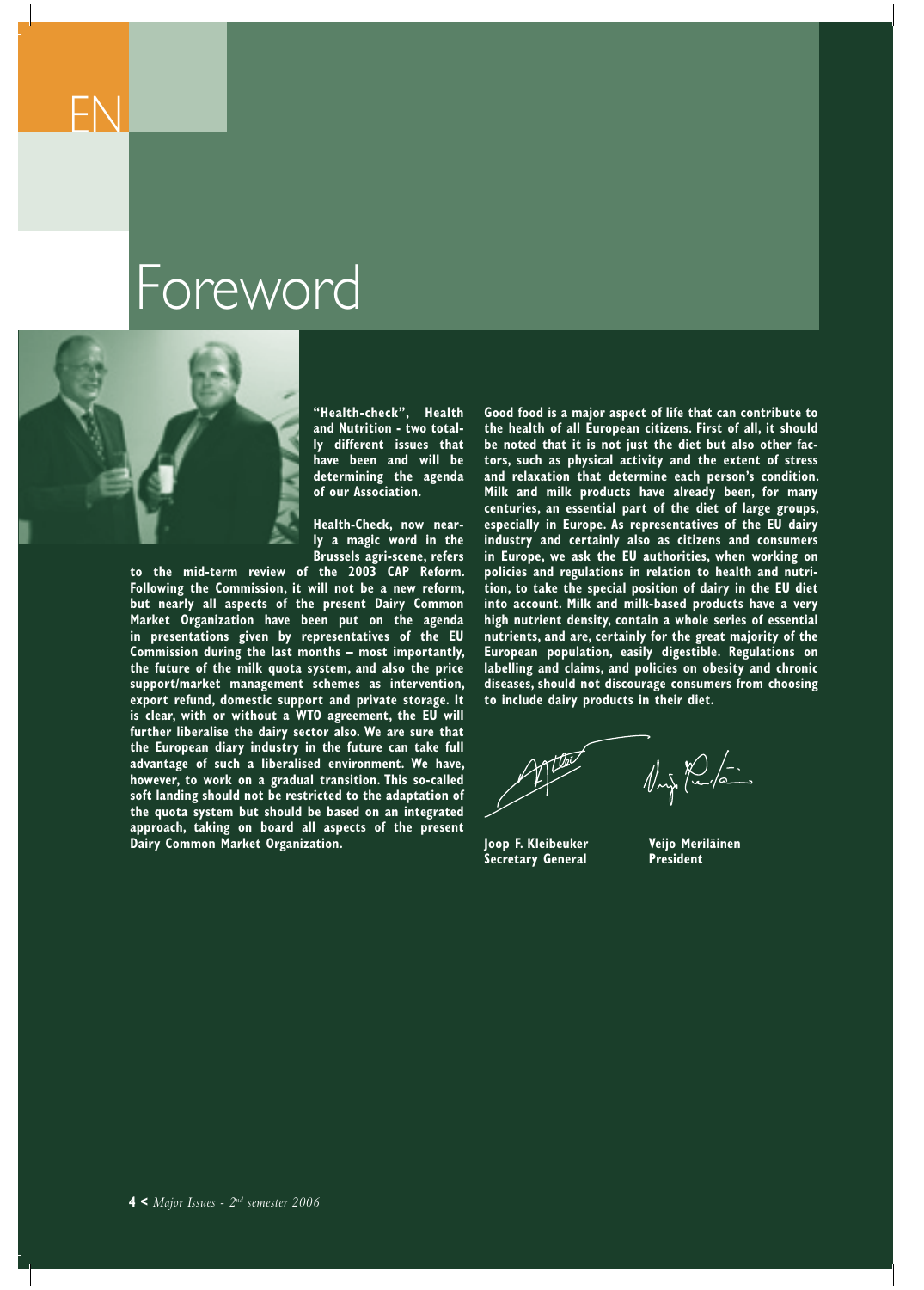## EU dairy market: stable prices in 2007?

In 2007, the European Dairy market will continue to be exciting: the effect of the common market organisation will only be limited, while the market's own dynamics will work all the more. Supply and Demand will have to balance with much less political intervention than ever before in the long history of the EU dairy market. In the second half of 2006, exceptionally firm price trends have set in. These will also last in 2007, at least for some time.

#### **The framework conditions**

Even if market policy no longer plays a role as important as before the beginning of the reform, the framework conditions must be taken into account. The most important points are:

- on 1 April 2007, a new 0.5% increase of milk quotas comes into force in 11 member states;
- on 1 July 2007, the butter price will again be cut, by 4% of the intervention price applicable until 30/6/2004, which, de facto, is already 5% of the current intervention price. Purchases of butter at fixed price are limited to 40,000 tonnes in 2007.
- on 1 January, the European Union was enlarged to include Romania and Bulgaria.
- in those member states that joined in 2004, the transitional period during which it was still possible to collect milk not complying with EU standards ceases at end 2006.

#### **More Milk**

In 2007, more milk is likely to be produced in the EU than in 2006, when deliveries decreased by over a million tonnes despite increased milk quotas. However, it is also possible that the markets again absorb greater volumes without price cuts even if growth is less than in 2006.

Nevertheless, the 2007 starting point can certainly still be regarded as favourable, even if milk deliveries increase again seasonally. The seasonal increase in supply is always accompanied by a fall in prices for milk powder and other industrial dairy products. Nevertheless, the relatively high price level in the second half of 2006 has consequences in other areas. The effect on milk prices has been limited up to now, which could change in 2007, all the more as the relatively firm trend in dairy protein is likely to continue in 2007, at least in the first half of the year. It will then be affected by the usual seasonal developments, but only briefly. For liquid milk, fresh dairy products and cheese, this price trend

still has some catching up to do, to make sure that these uses of milk do not fall behind industrial products. If in the course of 2007, apart from a seasonal price slump in the spring, there should already be a departure from this firm trend, this change would then be reflected in farm gate prices, but again with a delay, in the same way as the rising trend in the second half of 2006. Although this is not very probable in the second half of the year, it cannot be excluded altogether.

EN

Quantitative developments are of crucial importance. In 2006, the downward trend in milk deliveries was largely responsible for the firmness of the markets. Unlike in previous years, at the end of the quota year 2006/07, none of the larger member states of the EU seems to be exceeding the national quota, although they have been increased by 480,700 tonnes and will increase again. Particularly in the large member states, except Italy, there will probably be no breaking manoeuvres in milk deliveries towards the end of the quota year as in the two previous years. This means that in the months from February to April milk deliveries are likely to be larger than in 2006. Whether this trend will then continue cannot be confirmed, although the quota increase would contribute to it. Looking back on 2006, it must be remembered that, beyond the threat of exceeding the quota and the unfavourable weather conditions, the fall in milk deliveries also had structural causes: the decoupling of dairy premiums from milk production, the fall in milk prices and alternatives that have become more attractive, e.g. biogas. In many European countries, these developments can also be observed, however at different degrees of intensity.

#### **Short-lived price slump in spring?**

If in spring 2007 the milk deliveries are larger and exert pressure on the market, this will probably be only a temporary phenomenon, which could however make it possible to export more industrial products, such as block butter and milk powder, on the international market. Prices have increased on the international market and it is far from certain that the peak was already reached at the end of 2006. If world market prices were to increase further and EU prices fall temporarily, more exports from the EU will again be possible. In this situation, the butter price would again be sliding towards the new intervention level, all the more since the intervention cap at 90% intervention price has been reduced to 40,000 tonnes. Experience in 2006 shows greater interest in private storage to overcome the usual seasonal scarcity in autumn and winter, all the more as intervention butter stocks have decreased. Nevertheless, the 40,000 tonne intervention cap could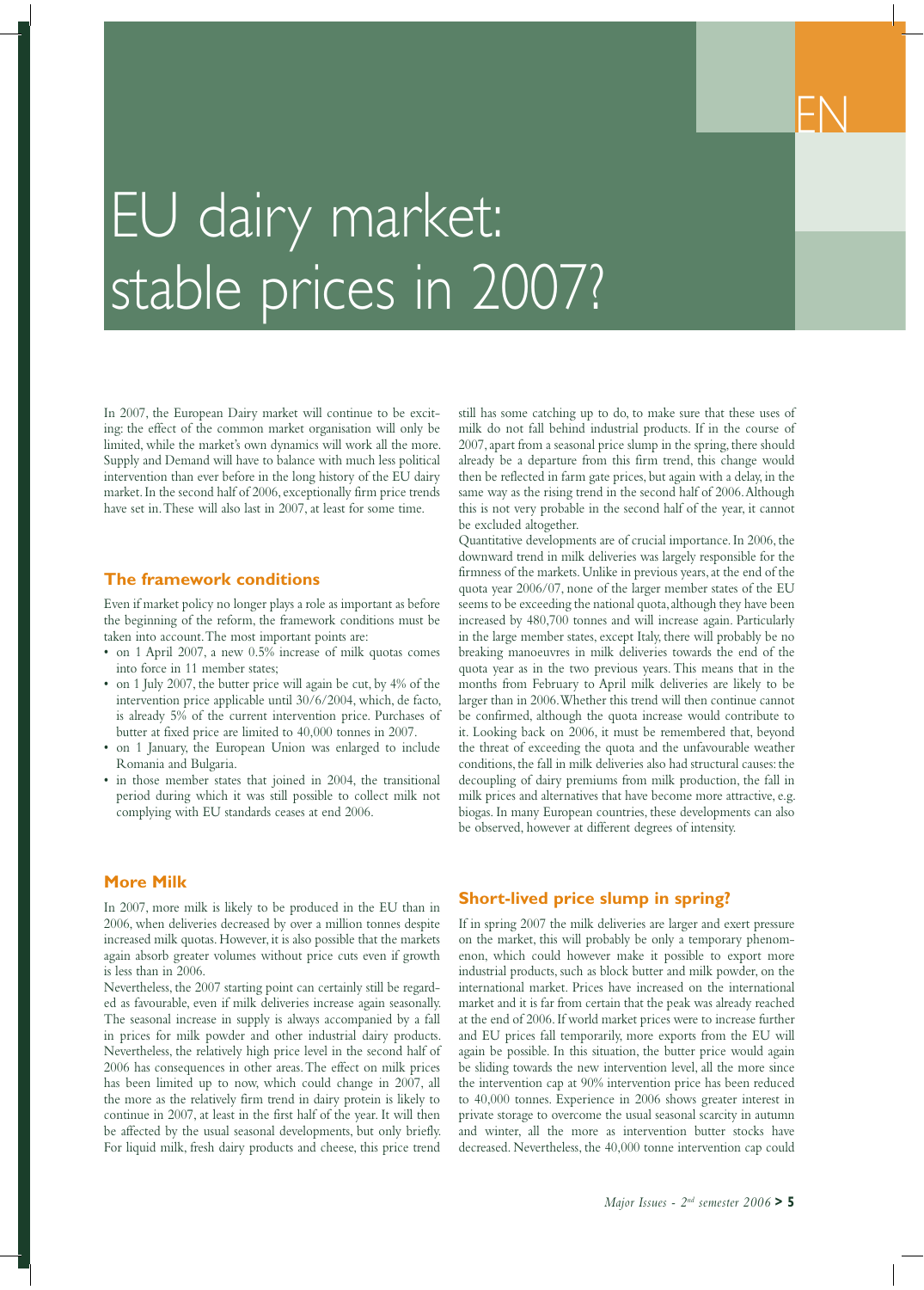be reached and exceeded, and the risk of further downward price fluctuations cannot be excluded. However, it is equally conceivable that the intervention stocks will further be reduced in the course of the year.

#### **More cheese and fresh dairy products, less SMP?**

Butter production will only increase if significantly more milk is delivered to dairies. Most of the additional milk quantities will probably continue to be absorbed by the still growing cheese production, even if it is unlikely to increase as much as in 2006. The sales of cheese and fresh dairy products will probably increase further on account of the favourable economic situation both on the internal market and in exports; added to this comes the catching-up effect in the new member states including Bulgaria and Romania.

There are no longer any SMP intervention stocks and a further fall in production is likely. Nevertheless, prices should again develop firmly, even if EU consumption continues to decline and although all disposal aid schemes including export refunds have been reduced to zero since autumn 2006. However, the market also needs this firmness, because the common market organisation only has very limited funding available for market stabilisation and cannot achieve much. The world market is likely to remain firm for quite some time yet, because global demand for milk and dairy products is apparently growing more quickly than production.

#### **Alternatives**

On account of the expected firmness of the dairy market, the retail trade will have to get used to the fact that suppliers in the dairy industry now have other attractive disposal alternatives apart from producing liquid milk, fresh dairy products and cheese for food retailers. If it is not possible to improve the milk price on the retail side, the structural change could continue the 2006 trend, when the milk production potential was reduced by the fact that more producers quit than there were to fill the gaps. After all, many farms can now also choose more profitable alternatives to milk production than ever before.

#### **Where have all the surpluses gone?**

Already in 2006, market surpluses in the EU have shrunk significantly thanks to growing consumption, falling production and despite lower exports. In 2007, they will be even smaller: all skimmed milk used up by disposal programmes can no longer be considered as surplus, because no support will be paid in the foreseeable future – at least not as long as market prices for SMP are clearly above the intervention level. For dairy fat or butter, the expenses have also been reduced drastically and the end of internal support could already come with the next intervention price cut. Then, these subsidised disposal channels will have become real markets.

#### **EU-Enlargement**

The enlargement should dwarf all the other points mentioned in the framework conditions with regard to its potential influence. The enlargement of the EU to Bulgaria and Romania has brought nearly 30 million new consumers and 5 million tonnes more milk into the EU. Currently, a relatively large part of the additional milk can only be marketed on the corresponding domestic market where the milk was produced. Moreover, consumption in the two new member states is significantly lower. Basically, these markets can only grow. They therefore offer more opportunities for sales. However, this potential should not be overestimated in the beginning

The end of the transitional period in the countries that joined the EU in 2004 should not have any major effects. Meanwhile, a very large part of the milk delivered is EU-compliant and can therefore also be marketed across the EU.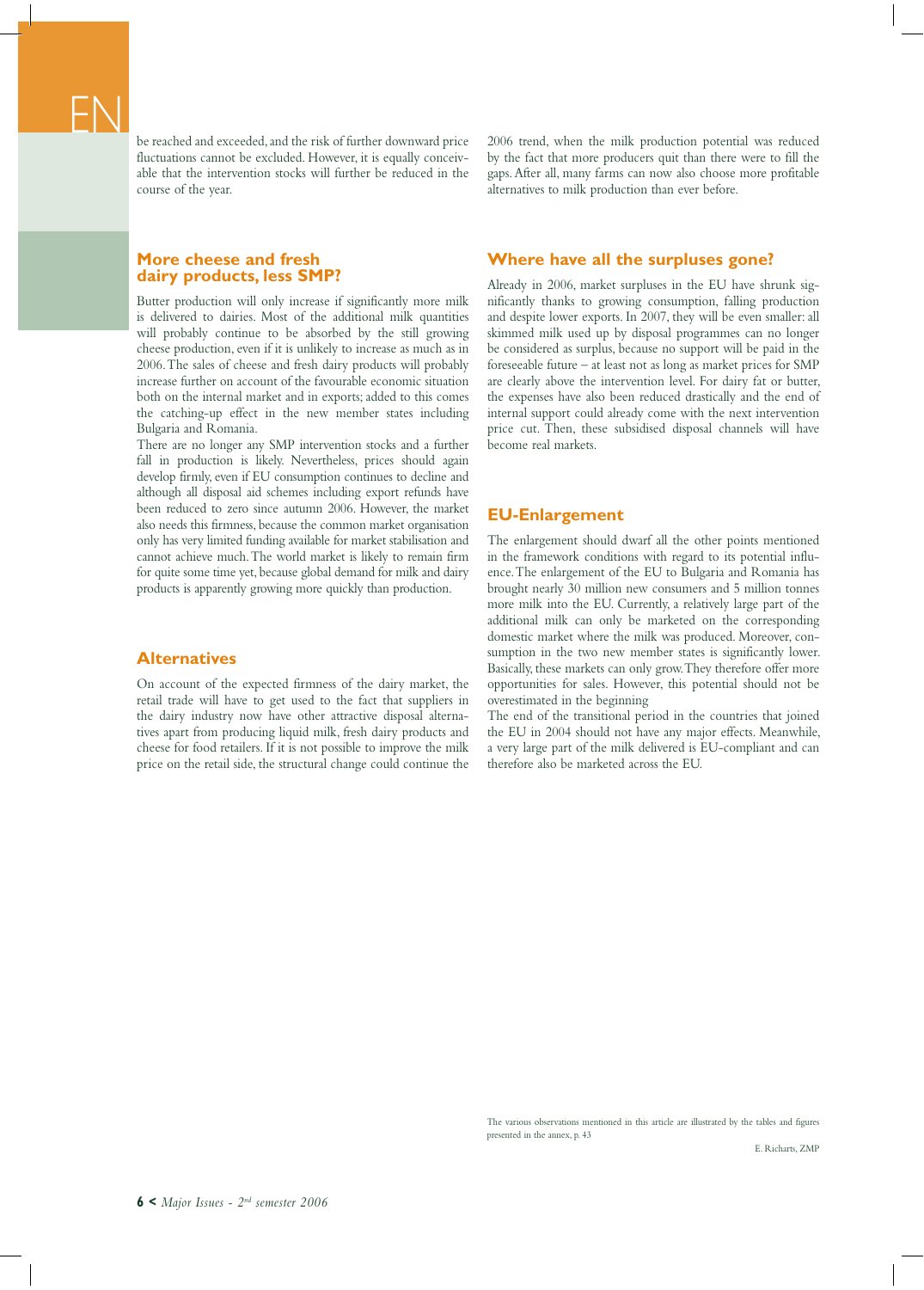## Trade and Economics Dossiers - Second Semester 2006

#### **Management of the market and of the GATT constraints by the European Commission**

#### **Tender procedures concerning export refunds for certain milk products (EC N° 580/2004) and certain types of butter (EC N° 581/2004)**

On November 30, 2006, it has been proposed that the tender procedure for the Butter 80% be abolished given it is not much used. There will be therefore only the common refund for that type of butter.

#### **Butter**

**Common refunds** for butter (82%) were decreased two times between July to December going from  $99.50 \text{ } \infty$  to  $97.00 \text{ } \infty$ . Also for butter (80%), refunds were decreased from 97.08  $\epsilon$  to 94.64 €.

**Tendered export refunds** for butter (82%) were decreased from 108.90 € to 103.00 €; butter (80%) decreased from 103.00 € to 98.00  $\epsilon$  during the second semester 2006.

**Butteroil**: common refunds for butteroil were decreased two times between July to December going from 124.18  $\epsilon$  to 121.06 €.

#### **Private Storage**

The cumulative quantities offered into private storage arrangements amount to 117,534 t. for the 2006 campaign.

#### **Sales of butter to intervention**

A total of 61.656 t has been sold to intervention in 2006.

#### **Sales of butter from intervention**

On 26 October, 2006, the Commission decided that all butter entered into intervention before May 2006 was eligible for sale. Given the situation on the Butter Market and the quantities of butter in intervention storage, it has been decided, during the Management Committee meeting on November 30, 2006, that butter in storage before 1 September 2006 should be available for sale.

Total sales in 2006 levelled at 59.804 t. with prices ranging from 250.00 € on July 13 2006 down to 236.00 € on December 14, 2006.

#### **Aids**

Aids for Pastry and Ice cream have been reduced one time during the second semester going from  $18.50 \text{ } \in$  to  $17.50 \text{ } \in$ ; aids for concentrated butter have been reduced one time between July to December going from 19.80  $\epsilon$  to 19.27  $\epsilon$ . The aid for collectivities remains at 60.00 €.

#### **Cheese**

**Export refunds** have been decreased two times during the second semester 2006: by 2.5% on October 12 and by 13% on November 16, 2006.

The new procedure of the allocation of export licences for the EU cheese exports into US under the designated importers scheme has been applied for the applications lodged in September, for the year 2007.

#### **SMP**

**Common refunds** for SMP, set at zero on June 15<sup>th</sup> 2006, have remained unchanged during the second semester.

**Tendered export refunds** for SMP: the offers made in July and August were rejected. There has been no offer between September and December.

The aid for **the incorporation of SMP into feed** has been set at zero on September 28, 2006.

#### **Sales of SMP into intervention**

The cumulative quantities offered to public intervention during 2006 levelled at 1.132 t.

#### **Sales of SMP from intervention**

Food and feed quality: there has been no offer during the second semester 2006.

#### **Whole Milk Powder**

Refunds were decreased 3 times during the second semester: from 54.00 € to 52.00 € on October 12, 2006; from 52.00 € to 31.00 € on November 16, 2006, from  $31.00 \text{ } \in$  to  $21.00 \text{ } \in$  on December 14, 2006.

#### **Condensed Milk**

Refunds were decreased two times during the second semester: on November 16, 2006 from 15.08  $\epsilon$  to 8.99  $\epsilon$  and on December 14, 2006 from 8.99 € to 6.09 €.

#### **Casein**

The level of the aid has been set at zero on September 28, 2006.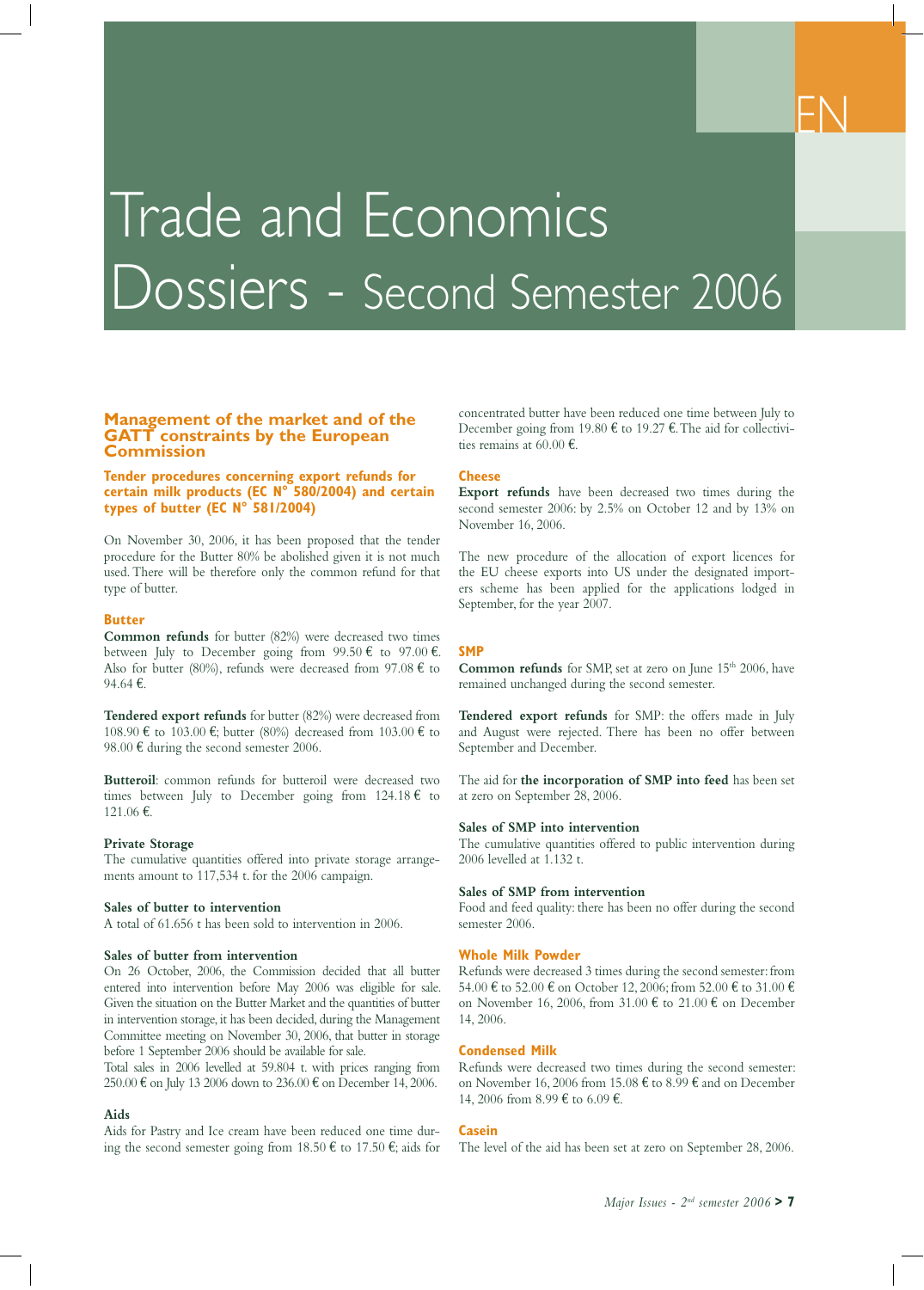#### **Non Annex 1 Refunds**

Export refunds for NA1 products were adapted, when needed, to the changes for the basic products.

#### **Allocation of refund certificates**

No reduction coefficient has been applied during the second semester 2006.

#### **Management of the Non Annex 1 refunds**

During the budget year 2006, 292.4 million euros have been used, out of a budget of 415 millions. For 2007 (starting mid-October 2006), the provisional budget has been set at 299 million euros. 94 millions have been used until the end of December. If need be, the budget will be increased as the only ceiling the EU must respect is the WTO one, which is 415 million euros.

#### **Promotion of EU agricultural products outside the EU**

In order to increase the visibility of EU agricultural products outside the EU, the EC approved certain programmes to promote agricultural products in third countries. The 10 programmes that have been accepted are from Cyprus, Germany, Greece, Italy, the Netherlands, Poland and Portugal. They are targeted at the USA, Canada, India, Japan and China. Dairy is among the products that are covered, besides wine, fruit, meat, olive oil and organic products. The programmes could involve public relations, promotional or publicity measures, in particular highlighting the advantages of EU products, especially in terms of quality, hygiene, food safety, nutrition, labelling, animal welfare or environment-friendliness. Each year, before the end of June, Member States have to provide the Commission a list of selected programmes. Subsequently the Commission evaluates the programmes and decides on their eligibility. EDA will inform its members across the EU about these possibilities and ensures that national industry associations are able to take these opportunities.

#### **CAP Simplification**

By proposing to simplify the CAP, the EC is trying to reduce the bureaucratic burden on farmers and national administrations. Simplification efforts focus on both technical and political simplification. In the first category are the Commission's preparations for a single Common Market Organisation. The latter is all about changing underlying policies in ways which make them simpler. The upcoming '*health check*' of the CAP provides a perfect opportunity for further simplification work.

The Commission's Directorate-General for Agriculture and Rural Development has already undertaken an action plan containing 20 proposals for practical changes. The Commission is proposing to replace the 21 CMOs (currently covering the different agricultural markets) by one single CMO. This will allow the repeal of 35 Council Regulations and will increase transparency, improve the quality of legal texts and reduce costs for national administrations and companies. EDA is actively involved in these discussions through narrow contacts with commission representatives and several seats in EC advisory groups, trying to ensure that these measures will not harm the EU dairy industry.

#### **Health check CAP**

The review of the EU's agricultural policy is scheduled for 2008 during the so-called "*Health Check*". At the EDA world dairy forum in Copenhagen, Head of Cabinet Mr. Christoffersen, on behalf of Commissioner Fishler Boel, stressed that the debate on the future of the quota system must be addressed in the health check in addition to other issues such as the support price for butter, the internal disposal schemes and private storage aids.

When discussing the possibility that the quota system will not be extended beyond 2014, this means that we have to expect that, at that time, there are no longer major market support schemes available; we could also hear this expectation from the Commissioner. This means that also for the market support a phasing-out scenario has to be developed, and this certainly will have to be attuned with any phasing-out scenario for the quota. EDA has already stressed the importance of an integrated approach, taking into account all aspects of the present milk CMO.

At the 28 November 2006 EDA Special Committee meeting it was decided to install a Task Force to support EDA in its work on the position of the EU dairy industry in relation to EU dairy policy developments, including the future developments with the quota system. This TF has worked intensively on the items in the last weeks, as an initial outcome will be needed for use with the discussions with Commissioner Fischer Boel on 23 January 2007.

#### **Dairy mini-package**

In the so-called Dairy mini-package, for which the proposal will be decided on by the College of Commissioners before the end of the year, it is foreseen to take a series of actions to streamline the milk CMO. The mini-package contains:

- Protein standardisation for preserved milks
- Fat content of consumption milk (one option is to authorise the labelling with the real fat content for milk that does not fit with one of the three standard categories)
- Elimination of PSA for cream
- Elimination of PSA for SMP
- Elimination of the trigger system for butter to intervention
- Abolition of national classes for butter
- End of butter at reduced price for the army
- Simplification of the School Milk scheme

In terms of the timing, the package was supposed to be adopted by the College of Commissioners at the end of December, but it has been decided that it will be done in January 2007.

#### **WTO Negotiations**

At the end of July, the negotiations to reach agreement on the Doha Development Agenda have been suspended. At the moment of writing this major issues edition, the negotiations are still on hold. EDA strongly regrets this suspension and would welcome initiatives to re-start the talks. At its Annual General Assembly, the EDA has rephrased its preference for a multilateral approach to trade liberalisation as long as issues of domestic and export sup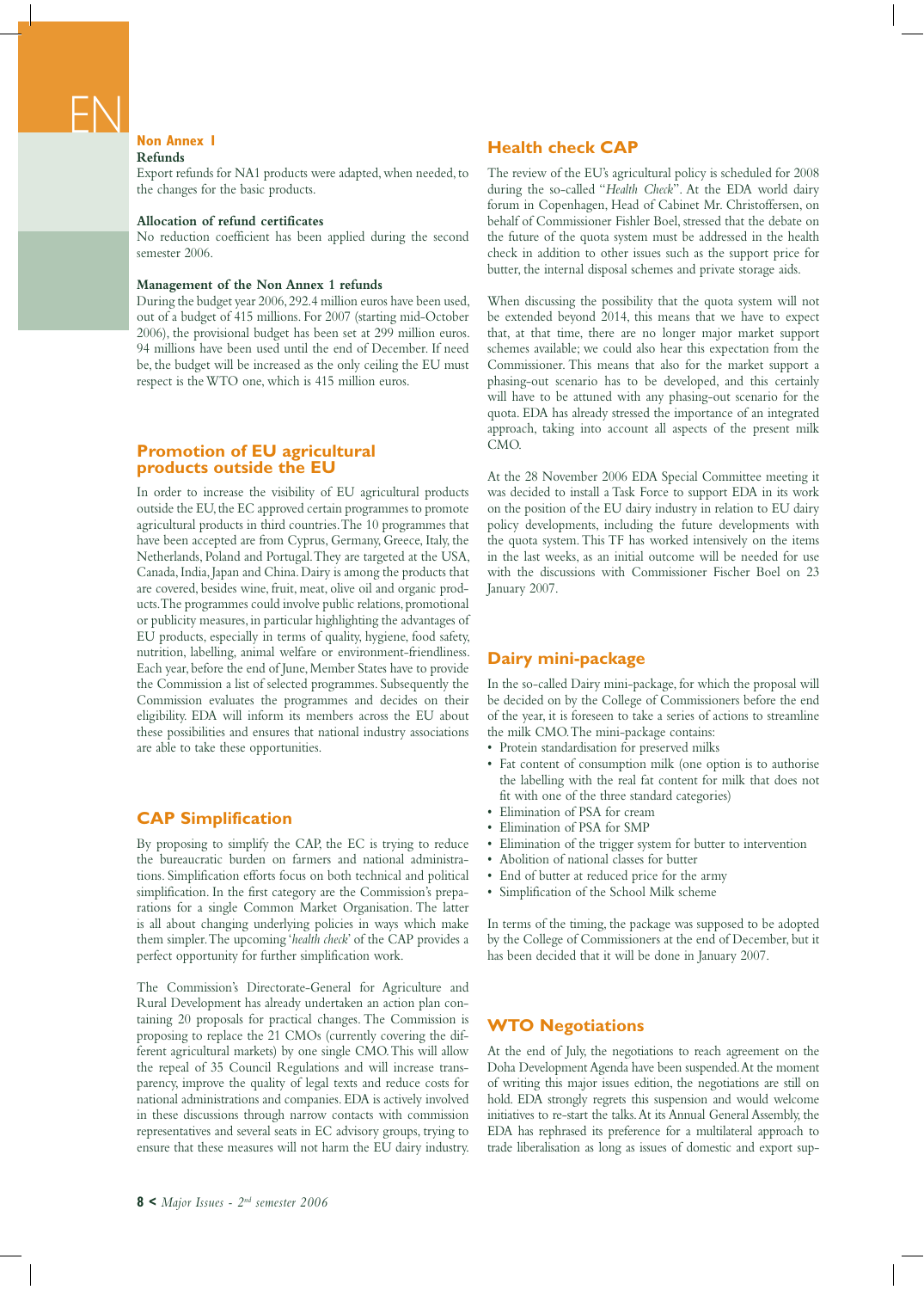port are addressed in a balanced way along with import tariffs. This multilateral trade agreement is the only platform which guarantees possibilities for growth of profitable trade in general and for the dairy sector in particular. EDA would welcome initiatives to restart the talks and remains committed to contribute constructively to these talks with an unchanged objective, namely the establishing of a flexible mechanism for the agreed elimination of export subsidies, without volume restrictions.

What the outcome will be is difficult to predict. Technical talks and so called "fireside chats" have taken place in November and December, involving ambassadors from key countries and groups. In the month following the 'soft relaunch' of discussions, Members had demonstrated increased willingness to engage with one another and explore differences; however no concrete results have been seen so far. It seems that real progress in the negotiations may now have to wait until the newly-elected US Congress gets 'settled' after taking power in early January, and sends some clear indications on trade policy. Little significant movement could be expected until early February.

Since today there is no guidance from a new WTO-agreement and looking at the possibility that the present time-out could last for several years, EDA asks the EU Commission to be reserved with respect to any further reform of the EU Common Agricultural Policy and to approach this reform from a different angle. The EU dairy industry is in favour of an integrated and balanced approach considering all elements of the EU Dairy Common Market Organisation, including the proposals on the table in the suspended WTO-negotiations.

#### **New Zealand Butter**

During a special meeting of the Dairy Management Committee on 4<sup>th</sup> of December, an EC regulation as regards the management of the WTO tariff quota for New Zealand butter has been approved. The new rules respect the judgment of the European Court of Justice. The Court ruled that the current EU system for granting import licences for New Zealand butter under quota is not valid because it discriminates against non-UK companies. The fact that all applications needed to be done via the UK authorities was discriminatory since non-UK applicants would have additional difficulties in administration and dealing with a foreign legal system.

According to the new regulation, from 2007, import licences for the New Zealand butter quota of 77,402 tonnes will be divided up between traditional importers (55%) and newcomers (45%). For 2007, importers will be regarded as 'traditional' based on their imports during 2006. From 2008 onwards, the reference period will be the preceding 24 months.

It will be proposed that the tariff for New Zealand butter imported under the quota will be reduced to  $\epsilon$  70 per 100 kg from the current rate of  $\text{\textsterling} 86.88$  per 100 kg, a reduction of 19.43 percent. A change in the butterfat standard from 80/82 percent to 80/85 percent, with a 3.5 percent reduction in the quota to take account of the higher levels of fat (to 74,693 tonnes) will be proposed. Traders applying for an import licence will have to lodge a security of  $\epsilon$  35 per 100 kilograms.

The proposed change in the tariff and the butterfat standard must be approved by the Council, while the other proposals have been adopted by the Commission after being put to the management committee for milk and dairy products.

#### **Free-trade agreements**

On 6 December 2006, Trade Commissioner Peter Mandelson will ask the Council for mandates to negotiate free-trade agreements with India, South Korea and ASEAN countries. The Commission hopes to begin negotiations on all three bilateral agreements during the first half of 2007. The mandates will highlight the Commission's new trade strategy, outlined in a paper presented last month called: "*Global Europe: competing in the world*", which sets business competitiveness as the main objective of trade policy.

EN

The "modernised" trade strategy also represents a shift away from the purely multilateral focus of the EU trade agenda since the launch of the WTO Doha Development Round in 2001. Officially, concluding the Doha Round remains the EU's number-one priority, but, since negotiations were suspended in July, the EU has been looking for other ways to open up foreign markets and keep up with its main trade rival – the US, which is currently leading the race to conclude FTAs with 'high market potential countries'.

#### **Bilateral relations Mercosur**

After hardly any progress the last couple of years, negotiations started again in November, at the request of Brazil. It was also Brazil that was willing to offer moderate improvements to the initial offer made in 2004. It also requested increased market access in the EU, particularly for agricultural products. On the EU side, Commissioner Mandelson indicated that Mercosur should improve proposal on services, investment and manufactured goods. However, as long as the Doha Round is pending, "significant advances" in negotiations with Mercosur for a free trade agreement will not be forthcoming. Several impact assessment studies on an EU-Mercosur trade agreement are ongoing and EDA is following negotiations carefully.

#### **Mexico**

Although negotiations resumed again in March 2006, no significant progress has been made this year. According to the Commission, Mexico missed the opportunity and was too late to obtain a sufficient offer in reaction to the EU's offer. Besides the delay in elections and government change, Mexico has a problem with delivering on dairy. Mexico confirmed that it would take position around the start of next year at the latest.

#### **Central America and the Andean Community**

EU proposed negotiations for association agreements, including trade, with Central America and the Andean Community in 2007.

#### **China**

EC presented in October communication on new bilateral trade deal with China. The strategy paper highlights the necessity to address challenges that are based on a "stronger balance of reciprocity and fairer trading conditions" including issues such as environmental and social standards, application of WTO rules and IPR, subsidies and regulatory cooperation, investment and public procurement. Direct and through CIAA, response to consultation, highlighting market access opportunities, non-tariff barriers and SPS measures. The paper will trigger a debate in the European Council and Parliament in the next months.

#### **EuroMed**

As regards the negotiations in the context of the Barcelona Declaration; Euro-Mediterranean free trade area by 2010, the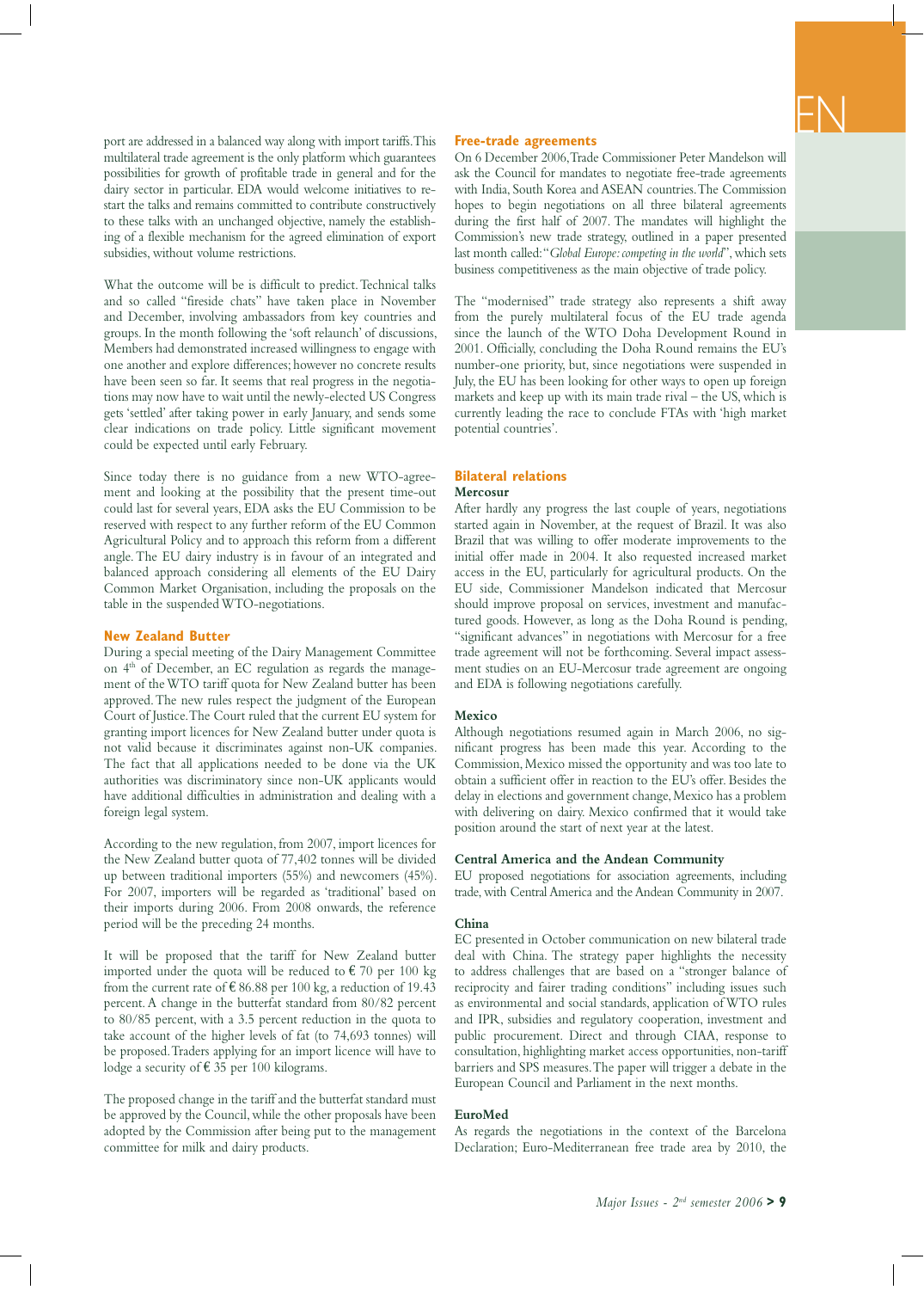process on agriculture still has a long way to go. The EU is ready to open up their markets more quickly than they expect the Mediterranean markets to open up. In the months ahead, more one-to-one talks will be held.

#### **Economic Partnership Agreements**

The Commission holds negotiations with several country groups with aim to create regional markets. Since the launch of regional negotiations in 2004, progress made is very diverse. In general, the schedule foresees gradual liberalisation between the EU and EPA regions as from 2008. However, intense discussions at the ACP-EU Joint Council and Ministerial Trade Committee in June 2006 reflected fundamental divergence of views on the development dimension. Several impact assessment studies are underway.

#### **Russian ban on EU meat and dairy products**

For several weeks, Russia has been threatening to ban all imports of EU products of animal origin (meat and dairy) from the 1st January 2007. This is due to the enlargement to Bulgaria and Romania. Commission officials from DG SANCO met with representatives of Russian veterinary authorities in Brussels on Thursday 12<sup>th</sup> December. Russian veterinary authorities refused to accept guaranties provided by the European Commission services. In the meantime Russia confirmed to the EC that no ban on dairy products from January  $1<sup>st</sup>$  2007 will be imposed. This decision will be formalized mid January, during the "Grüne Woche" in Germany.

#### **Enlargement**

At the end of 2006, the EC published a report, suggesting that no further enlargement should take place after the accession of Romania and Bulgaria, until certain "EU institutional issues" have been resolved. These refer to changes that would be introduced by the ratification of the European Constitution. The

EC is also indicating the need of assessing the EU's integration capacity at the various stages of the accession process. This means that for future accession; more impact assessments on key issues such as agriculture will need to take place.

#### **Romania/Bulgaria**

At the last European Parliament session of 2006, the nomination of the Bulgarian and Romanian commissioner candidates have been agreed. This means that both countries will join the EU-25 on 1 January 2007. The Bulgarian commissioner candidate Meglena Kuneva will join the cabinet as commissioner for consumer affairs. Leonard Orban, the Romanian candidate will be in charge of linguistic and cultural diversity. For the dairy sector the impact of the enlargement with Romania and Bulgaria will be limited.

#### **Turkey**

Because of the Turkish refusal to open its ports to ships from Cyprus, the EC will suspend negotiations on 8 chapters of the accession treaty with Turkey, including agriculture. In addition, the EC indicated in its enlargement progress report that the so-called new Agriculture Law "moves Turkey away from the principles of the reformed CAP by defining support linked to production as a key instrument of agricultural policy". Further, while some progress has been made on Rural Development, most of Turkey's administrative measures related to the CAP have not yet been put in place. Also on veterinary issues, no progress has been made.

#### **Croatia**

The EC enlargement progress report indicated that progress has been made on both agriculture and consumer / health issues.

#### **FYROM**

The EC reported that FYROM made very little progress this year, noting that there us no coherent strategy on agriculture and rural development.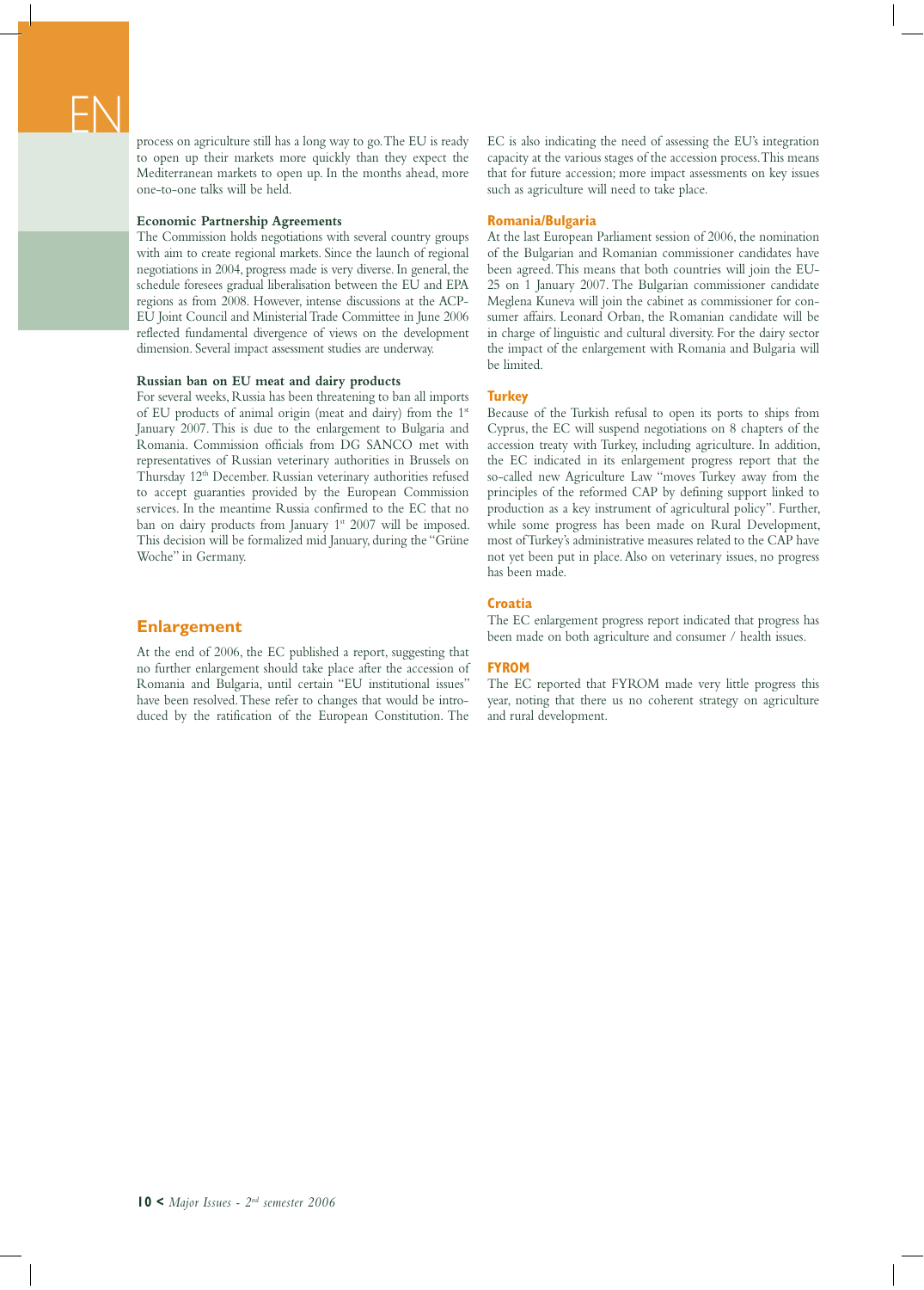

## Food and Environment Policy

EDA working activities during the second half of 2006 were mainly focused on the anticipation of future EU rules for nutrition and health claims - to finally enter into force as from the 19 January 2007 onwards - as well as the more general question of nutrition information in connection with the future review of labelling and nutrition labelling. This is in keeping with the overall debate about public health evolution in Europe and the increase in certain chronic diseases rates whereto diet and nutrition might play an important role. Besides this essential chapter, certain other dossiers emerged further to EU Commission initiatives to revisit a series of existing rules, notably on animal nutrition, sanitary requirements for products of animal origin, or procedures concerning the authorisation of improvement agents (additives, enzymes and flavourings). Certain qualitative aspects of the production of agricultural and industrial products also have been placed in the spotlight the past months. It concerned implementing new rules for the protection of designations and geographical indications, new control conditions for the import of organic products, and amendments to compositional requirements for infant formulae. Finally, some new developments in the area of environment occurred, which EDA carefully had to monitor.

#### **Nutrition and Information**

#### **Nutrition and Health claims**

#### **Article 13 of Regulation: list of health claims based on generally well-established scientific evidence**

The EDA work continued on the list of "health claims other than those referring to the reduction of disease risk and to children's development and health" based on generally accepted scientific data (so called Art. 13 list) as foreseen in the new EU Claims Regulation. Work was mainly dominated by the establishment of the list on CIAA level where a discussion among scientific experts on the available science for health claims started and is still ongoing. In this regard, dairy experts participated at CIAA scientific meetings to support the dairy specific health claims that EDA has put forward to CIAA. Also, EDA participated in two CIAA ad hoc working groups where specific claims – on dietary fibres and on probiotics - were discussed in more detail. In the interest of its members, EDA took the initiative to organise and coordinate the latter.

The EDA Nutrition Working Group has actively contributed to the work on health claims and repeatedly provided scientific expertise to ensure the inclusion of EDA claims in the CIAA list and will continue to do so. Furthermore, it is foreseen to examine claims

from other stakeholders that might be relevant for dairy products and potentially could have an impact on the dairy business.

It is expected that the CIAA list of health claims will be finalised in spring 2007 when it should be presented to the EU Member States authorities and the EU Commission. According to the Regulation, the EU Member States shall within one year of the coming into force of the Regulation provide the EU Commission with a list of health claims which will be forwarded to the European Food Safety Authority (EFSA) for scientific evaluation. EDA through its members will lobby for dairy specific claims to the EU Member States authorities while informing the EU Commission and continue to monitor and influence the development of Art. 13 list in the dairy interest.

#### **Article 4 of Regulation: Nutrient Profiles**

Nutrient profiles are foreseen within the new EU Claims Regulation as one of the conditions for foods to bear claims and have to be developed within two years after coming into force of the Regulation. The EDA Nutrition Working Group has continued to provide scientific advice with regard to the preparation of a possible dairy industry position on nutrient profiles. This position shall serve as a basis to present dairy interests in the discussion on nutrient profiles with all stakeholders, including the EU institutions and EU Member States, as well as towards CIAA. Recent developments indicate that the industry work is under pressure by the EU Commission that has already consulted EU Member States about their positions with regard to nutrient profiles and plans to seek scientific advice from the EFSA during spring 2007.

CIAA work on an EU-wide industry position on nutrient profiles has been going on for quite some time but progress is delayed by a difference in opinion among CIAA members on how to advance. This is mainly due to the existence of different approaches used to establish nutrient profiles which can contain several variables. Also, there is a lack of conclusive scientific data that would favour one system over the other to serve best the intention of the EU Claims Regulation. Furthermore, the initiative taken by major food companies to develop their own nutrient profiling systems to promote healthier options of their food products, e.g. via healthy eating logos, adds to the amount of different systems which can be taken into account by the EU Community when developing nutrient profiles for the purpose of evaluating foods for claims.

EDA has set up an ad hoc group for nutrient profiles – consisting of experts of the EDA Nutrition Working Group and the EDA Claims and Labelling Working Group – to discuss a possible dairy industry position on nutrient profiles. Various points in relation to nutrient profiles such as food categorisation, qualifying and disqualifying nutrients, portion size vs 100g vs 100kcal and threshold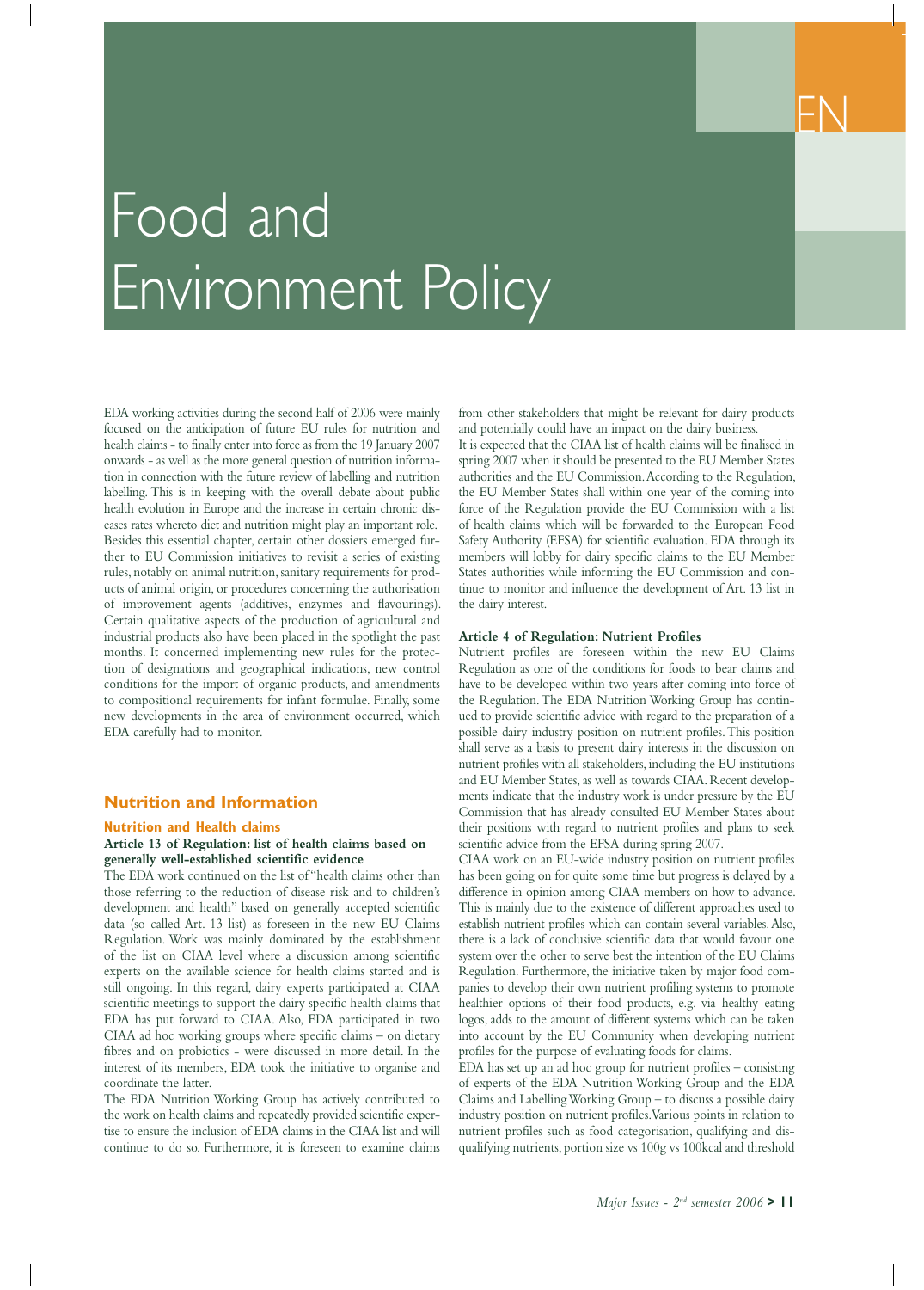vs scoring system are part of the discussion. Special attention was given to the question whether a strict "Food category" approach or an "Across the board" approach should be favoured. As different profiling systems are proposed or already in place in Europe for several purposes (e.g. healthy eating logo, advertising to children…), it was decided to test different dairy products with different nutrient profiling systems to assess the eligibility of those products to make health claims. The EDA ad hoc group is currently collecting food composition data of dairy products from all over Europe which will be used to calculate the respective nutrient profiles according to the systems in test. Results are expected by February 2007 and shall serve to determine which nutrient profiling system or which criteria are beneficial for dairy products. Based on the outcome, EDA will monitor the ongoing discussion and contribute to the development of nutrient profiles in the interest of the dairy industry.

#### **European Food Safety Authority (EFSA)**

EDA has further pursued its goal to establish close contacts with the EFSA. In November, EFSA organized a conference on Nutrition and Health Claims where EDA was present. The conference aimed at exchanging views with and seeking consultation from interested parties (EFSA, EU Member States, EU Commission and Parliament, industry and consumer organisations...) on different approaches on how to address nutritional profiles and nutrition and health claims as well as to explain EFSA's scientific role within the context of future the EU legislation on nutrition and health claims.

EDA has also participated in the  $4<sup>th</sup>$  meeting of the EFSA Stakeholder Consultative Platform in Brussels. The Platform is composed of EU-wide stakeholder organisations working in areas related to the food chain and meets to assist EFSA in the development of its overall relations and policy with stakeholders. The meeting provides a platform for exchange of opinions and ideas between the involved parties. EDA is attempting to obtain observer status with the Platform.

With regard to the inventory of dairy food consumption in Europe that was proposed in order to collect information on the consumption of milk and other dairy products and their contribution to nutrient intake, EDA has learned that EFSA is working on a European food consumption database which has initially been set up to review the safety of compounds such as additives, flavourings, colours and contaminants. It has been suggested to broaden the scope to include vitamins and minerals. However, for the moment, the database contains consumption figures of the adult population from 5 European countries (France, Italy, UK, Netherlands and Sweden) organized in 15 broad food groups of which milk and dairy based products is one. The database will be expanded from mid-January 2007 onwards with data from the missing EU Member States. EDA is currently assessing the relevance of the EFSA work for our internal study and the possibility for collaboration and exchange of information with EFSA, e.g. by sharing with EFSA the results of our initial investigation with regard to the European database on dairy food consumption.

#### **Nutrition Information/Labelling**

An EU wide voluntary nutrition labelling scheme has been proposed and developed at CIAA level within their commitments to the EU Platform for Action on Diet, Physical Activity and Health. The aim is to better communicate nutrient information to consumers and at the same time to reduce the possibility of far reaching nutrition labelling obligations on the EU level. The scheme is recommended for use by the food and drink industries across the EU which can be implemented on product labels over time, according to what is relevant and feasible for each. A key element of the scheme is the introduction of Guidelines Daily Amounts (GDAs) which indicate how much energy and which amount of certain key nutrients a food or portion of food contributes to the daily intake as compared to a recommended guideline for a healthy diet.

CIAA is currently preparing a series of tools to help those of its members who wish to implement the scheme. Among those tools is an informative brochure on nutrition labelling to improve the understanding of food labels for the consumer. The brochure could be used as a template by national food and drink industry federations to create an informative booklet which takes into account national circumstances and traditional dietary behaviour. The EDA has actively influenced the development of the brochure to provide credible and useful nutrition information to the consumer and to avoid negative connotation of dairy fats. EDA will further on monitor and work on the development of the implementation tools of the nutrition labelling scheme and plans to work on guidance for application of the nutrition labelling scheme for dairy products.

#### **Nutrition and Health**

#### **White Paper on nutrition**

The EU Commission has presented in the second half of 2006 a summary report of the contributions that over 260 respondents from EU governments, the public health community, universities, the food industry – among them EDA - and the general public made to the public consultation on promoting healthy diets and physical activity, with a focus on the prevention of overweight, obesity and chronic diseases. Most contributors call for a multi-sector approach, involving action and coherence across EU policies. There were also calls for special attention to be paid to children and youth where fast increases in obesity are being observed as well as to better consumer information on nutrition.

According to the EU Commission, the feedback from all interested parties shall assist to consider on a European level policy options and self-regulatory measures with the right balance in order to develop an EU strategy to promote healthy lifestyles between voluntary agreements and legislative action. In the course of 2007, the EU Commission (DG SANCO) plans to issue a White Paper on nutrition. EDA will closely monitor and report relevant developments in this area.

#### **Obesity**

#### **WHO European Charter on Counteracting Obesity**

In November 2006, WHO Europe organized a Ministerial Conference on Counteracting Obesity which brought together representatives from the 53 countries in the WHO Europe region, with a view to giving political impetus to the campaign against obesity and the promotion of healthier diets and more physical activity. The central aim of the conference was to obtain WHO Member States' agreement on a European Charter on Counteracting Obesity to provide political guidance for future action in this area. The Charter was successfully adopted and the EU Commission issued a declaration in support of the Charter, which underlines the importance of co-ordinated action on obesity, nutrition and health across the whole of Europe.

The Charter introduces the idea of a framework, linking the main actors, policy tools and settings, to translate a series of agreed public health objectives and principles into action. With regard to the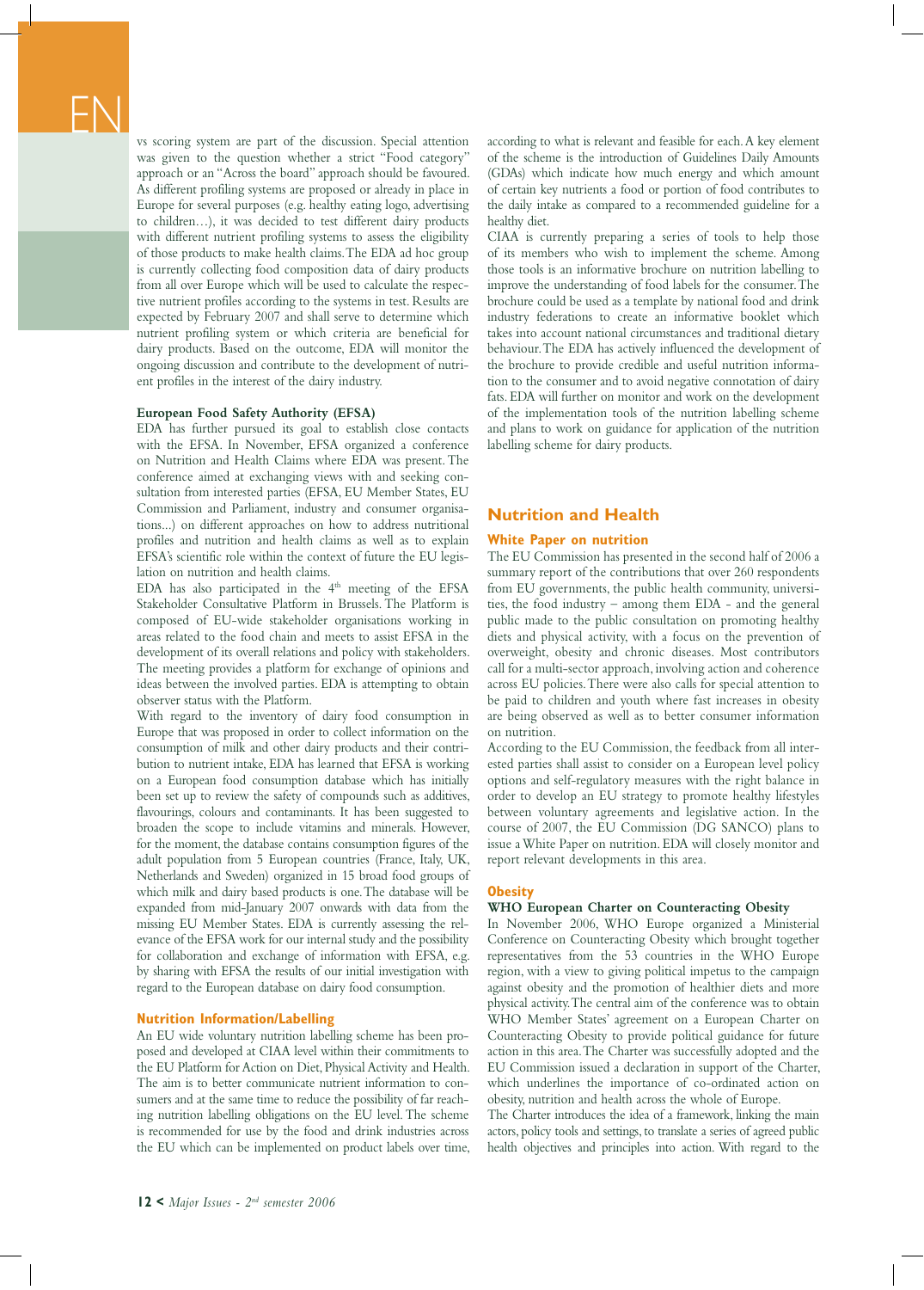private sector, the Charter indicates that the food industry should mainly focus on manufacturing, marketing and product information, while consumer education could also play a role, and be involved in win-win solutions by highlighting the economic opportunities of investing in healthier options. A package of essential actions laid out in the Charter contains, among others, the reduction of marketing pressure, particularly to children, ensuring access to and availability of healthier food, economic measures that facilitate healthier food choices, reduction of fat, free (particularly added) sugars and salt in manufactured products and adequate nutrition labelling.

#### **Codex Alimentarius**

Another initiative to counter the rise of obesity has been taken at Codex level. The Codex Alimentarius is currently looking into the question whether and how certain of its Committees, i.e. CCFL and CCNFSDU, should be involved in the implementation of the WHO Global Strategy on Diet, Physical Activity and Health. Topics that will be dealt with are Codex guidelines on nutrition labelling and on the use of nutrition and health claims, compositional requirements for foods and scientific advice to CCFL and CCNFSDU. Of special interest for the dairy sector is the question of trans fatty acids which has been raised several times, e.g. with regard to the list of nutrients that should be declared on labels, the development of Nutrient Reference Values for trans fatty acids and conditions for nutrient content and comparative claims for foods containing trans fatty acids.

EDA will continue to monitor the development of EU, WHO, Codex activities and influence development and implementation of actions on obesity in the public health arena. The EDA Nutrition Working Group will furthermore work on an inventory of issues and aspects where dairy consumption can be relevant in relation to obesity. The aim is to develop a position paper on the role of dairy in weight maintenance based on current scientific evidence. This could be used to define health messages on dairy and weight and health aspects of dairy products for communication to EU officials and media to directly and indirectly influence EU policy making decisions.

#### **FOOD SAFETY**

#### **Animal By-Products**

The Commission confirmed its intention to propose early next year a new framework Regulation on Animal By-Products introducing rules that should be more risk proportionate and should replace existing requirements of Reg.1774/2002. This initiative is in keeping with the recent report on the application of Reg. 1774/20002. Further to numerous contacts with the EU Commission, EDA managed to make its voice heard on a series of dairy concerns (mainly on the scope that did not rightly take other pieces of legislation into account up to now – e.g. food/feed hygiene already providing for approval procedures in the case of animal by-products). The current general proposed text is satisfactory. However, certain pending detailed specific implementing measures still need some clarification to ensure that it would not generate additional burden and restrictions for the dairy business.

#### **Hygiene rules for products of animal origin**

Member States representatives agreed upon a set of implementing measures in connection with the new food hygiene legislation. The new published rules are among others amending the food hygiene requirements, for example by introducing colostrum in the definition of milk, but they are also bringing some

changes to the requirements for raw milk, to testing methods for raw milk (cell count and somatic cell and the possibility to use alternative validated methods) and heat treated milk (determination of alkaline phosphatase enzyme activity). These specific rules do not raise particular concerns for the dairy sector. Globally, the new food hygiene package that introduced risk proportionate approaches through HACCP systems has been seen as a positive legal evolution allowing operators to be fully responsible for the safety of their products. But a recent EU Commission action on the interpretation of requirements for antibiotics residues in milk seemed having led the latter to go over its executive power. As a matter of fact, the Commission did somehow act as a judge in giving an interpretation of the legislation, while current systems put in place by dairy operators throughout Europe to check possible residues of antibiotics in milk (implying controls at both farm and processing plant levels) have shown efficiency in ensuring that no milk exceeding MRLs is placed on the market, thus ensuring a high level of consumer's safety.

EDA is worried about such an evolution and is considering working together with the EU Commission to find the most appropriate way to tackle the issue.

#### **Improvement agents**

The EU Commission adopted a series of draft Regulations respectively on food additives, enzymes and flavours at the end of July 2006. The proposal on additives updates and simplifies existing EU provisions in relation to additives and repeals numerous legal acts, notably Directives 89/107, 94/35, 94/36, 95/2 as well as Council Decision 292/97. The interesting part of it is the introduction of a 'fast track' procedure to review the list of authorized additives. To be noted is the fact that the definition of 'processing aid' remains unchanged, thus meaning that a processing aid may be present in the final food as a technical unavoidable residue which no longer has a fonction. Concerning enzymes, the new package of proposals introduced a new legal framework including the concerned substances in a positive list further to a scientific assessment by EFSA. Enzymes will have to be labelled as ingredient if they still have a technological function in the final food (no longer being considered as processing aids).

Considering technological and scientific developments, the current legislation on flavourings also needed to be adapted and amended. The general purpose of the proposed Regulation is therefore to set clear definitions and general use for flavourings, including food ingredients with flavouring properties. It repeals Directive 88/388/EEC. The proposed Regulation no longer covers naturalidentical, the latter being henceforth considered as artificial, while current requirements apply to three different types of substances: natural, natural-identical and artificial substances. This might raise some concerns within our sector, since in some EU countries, national dairy standards restrict the use of substances to natural or natural-identical flavouring substances only (e.g. fruit preparation in yoghurt). Finally, the last proposed Regulation aims at establishing a common assessment and authorisation procedure that is centralized, effective, expedient and transparent, based on risk assessment carried out by the European Food Safety Authority. EDA carefully examined these proposals that are globally satisfactory. EDA experts will have to further work on future detailed provisions mainly as regard the conditions under which additives and enzymes will be assessed, authorized and used.

#### **Novel foods**

The EU Commission recently presented the results of its impact assessment on the revision of the Novel Food Regulation to stakeholders. The main outcome of the study showed the need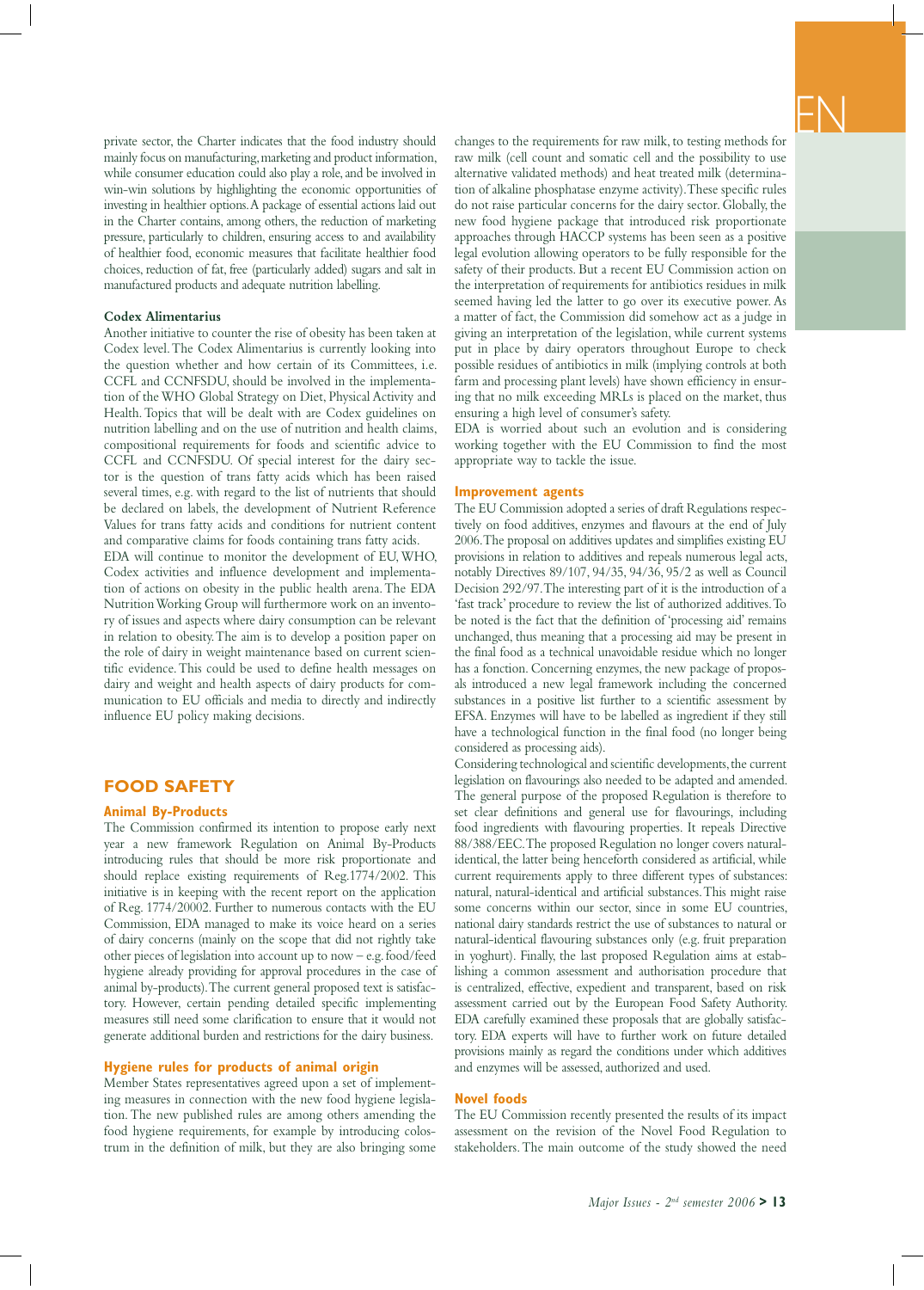for a change in the current risk assessment and authorisation procedure so as to substantially shorten the procedural time once an application has been submitted. The Commission is therefore considering introducing a centralised EU procedure and a reduced time before approval of a novel food. Globally this simplified procedure should no longer be applicant-linked but be granted on a generic basis. However, for certain innovative applications, the system could foresee a provisional applicant-linked authorisation combined with data protection.

Furthermore, the Commission also confirmed the need for legal clarifications to be given. This mainly concerned definitions of novel foods (innovative foods, food produced by new production techniques, traditional food from third countries and their history of safe use), criteria for determining the novelty of a food, as well as the scope of the Regulation (GMOs are excluded).

The Commission will start working on a draft proposal early next year. Stakeholders should be consulted in due time.

#### **Quality Aspects of Foods**

#### **Protection of designation and geographical indications**

On Tuesday 28 November 2006, the EU Standing Committee on PDO/PGI adopted implementing rules taken into application of Council Regulation 510/2006 on the protection of geographical indications and designations of origin for agricultural products and foodstuffs. The Regulation has been published under reference number 1898/2006.

This text lays down specific conditions and provisions concerning a series of aspects of the general legislation, notably on the following:

- applications for registration by natural and legal persons
- the name to be registered
- raw materials for designations of origin and the geographical area from which they originate
- the packaging and handling
- the compulsory use of symbols (logo) amendments to registration and cancellation

Besides implementing these measures, the EU Commission intends to work on a future policy review of existing rules under the European system of protection. Main items to be considered are the following

- identification of protected geographical indications and protected designations of origin as ingredients;
- use of alternative instruments such as trademarks to protect geographical indications and designations of origin;
- scope of products covered by the regulation with particular consideration to be given to salt, mixed herbs, wicker products, and condiments;
- identification of the origin of raw materials;
- criteria used to assess the generic status of a name;
- design of the Community symbols identifying geographical indications and protected designations of origin

EDA started considering these points among cheese experts with a special attention to criteria for determining the generic nature of designations, in particular given the recent national Swiss protection of the term Emmental that is considered generic within the EU, to the use of symbols and to PDO/PGI products used as ingredients. Further contacts with the Commission are foreseen early 2007.

#### **Organic production**

The EU Commission recently informed stakeholders about the latest developments on the reviewing of EU rules on organic production. The Finnish Presidency proposed a compromise with the hope to come to a political agreement on a series of issues before the end of the year, which was partially the case on the conditions for importations (and certification). This actually led to the publication of a specific Regulation (1997/2006) in the Official journal. Further work on GMOs and certain labelling aspects (use of a compulsory logo, indication of origin…) is now expected for 2007 which could lead to additional implementing Commission Regulations. To be monitored…

#### **Dairy Proteins in Infant Formulae**

At the Standing Committee on General Food Law, meeting on 19/07/2006, after having postponed a final decision several times further to concerns expressed by the dairy sector, national governmental representatives finally expressed a favourable opinion on the Commission proposal to set a unique (average) conversion factor of 6.25 for the calculation of the protein content to be found in the final composition of infant and follow-on formulae, thus no longer making a distinction according to the source of proteins. They accepted for simplification reasons this unique factor provided that it is clarified that the protein requirements specified in this reviewed Directive relate to the final products as such, prepared ready for consumption. And this notwithstanding that traditionally different appropriate conversion factors have been used for the calculation of the protein content from the nitrogen content of different protein sources. The new Directive on infant formulae was published in the EU Official Journal under reference 2006/141/EC.

#### **Miscellaneaous**

#### **Codex Alimentarius Commission**

The Codex Alimentarius Commission (CAC) held its 29<sup>th</sup> session in Geneva from  $3<sup>rd</sup>$  to  $7<sup>th</sup>$  of July. Among the different items being discussed, the following conclusions are worth being mentioned considering their impact on the dairy sector:

- the definition of Trans fatty Acids as proposed by the Codex Committee on Food Labelling (CCFL) earlier this year, which includes a footnote introducing the possibility for reviewing it according to new scientific developments, has been incorporated in the Guidelines on Nutrition Labelling;
- there was no agreement on the compulsory labelling of the country of origin to be part of standards for individual cheeses. CAC agreed to retain the standards at step 8 and asked that CCFL to further discuss the issue at its session;
- within the framework of the review of the draft standard for infant formulas, further to a proposal by the Indian delegation to support the use a 6.38 nitrogen conversion factor to calculate the amount of cow's milk protein and a 5.71 for soy protein in infant foods, CAC agreed to request the Codex Committee on Nutrition (CCNFSDU) to "consider the nitrogen conversion factor based on the principle of scientific analysis and evidence, involving thorough review of all relevant information, taking in to account the need for consistency" at is next meeting.

#### **Packaging sizes**

A political agreement on the amendment of the EU legislation setting ranges of pack sizes for prepacked products as been found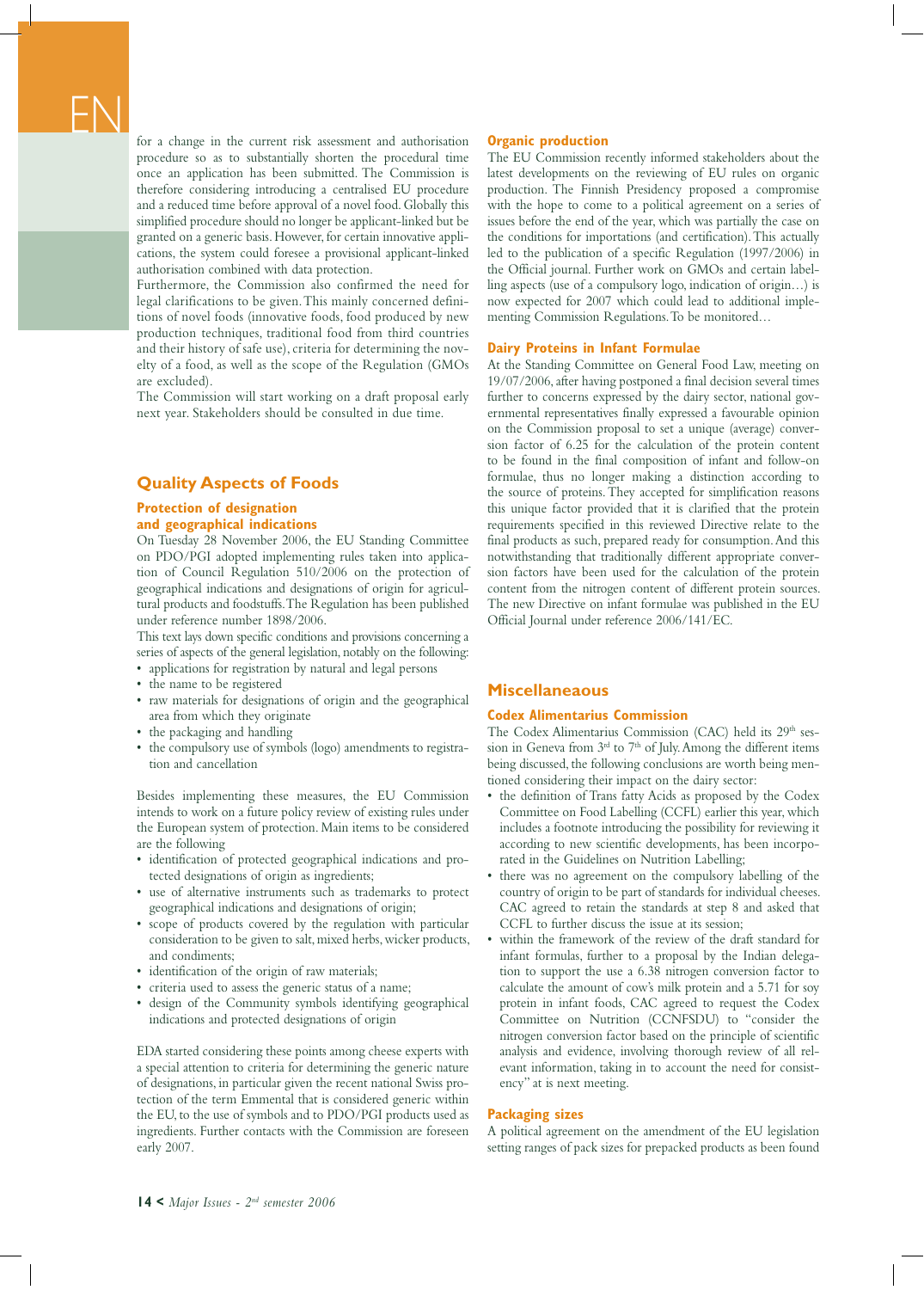among EU ministers meeting at the Competitiveness Council on 25 September. This text mainly endorses the Commission proposal to fully liberalise existing compulsory pack sizes. It somehow reflects the EP concern expressed in the first reading by introducing a phasing out mechanism allowing Member States to progressively adapt to a situation where all operators will have the freedom of choice when it comes to the pack sizes of products they are placing on the market within the EU. Concerning the dairy sector, butter and liquid milk are concerned. It seems at this stage that a majority of MEPs would be prepared to accept the proposed phasing out mechanism during the further adoption process under co-decision.

#### **Environment**

#### **Revision of the Waste Framework Directive**

Within the framework of the EU Waste Management policy, at the level of the European Parliament, Mrs Caroline Jackson, just before the summer break, finalised her draft report on the proposal for a revised Waste Framework Directive which called for a 5 stage 'waste hierarchy' and more certainty regarding key definitions.

On November 28<sup>th</sup> 2006, the Parliament's committee on Environment voted in favour of establishing the 'waste hierarchy' system proposed by the European Commission. Committee members also called for various clarifications to the proposals, including a clear distinction between waste and useable by-products. This 'waste hierarchy' system ranks treatments in five categories: prevention, re-use, recycling, other recovery operations, and disposal (from the most to the least environmentally-sound).

The change is currently being considered separately by the Parliament and the Council with diverging approaches on by-products. The lack of legal certainty regarding the distinction made between by-products and waste is of main concern for our industry.

In November, through CIAA, the EDA sent a joint appeal to legislators, calling on to consider a waste hierarchy system as a "guiding principle" rather than a prescriptive regulatory system set out under EU law. Also, a letter was sent to the Council pleading for clarification of the distinction between by-products and waste. The next stage in the decision making process occurs in February 2007 when all MEPs vote on the report at the plenary session.

#### **Climate Change - EU Emissions Trading Scheme (EU ETS)**

On November 13th 2006, the Commission presented a report outlining its first evaluation of the EU's greenhouse-gas emissions trading scheme (EU ETS) and its agenda for a future revision of the scheme. In its report, the Commission insisted on a simplification of the EU ETS. With June  $30<sup>th</sup>$  2007 as a deadline and together with stakeholders (industry, NGOs and Think Tanks), a special working group under the European Climate Change Programme (ECCP II) will prepare recommendations for a revision of the scheme for the Commission to present new legislative proposals which if adopted, could take effect from 2013.

The working group will focus on expanding the scope (possible inclusion of new greenhouse gases and new sectors, including ones with smaller installations), further harmonisation (potential need for a single EU-wide cap after 2012), improved monitoring and reporting guidelines and linking the ETS with other existing trading schemes.

On November 28<sup>th</sup> 2006, the Commission emphasized its commitment to achieving the Kyoto target by deciding on a first set of national allocation plans for the 2008-2012 trading period reducing the allowances by almost 7 per cent below the emissions proposed by the national allocation plans and 7 per cent below the 2005 emissions. The plans concerned Germany, Greece, Ireland, Latvia, Lithuania, Luxembourg, Malta, Slovakia, Sweden and the United Kingdom. The same standards will be applied to the rest of the plans still to be submitted.

#### **Integrated Product Policy (IPP)**

Second phase of the Commission's Communication on Integrated Product Policy (IPP) (the first one being the EIPRO study), the **IMPRO** (Environmental **IM**provement of **PRO**ducts) will attempt to identify possible ways in which the life-cycle environmental impacts can be reduced for some of the products that are among those with the greatest environmental impacts, the first three of which currently analysed are meat & **dairy products**, passenger cars and housing. The research will be carried out in 2006-2007 and the final results are expected at the end of 2007. The meat and dairy products study will estimate and compare the environmental impacts of meat and dairy products, identify the main environmental improvement options, and assess these options concerning their socio-economic impacts (on price and final intermediate products, Health and nutritional implications, Food safety, Food quality (taste etc.), security of food supply, Animal health/welfare, Social aspects, Regional implications, Policy implications and other aspects included in the European Commission's impact assessment guidelines on which a substantial impact is expected. EDA is somehow concerned over the risk for the industry to be blamed for the environmental impact of the entire life-cycle of dairy products, whereas these impacts have shown being mainly identified upstream the production chain. EDA should therefore ensure that the results of the (first phase) EIPRO study are not misused so as to lead to systematically increase public legal and environmental action against the dairy processing industry.

#### **Integrated Pollution, Prevention & Control (IPPC) & Best Available Techniques (BAT) Reference Documents (BREFs)**

The Commission is currently carrying out a review of the IPPC Directive and related legislation on industrial emissions, over the period 2006-2007. The review of the IPPC Directive aims at evaluating its coherence and the scope to improve its functioning - it will not affect requirements of the IPPC Directive that Member States and industry will need to fulfil before October 30th 2007.

For this review, the Commission launched several external studies, to be completed by the end of the year, related to the assessment with regards to the implementation by the Member States, the environmental benefits, competitiveness, streamlining legislation on industrial emissions, data gathering for technical review and beyond regulatory compliance.

Regarding the Food & Drink BAT Reference Document (BREF, as defined by the IPPC Directive and on which the permit conditions including emission limit values (ELVs) must be based), it has been finalised further to the adoption by the Information Exchange Forum (IEF) last August and consequently has been published in the Official Journal of the EU on October 25<sup>th</sup>. The revision of this BREF is planned but not before 2008-2009.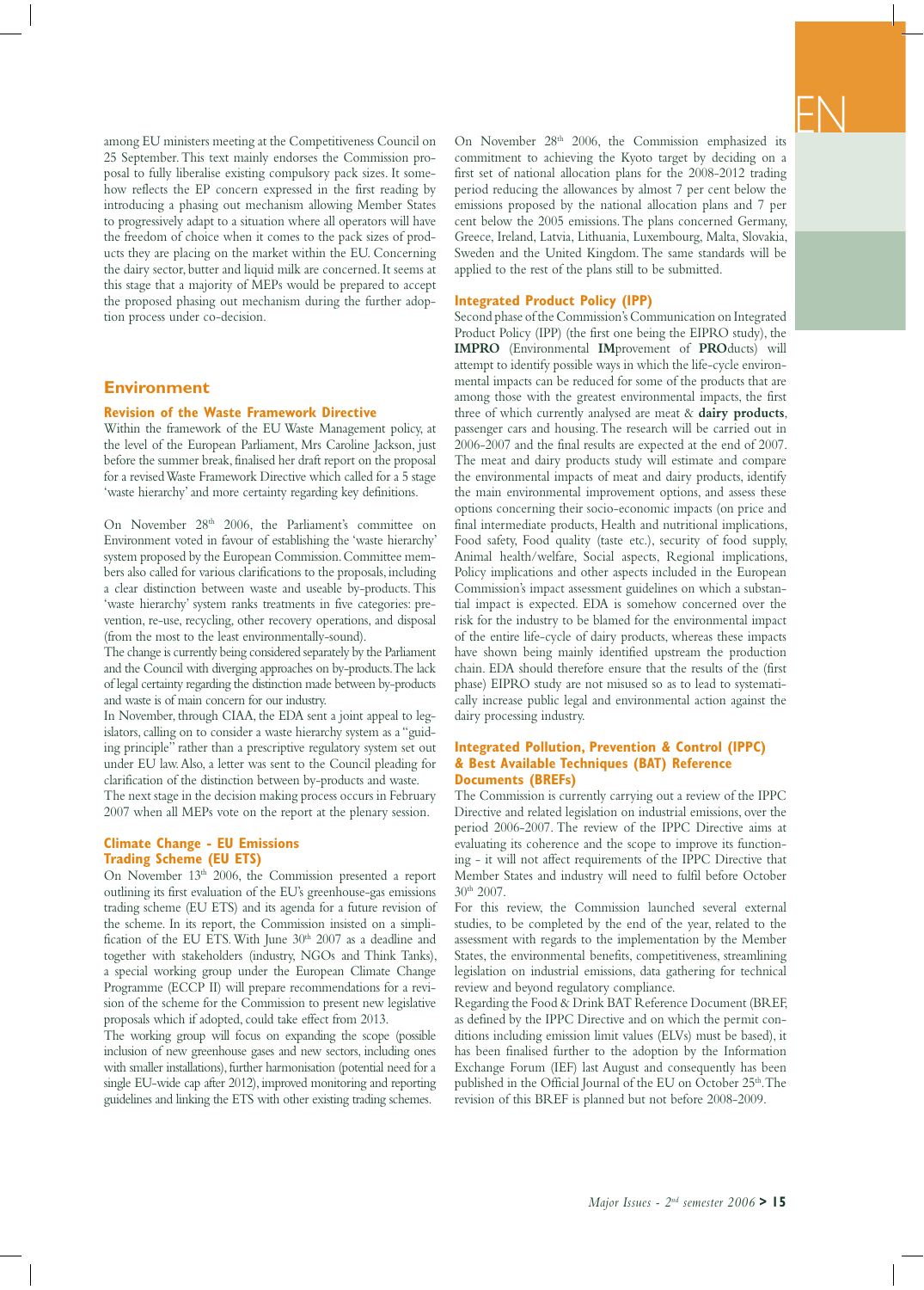### Avant-propos

**"Bilan de santé", santé et nutrition - deux questions complètement différentes qui ont déterminé et détermineront encore l'agenda de notre association.**

**Le bilan de santé, désor-**

**mais un mot quasi magique sur la scène agricole bruxelloise, désigne l'examen à mi-parcours de la réforme de la PAC de 2003. Selon la Commission, il ne s'agit pas d'une nouvelle réforme, mais pratiquement tous les aspects de l'actuelle OCM lait ont été repris dans des présentations données ces derniers mois par les représentants de la Commission Européenne – notamment l'avenir du système des quotas laitiers, mais aussi les programmes de soutien de prix ou de marché tels que l'intervention, les restitutions à l'exportation, le soutien interne et le stockage privé. Il est clair qu'avec ou sans accord OMC, l'UE continuera à libéraliser le secteur laitier. Nous sommes certains qu'à l'avenir, l'industrie laitière européenne pourra tirer tous les avantages de cet environnement libéralisé. Nous devons cependant veiller à ce qu'il y ait une transition graduelle. Le fameux atterrissage en douceur ne devrait pas être limité à l'adaptation du système des quotas mais également être basé sur une approche intégrée reprenant tous les aspects de l'actuelle OCM.**

**Une bonne alimentation est un aspect majeur de la vie qui peut contribuer à la santé de tous les citoyens européens. D'abord, il faut noter que ce n'est pas seulement**  **le régime alimentaire mais aussi d'autres facteurs, tels que l'activité physique et l'incidence du stress et de la relaxation qui déterminent la condition physique de chaque personne. Depuis de nombreux siècles, le lait et les produits laitiers sont une partie essentielle de l'alimentation, surtout en Europe. En tant que représentants de l'industrie laitière de l'UE, et évidemment aussi en tant que citoyens et consommateurs européens, nous demandons aux autorités de l'UE de tenir compte de la position spéciale des produits laitiers dans l'alimentation européenne lorsqu'elles élaborent des politiques et règlements relatifs à la santé et la nutrition. Le lait et les produits à base de lait ont une densité nutritionnelle très élevée, contiennent une série de nutriments essentiels et sont, du moins pour une large majorité de la population européenne, faciles à digérer. Les règlements sur l'étiquetage et les allégations, ainsi que les politiques en matière d'obésité et de maladies chroniques, ne devraient pas décourager les consommateurs dans leur choix d'inclure les produits laitiers dans leur alimentation.**

 $\sqrt{2\pi\sqrt{2}}$ 

**Joop F. Kleibeuker Veijo Meriläinen Secrétaire général Président**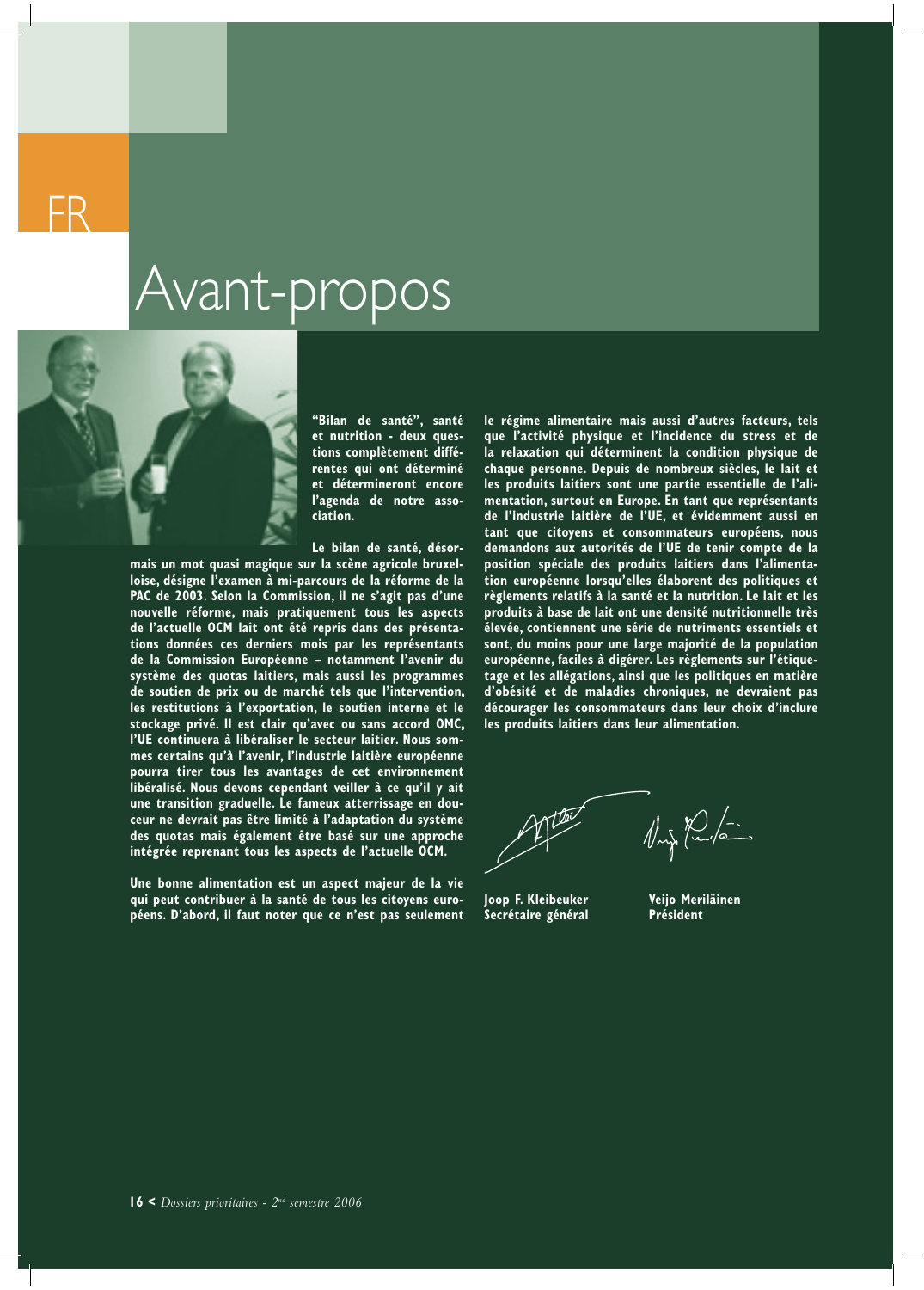## Marché laitier de l'UE: des prix généralement stables en 2007?

En 2007, le suspens sera à nouveau de mise sur le marché laitier européen: alors que l'influence de l'OCM diminue, la dynamique propre du marché sera d'autant plus déterminante. A l'avenir, l'offre et la demande devront trouver un équilibre soutenu par beaucoup moins de mesures politiques que jamais auparavant dans la longue histoire du marché laitier européen. En outre, des tendances de prix exceptionnellement fermes sont apparues au second semestre 2006 et devraient se maintenir en 2007, du moins pendant un certain temps.

#### **Les conditions-cadre**

Même si la politique de marché ne joue plus un rôle aussi important qu'avant le début de la réforme, il faut tenir compte des conditions-cadre. Les points les plus importants sont:

- $\bullet$  à partir du 1<sup>er</sup> avril 2007, une nouvelle augmentation des quotas de lait de 0,5% entre en vigueur dans 11 Etats-membres;
- au 1er juillet 2007, le prix du beurre baissera à nouveau de 4% du prix d'intervention en vigueur jusqu'au 30/06/2004, ce qui correspond de facto à 5% du prix d'intervention actuellement en vigueur. En 2007, l'achat de beurre à prix fixe est limité à 40.000 t;
- au 1er janvier, l'Union Européenne a été élargie par l'adhésion de la Roumanie et de la Bulgarie;
- Dans les Etats-membres entrés en 2004, la période de transition durant laquelle il était encore permis de collecter du lait nonconforme aux exigences de l'UE, se termine fin 2006.

#### **Plus de lait**

En 2007, l'Union Européenne produira probablement plus de lait qu'en 2006, année au cours de laquelle la collecte a baissé de plus d'un million de tonnes malgré l'augmentation des quotas laitiers. Or, les marchés pourraient également être capables d'absorber à nouveau des quantités un peu plus élevées sans baisse de prix, même si la croissance sera probablement plus faible qu'en 2006. Néanmoins, la position de départ début 2007 peut certainement être considérée comme favorable, même si les quantités de lait augmentent à nouveau en saison. L'augmentation saisonnière de l'offre est toujours accompagnée d'une baisse des prix de la poudre de lait et d'autres produits industriels issus du lait. Néanmoins, le niveau des prix relativement élevé au second semestre 2006 a des conséquences dans d'autres domaines. L'effet sur le prix du

lait a été limité jusqu'à présent, ce qui pourrait changer en 2007, d'autant plus que la tendance relativement ferme dans le domaine des protéines laitières devrait également se poursuivre en 2007, du moins au cours du premier semestre. Ensuite, elle sera brièvement influencée par l'évolution saisonnière habituelle. Pour le lait de consommation, les produits laitiers frais et le fromage, cette tendance doit encore s'affirmer pour éviter que cette valorisation du lait reste à la traîne des produits industriels mentionnés plus haut. Si au cours de 2007, mis à part la faiblesse saisonnière des prix au printemps, cette tendance devait déjà s'inverser, ceci se répercutera avec un certain retard sur le prix du lait payé au producteur, à l'instar de la hausse au second semestre 2006. Ce changement n'est pas très probable au second semestre, mais ne peut pas être exclu.

L'évolution des quantités joue un rôle décisif. En 2006, c'était en grande partie grâce à la baisse de la collecte que les marchés sont devenus si fermes. Contrairement aux années précédentes, à la fin de l'année quota 2006/07, aucun des plus grands Etats-membres de l'UE ne semble dépasser le quota national, alors que ces quantités avaient été augmentées de 480.700 t et augmenteront à nouveau. Dans les grands Etats-membres en particulier, sauf l'Italie, il ne devrait pas y avoir de manœuvres de freinage de la collecte de lait vers la fin de l'année quota 2006/07, comparé aux deux années précédentes. Ceci signifie que de février à avril, les quantités seront probablement plus grandes qu'en 2006. Il n'est pas clair si cette tendance se poursuivra ensuite. L'augmentation des quotas pourrait y contribuer. En évaluant 2006, il ne faut pas oublier qu'outre la menace de dépassement du quota et les mauvaises conditions météorologiques, la baisse de la collecte avait également des causes structurelles: le découplage des primes laitières de la production de lait, la baisse des prix du lait et les alternatives devenues plus attrayantes, p.e. le biogaz. Ces développements peuvent être observés dans de nombreux pays européens, toutefois à différents degrés d'intensité.

#### **Brève faiblesse des prix au printemps?**

Si au printemps 2007 les quantités de lait sont plus grandes et exercent une pression sur les marchés, il s'agira probablement d'un phénomène passager. Or, il pourrait permettre d'exporter davantage de produits industriels sur les marchés internationaux, tels que le beurre en bloc et la poudre de lait, car sur le marché international, les prix ont augmenté et il n'est pas certain du tout que le maximum ait déjà été atteint fin 2006. Si la hausse des prix devait se poursuivre et les prix dans l'UE baisser temporairement,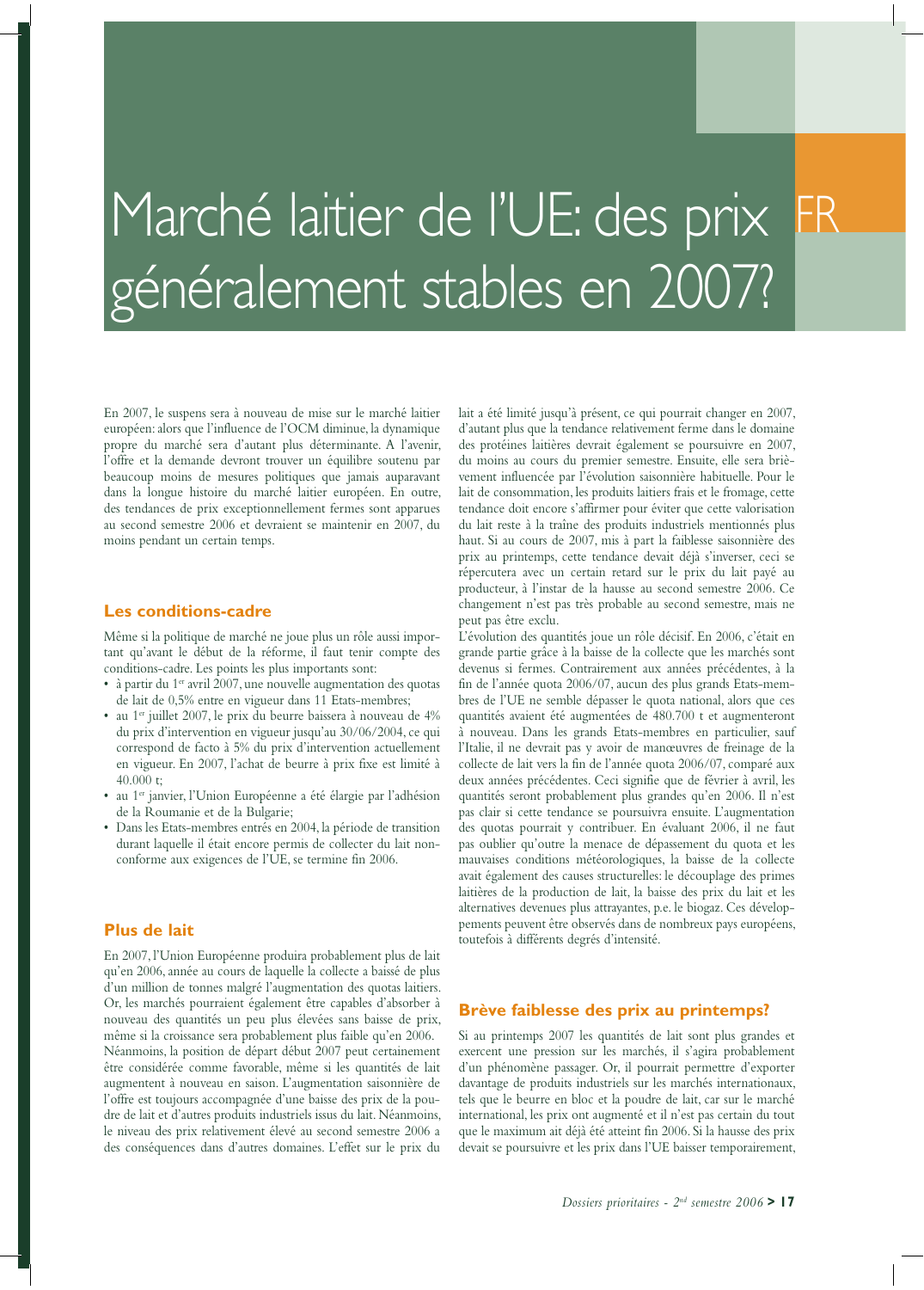

davantage d'exportations à partir de l'UE seraient à nouveau possibles. Dans cette situation, le prix du beurre glisserait cependant à nouveau en direction du nouveau niveau d'intervention, d'autant plus que la limite maximum de l'intervention à 90% du prix d'intervention a été baissée à 40.000 t. L'expérience de l'année 2006 indique un plus grand intérêt pour le stockage privé couvrant l'époque de la baisse habituelle de l'offre en automne et hiver, d'autant plus que les stocks de beurre à l'intervention ont diminué. Néanmoins, la limite de 40.000 t de l'intervention pourrait être atteinte et dépassée et le risque d'autres fluctuations des prix à la baisse n'est pas à exclure. D'autre part, il est tout aussi concevable que les stocks de l'intervention baissent davantage au cours de l'année.

#### **Plus de fromage et de produits laitiers frais, moins de poudre de lait écrémé?**

La production de beurre augmentera seulement si beaucoup plus de lait est livré aux laiteries. Pour la plus grande part, les quantités supplémentaires de lait seront absorbées par la production de fromage, qui continuera probablement à augmenter, même si l'augmentation devrait être moins forte qu'en 2006. La vente de fromage et de produits laitiers frais devrait continuer à augmenter en raison de la situation économique favorable tant sur le marché intérieur qu'à l'exportation; il faut ajouter à cela les effets de rattrapage dans les nouveaux Etats-membres, y compris la Bulgarie et la Roumanie.

Il n'y a plus de stocks d'intervention du tout de LEP, et du côté de la production, il est même plutôt probable qu'il y aura une nouvelle baisse. Néanmoins, les prix devraient évoluer à nouveau de façon relativement ferme, même si la consommation au sein de l'UE continue à baisser et même si toutes les aides de commercialisation, y compris les restitutions à l'exportation, ont été mises à zéro depuis l'automne 2006. Toutefois, le marché a aussi besoin de cette fermeté parce que l'OCM ne dispose désormais que de montants très limités pour stabiliser les marchés et ne pourra pas réaliser grand-chose. Le marché mondial devrait rester ferme pendant un certain temps encore, parce que la demande de lait et de produits laitiers semble grandir plus vite que la production.

#### **Alternatives**

Au vu de la fermeté du marché laitier, le secteur de la distribution devra se faire à l'idée que les fournisseurs de l'industrie laitière

disposent désormais d'autres alternatives de valorisation attrayantes, outre la production de lait de consommation, de produits laitiers frais et de fromage pour la distribution alimentaire. Si on ne parvient pas à améliorer la valorisation du lait dans le secteur de la distribution, le changement structurel pourrait prolonger la tendance de 2006, c'est-à-dire réduire le potentiel de production de lait par le fait que davantage de producteurs ont cessé leurs activités qu'il ne s'en est trouvé d'autres pour reprendre la production. Après tout, de nombreuses exploitations agricoles disposent plus que jamais d'alternatives plus rentables que la production de lait.

#### **Où sont restés les excédents?**

Déjà en 2006, l'excédent du marché de l'UE a baissé considérablement grâce à l'augmentation de la consommation et la baisse de la production, même s'il y a eu moins d'exportations. En 2007, il sera encore plus petit: tout ce qui a été absorbé comme lait écrémé dans les programmes de soutien ne peut plus être considéré comme excédent, parce qu'aucune aide ne sera plus payée – du moins aussi longtemps que les prix du marché du lait écrémé évoluent largement au-dessus du prix d'intervention. Pour la matière grasse laitière ou le beurre, les dépenses ont aussi été fortement réduites et la fin du soutien interne pourrait déjà intervenir à la prochaine baisse des prix d'intervention. A ce moment-là, les canaux de vente subventionnée seront devenus de vrais marchés.

#### **Elargissement de l'UE**

Comparé à l'élargissement, les autres événements mentionnés dans les conditions-cadres devraient prendre un second rôle par rapport à leur grandeur d'influence. L'élargissement de l'UE à la Bulgarie et la Roumanie a ajouté presque 30 millions de nouveaux consommateurs et 5 millions de t de lait à l'UE. Une part relativement élevée des quantités additionnelles de lait sera d'abord commercialisable uniquement sur le marché national, où ces quantités sont produites. En plus, le niveau de consommation des deux nouveaux Etats-membres est nettement plus bas. Il s'agit donc de marchés qui au fond peuvent seulement grandir. Ils offrent donc des possibilités supplémentaires de vente. Au début, ce potentiel ne devrait cependant pas être surestimé. La fin de la période de transition dans les Etats-membres entrés en 2004 ne devrait pas avoir de grandes conséquences. Entretemps, une très grande part du lait collecté est totalement conforme aux normes de l'UE et peut donc circuler partout.

Toutes les observations mentionnées dans cet article sont illustrées par les tableaux et données chiffrées présentés en annexe, p. 43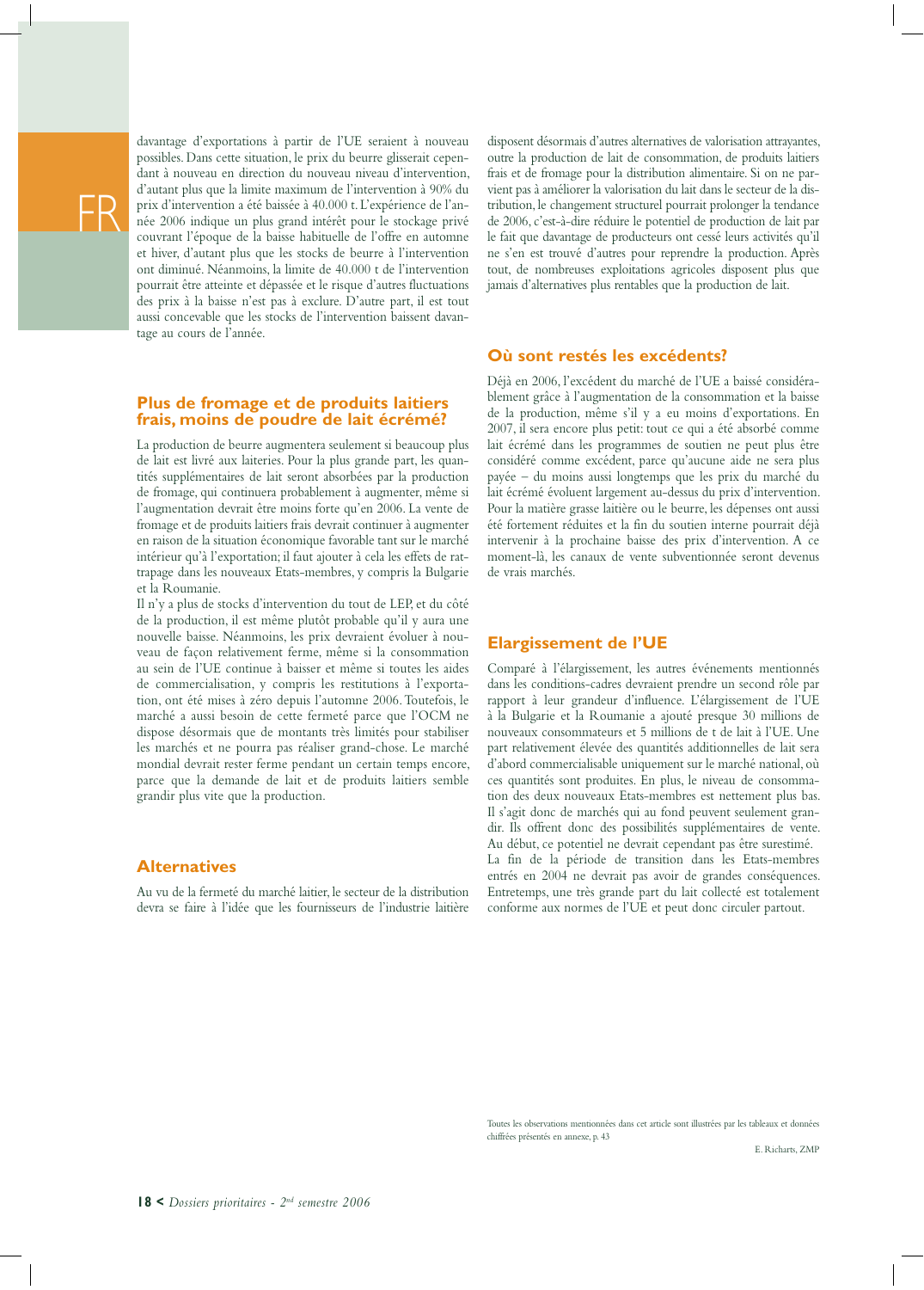# Dossiers économiques -Second Semestre 2006

#### **Gestion des marchés et des contraintes GATT par la Commission Européenne**

#### **Procédures d'adjudication des restitutions de certains produits laitiers (CE n° 580/2004) et certains types de beurre (CE n° 581/2004)**

Le 30 novembre 2006, il a été proposé que la procédure d'adjudication pour le beurre (80%) soit abolie étant donné qu'elle n'est que très peu utilisée. Il y aura donc à l'avenir uniquement une restitution commune pour ce type de beurre.

#### **Beurre**

**Les restitutions communes** pour le beurre (82%) ont baissé deux fois entre juillet et décembre, passant de 99,50 € à 97,00 €. Pour le beurre (80%), les restitutions ont également baissé de 97,08 € à 94,64 €.

**Les restitutions par adjudication** pour le beurre (82%) ont baissé de 108,90 € à 103,00 €; celles pour le beurre (80%) ont baissé de 103,00 € à 98,00 € au cours du second semestre 2006. MGLA: les restitutions communes pour la MGLA ont baissé deux fois entre juillet et décembre, passant de 124,18 € à 121,06 €.

#### **Stockage privé**

Le volume cumulatif proposé au stockage privé atteint 117.534 t. pour la campagne 2006.

#### **Ventes de beurre à l'intervention**

Au total, 61.656 t ont été vendues à l'intervention en 2006.

#### **Sorties de beurre de l'intervention**

Le 26 octobre 2006, la Commission a décidé que tout le beurre entré à l'intervention avant mai 2006 pouvait être vendu. Au vu de la situation sur le marché du beurre et les quantités de beurre stockées dans d'intervention, il a été décidé, au cours de la réunion du Comité de Gestion du 30 novembre 2006, que le beurre en stock avant le 1<sup>er</sup> septembre 2006 était également disponible pour la vente.

Les ventes totales en 2006 ont atteint 59.804 t à des prix entre 250,00 € le 13 juillet 2006 et 236,00 € le 14 décembre 2006.

#### **Programmes de soutien**

L'aide au beurre glacier pâtissier a baissé une fois au cours du second semestre, passant de 18,50 € à 17,50 €; l'aide au beurre concentré a baissé une fois entre juillet et décembre, passant de 19,80 € à 19,27 €. L'aide au beurre pour collectivités reste inchangée à 60,00 €.

#### **Fromage**

Les restitutions à l'exportation ont baissé deux fois au cours du second semestre 2006: de 2,5% le 12 octobre et de 13% le 16 novembre 2006.

La nouvelle procédure pour l'octroi de licences d'exportation pour les exportations de fromage de l'UE aux Etats-Unis sous le système d'importateurs désignés a été appliquée pour les demandes déposées en septembre pour l'année 2007.

#### **Lait écrémé en poudre**

Les restitutions communes pour le LEP, mise à zéro le 15 juin 2006, sont restées inchangées au cours du second semestre.

**Restitutions par adjudication** pour le LEP: les offres faites en juillet et août ont été rejetées. Il n'y a pas eu d'offre entre septembre et décembre.

L'aide pour **l'incorporation du LEP dans l'aliment bétail** a été mise à zéro le 28 septembre 2006.

#### **Ventes de LEP à l'intervention**

Le volume cumulatif proposé à l'intervention publique en 2006 planche à 1.132 t.

#### **Sorties de LEP de l'intervention**

Alimentation humaine et animale: il n'y a pas eu d'offre au cours du second semestre 2006.

#### **Poudre de lait entier**

Les restitutions ont baissé 3 fois au cours du second semestre: de 54,00 € à 52,00 € le 12 octobre 2006; de 52,00 € à 31,00 € le 16 novembre 2006, de 31,00 € à 21,00 € le 14 décembre 2006.

#### **Lait condensé**

Les restitutions ont baissé deux fois au cours du second semestre: le 16 novembre 2006, de 15,08 € à 8,99 €, et le 14 décembre 2006, de 8,9 € à 6,09 €.

#### **Caséine**

Le niveau de l'aide a été mis à zéro le 28 septembre 2006.

#### **Hors Annexe I**

#### **Restitutions**

Les restitutions à l'exportation de produits HAI ont suivi, le cas échéant, les changements intervenus pour les produits de base.

#### **Attribution de certificats de restitution**

Aucun coefficient de réduction n'a été appliqué au cours du second semestre 2006.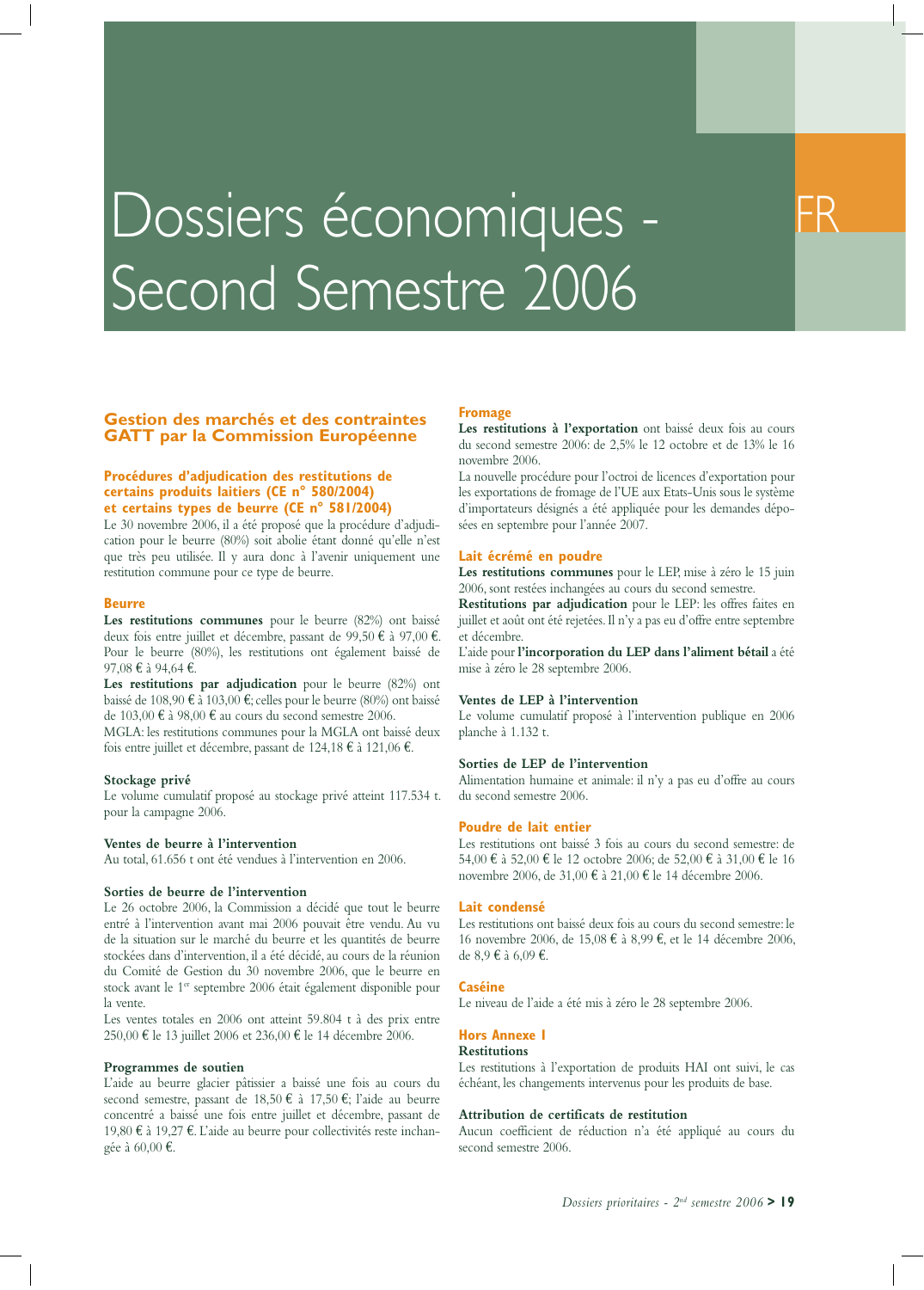#### **Gestion des restitutions Hors Annexe I**

FR

Au cours de l'année budgétaire 2006, 292,4 millions d'Euro ont été utilisés, sur un budget de 415 millions. Pour 2007 (débutant mioctobre 2006), le budget provisoire a été fixé à 299 millions d'Euro. 94 millions ont été utilisés jusqu'à la fin de décembre. Si nécessaire, le budget sera augmenté puisque le seul plafond que l'UE doit respecter est le plafond OMC qui est de 415 millions d'Euro.

#### **Promotion de produits agricoles communautaire en dehors de l'UE**

En vue d'augmenter la visibilité des produits agricoles communautaires en dehors de l'UE, la Commission Européenne a approuvé certains programmes pour promouvoir les produits agricoles dans les pays tiers. Les 10 programmes qui ont été acceptés viennent de Chypre, d'Allemagne, de Grèce, d'Italie, des Pays-Bas, de Pologne et du Portugal. Ils visent les Etats-Unis, le Canada, l'Inde, le Japon et la Chine. Les produits laitiers figurent parmi les produits qui sont couverts, à côté du vin, des fruits, de la viande, de l'huile d'olive et des produits bio. Les programmes peuvent inclure les relations publiques, les mesures promotionnelles ou publicitaires, soulignant en particulier les avantages des produits communautaires, surtout en termes de qualité, d'hygiène, de sécurité des aliments, de nutrition, d'étiquetage, de bien-être des animaux ou de protection de l'environnement. Chaque année, avant la fin du mois de juin, les Etatsmembres doivent fournir à la Commission une liste de programmes sélectionnés. Ensuite, la Commission évalue les programmes et décide de leur éligibilité. EDA informera ses membres partout dans l'UE de ces possibilités et assurera que les fédérations nationales de l'industrie laitière soient en mesure de saisir ces opportunités.

#### **Simplification de la PAC**

En proposant de simplifier la PAC, la Commission Européenne s'efforce de réduire la charge administrative des producteurs et administrations nationales. Les efforts de simplification se concentrent tant sur la simplification technique que politique. La première catégorie concerne les préparatifs de la Commission visant à introduire une OCM unique pour tous les marchés. Il s'agit de changer les politiques de base de façon à les simplifier. Le proche "examen de santé" de la PAC offre une occasion parfaite pour ce travail de simplification.

La Direction Générale pour l'Agriculture et le Développement Rural a déjà entrepris un plan d'action contenant 20 propositions de changements pratiques. La Commission propose de remplacer les 21 OCM actuelles (qui couvrent les différents marchés agricoles) par une OCM unique. Ceci permettra d'abroger 35 Règlements du Conseil, augmentera la transparence, améliorera la qualité des textes juridiques et réduira les coûts des administrations nationales et entreprises. EDA est activement impliqué dans ces discussions au travers de contacts étroits avec les fonctionnaires de la Commission et plusieurs sièges dans les groupes consultatifs de la Commission, et essaie d'assurer que ces mesures ne nuisent pas à l'industrie laitière de l'UE.

#### **Bilan de santé PAC**

La révision de la politique agricole de l'UE est prévue en 2008, au cours du fameux "Bilan de santé". Au forum mondial d'EDA à Copenhague, le Chef de Cabinet, M. Christoffersen, parlant au nom de la Commissaire Fischer Boel, a souligné que le débat sur

l'avenir du système des quotas doit être envisagé au cours du bilan de santé ainsi que d'autres questions telles que le prix de soutien pour le beurre, les mesures d'écoulement sur le marché interne et les aides au stockage privé.

La possibilité que le système des quotas ne soit pas prolongé audelà de 2014 signifie que nous devons nous attendre à ce qu'il n'y ait plus de grands systèmes de soutien du marché à ce moment-là; la Commissaire s'est également exprimée en ce sens, ce qui signifie qu'un scénario de réduction graduelle doit aussi être élaboré pour le soutien du marché, en coordination avec tout scénario d'élimination graduelle des quotas. EDA a déjà souligné l'importance d'une approche intégrée, tenant compte de tous les aspects de l'actuelle OCM lait.

A la réunion du Comité Spécial d'EDA le 28 novembre 2006, il a été décidé de constituer une Task Force pour soutenir EDA dans l'élaboration de la position de l'industrie laitière de l'UE par rapport aux développements de la politique laitière communautaire, y compris les futurs développements du système des quotas. Ces dernières semaines, la TF a travaillé intensivement sur ces points puisqu'un résultat initial sera nécessaire pour les discussions avec la Commissaire Fischer Boel le 23 janvier 2007.

#### **Mini-paquet laitier**

Le "mini-paquet laitier", une proposition qui devrait être adoptée par le Collège de Commissaires avant la fin de l'année, contient une série d'actions visant à simplifier l'OCM lait. Le mini-paquet comprend:

- la standardisation des protéines dans les laits de conserve
- la teneur en M.G du lait de consommation (une option est d'autoriser l'étiquetage de la vraie teneur en M.G. pour le lait qui n'entre dans aucune des trois catégories standard)
- l'élimination de l'aide au stockage privé de la crème
- l'élimination de l'aide au stockage privé du LEP
- l'élimination du système déclencheur pour le beurre à l'intervention
- l'abolition des classes nationales de beurre
- la fin du beurre à prix réduit pour l'armée
- la simplification du programme de lait scolaire

Son adoption est reportée à janvier 2007.

#### **Négociations à l'OMC**

A la fin de juillet, les négociations d'un accord sous l'Agenda de Développement de Doha ont été suspendues. A la rédaction du présent numéro des Dossiers Prioritaires, les négociations sont toujours en suspens. EDA voit cette suspension à grand regret et accueillerait positivement toute initiative de reprise des négociations. A son Assemblée Générale annuelle, EDA a répété sa préférence pour une approche multilatérale à la libéralisation du commerce à condition que les questions comme le soutien interne et externe soient traitées de façon équilibrée avec les droits d'importation. Cet accord commercial multilatéral est la seule plateforme qui puisse garantir des possibilités de croissance et de commerce rentable en général et dans le secteur laitier en particulier. EDA serait en faveur d'initiatives visant à relancer les négociations et reste engagé à contribuer de façon constructive à ces discussions, avec un objectif inchangé, à savoir l'établissement d'un mécanisme flexible pour l'élimination des aides à l'exportation sans restrictions de volume.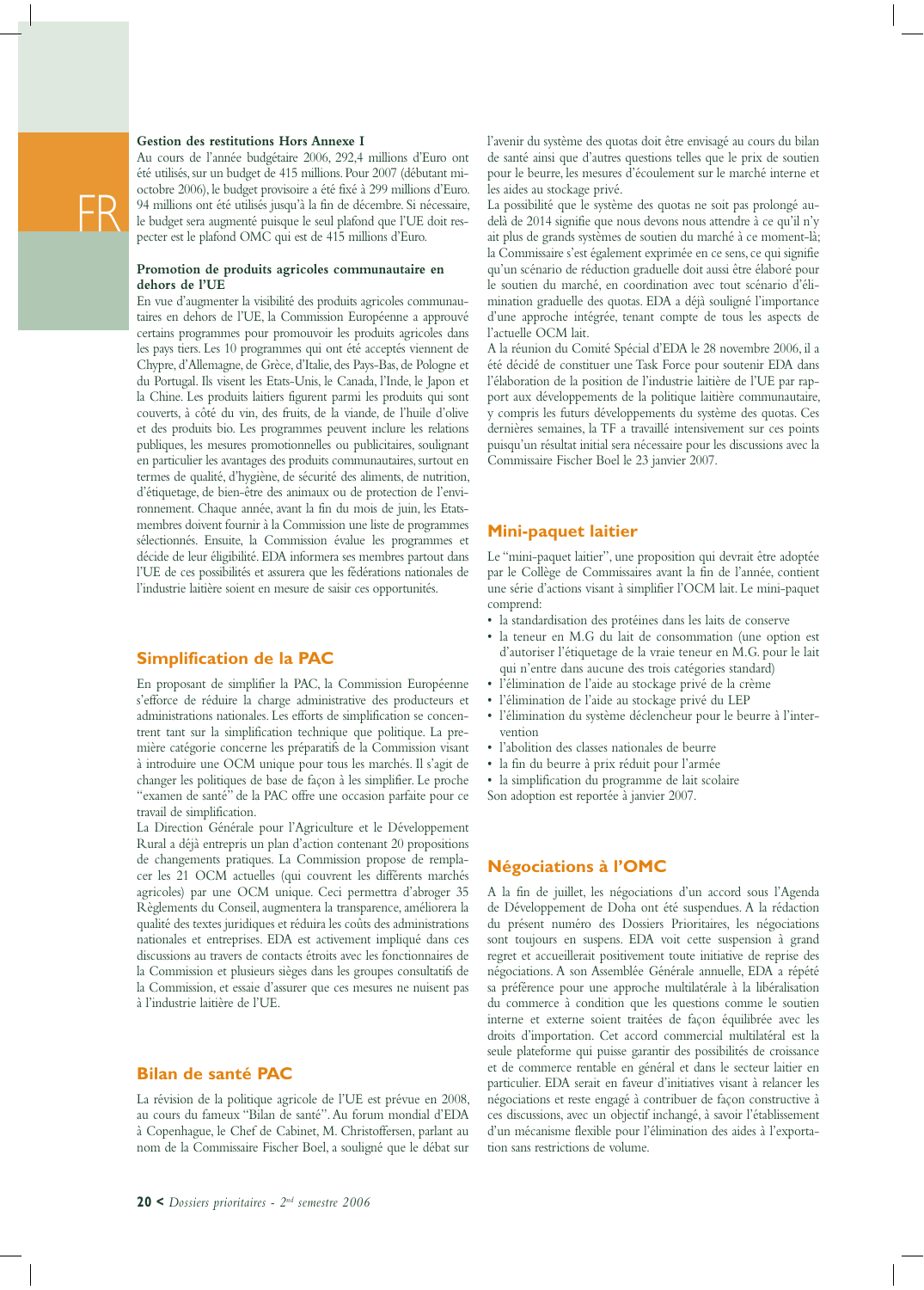Il est difficile de prédire le devenir de ces négociations. Des discussions techniques et "entretiens au coin du feu" ont eu lieu en novembre et décembre, entre les ambassadeurs des principaux pays et groupes de pays. Dans les mois suivant cette 'relance en douceur' des discussions, les membres ont affiché une plus grande volonté à communiquer et à explorer leurs différences; toutefois, aucun résultat concret n'a été réalisé jusqu'à ce jour. Il semble à présent que des vrais progrès dans les négociations devront attendre que le Congrès des Etats-Unis nouvellement élu 's'installe' après la passation du pouvoir au début de janvier et donne quelques indications claires sur sa politique commerciale. Il y aura probablement peu de développements significatifs avant février.

Puisqu'à ce jour il n'y a aucune orientation concernant le nouvel accord OMC et étant donné que l'actuelle suspension pourrait durer plusieurs années, EDA demande à la Commission Européenne d'être réservée par rapport à toute autre réforme de la Politique Agricole Commune et d'entamer cette réforme sous un angle différent. L'industrie laitière de l'UE est en faveur d'une approche intégrée et équilibrée tenant compte de tous les éléments de l'OCM lait, y compris les propositions sur la table des négociations suspendues à l'OMC.

#### **Beurre Néo-Zélandais**

Au cours d'une réunion spéciale du Comité de Gestion Lait le 4 décembre, un Règlement de la Commission relatif à la gestion du quota tarifaire OMC du beurre néo-zéalandais a été approuvé. Les nouvelles règles tiennent compte de l'arrêt de la Cour de Justice Européenne. La Cour a jugé que l'actuel système communautaire d'octroi de licences d'importation pour le beurre néo-zélandais sous quota n'est pas valable parce qu'il discrimine les entreprises non-britanniques. L'obligation que toutes les demandes devaient être déposées auprès des autorités britanniques était discriminatoire puisque les demandeurs non-britanniques auraient des difficultés supplémentaires dans l'administration et au cours de leurs démarches dans un système juridique étranger.

A partir de 2007, le nouveau Règlement prévoit que les licences d'importation pour le quota de beurre néo-zélandais de 77.402 t soient réparties entre les importateurs traditionnels (55%) et les nouveaux opérateurs (45%). Pour 2007, les importateurs seront considérés comme 'traditionnels' sur base de leurs importations en 2006. A partir de 2008, la période de référence couvrira les 24 mois précédents.

Il est par ailleurs proposé que le droit d'importation pour le beurre néo-zélandais importé sous le quota soit réduit du montant actuel de € 86,88 par 100 kg à € 70 par 100 kg, une réduction de 19,43%. Un changement de la norme MGLA de 80/82% à 80/85% sera proposé, entrainant une réduction de 3,5% du quota (à 74.693 t) pour tenir compte de la teneur en M.G. plus élevée. Les opérateurs demandant une licence devront déposer une garantie de € 35 par 100 kg.

La proposition de changer le droit à l'importation et la norme MGLA doit être approuvée par le Conseil, alors que les autres propositions ont été adoptées par la Commission après consultation du Comité de Gestion pour le lait et les produits laitiers.

#### **Accords de libre échange**

Le 6 décembre 2006, le Commissaire au Commerce, Peter Mandelson a au Conseil un mandat pour négocier des accords de libre échange avec l'Inde, la Corée du Sud et les pays ASEAN. La Commission espère entamer les négociations des trois accords bilatéraux au cours du premier semestre 2007. Le mandat soulignera la nouvelle stratégie commerciale de la Commission, décrite dans un document présenté le mois précédent, "*Global Europe: competing in the world*", qui définit la compétitivité des entreprises comme

objectif principal de la politique commerciale.

La stratégie commerciale "modernisée" représente aussi un départ de l'approche purement multilatérale de l'agenda commercial de l'UE depuis le lancement du Doha Development Round en 2001. Officiellement, la conclusion du Doha Round reste la première priorité de l'UE, mais puisque les négociations ont été suspendues en juillet, l'UE cherche d'autres voies pour ouvrir les marchés étrangers et ne pas se laisser dépasser par son principal rival commercial, les Etats-Unis, qui mène actuellement la course à conclure des ALE avec les 'pays à fort potentiel de marché'.

#### **Relations bilatérales**

#### **Mercosur**

Après la quasi absence de tout progrès ces deux dernières années, les négociations ont repris en novembre, à la demande du Brésil. Le Brésil était également disposé à proposer des améliorations modérées de son offre initiale faite en 2004. Il a également demandé un plus grand accès au marché de l'UE, particulièrement pour les produits agricoles. Du côté de l'UE, le Commissaire Mandelson a indiqué que Mercosur devrait améliorer sa proposition sur les services, investissements et biens manufacturés. Toutefois, tant que le Doha Round est suspendu, aucun "progrès significatif" ne sera réalisé dans les négociations d'un accord de libre échange avec Mercosur. Différentes études d'évaluation d'impact d'un accord commercial UE-Mercosur sont en cours et EDA suit les négociations étroitement.

#### **Mexique**

Depuis la reprise des négociations en mars 2006, aucun progrès significatif n'a été réalisé. Selon la Commission, le Mexique a manqué l'occasion d'obtenir une offre suffisante en réagissant trop tard à l'offre de l'UE. Outre les retards aux élections et dans la formation d'un nouveau gouvernement, le Mexique a un problème dans le domaine des produits laitiers. Le Mexique a confirmé qu'il allait prendre position au plus tard au début de l'année prochaine.

#### **Amérique Centrale et Communauté des Andes**

L'UE a proposé la négociation d'accords d'association, y compris dans le domaine du commerce, avec l'Amérique Centrale et la Communauté des Andes en 2007.

#### **Chine**

La Commission Européenne a présenté en octobre une communication sur le nouvel accord commercial bilatéral avec la Chine. Le document stratégique souligne la nécessité de relever les défis d'un "équilibre plus fort, de la réciprocité et de conditions plus équitables pour le commerce" comprenant des questions telles que les normes environnementales et sociales, l'application des règles de l'OMC et des droits de propriété intellectuelle, les subventions et la coopération règlementaire, les investissements et les marchés publics. Directement et au travers de la CIAA, EDA a répondu à la consultation, soulignant les opportunités d'accès au marché, les barrières non-tarifaires et mesures SPS. Le document déclenchera un débat au Conseil et au Parlement Européen dans les mois à venir.

#### **EuroMed**

En ce qui concerne les négociations dans le cadre de la Déclaration de Barcelone, visant à créer une zone de libre échange UE-Méditerranée d'ici 2010, les négociations agricoles ne sont pas prêtes d'aboutir. L'UE est disposée à ouvrir ses marchés plus rapidement que ses partenaires méditerranéens. Dans les prochains mois, il y aura davantage d'entretiens bilatéraux.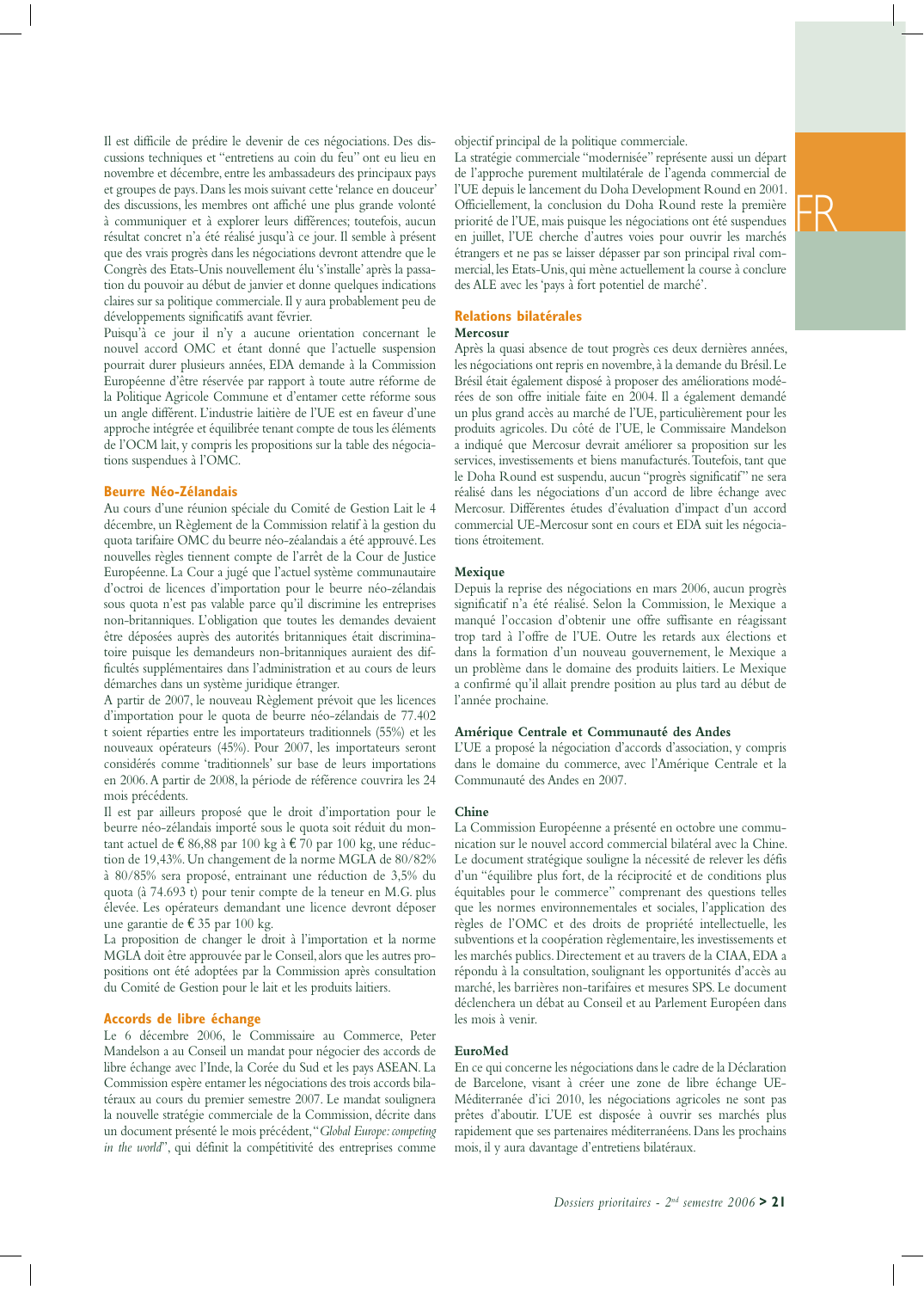#### **Accords de Partenariat Economique**

FR

La Commission négocie avec plusieurs groupes de pays en vue de créer des marchés régionaux. Depuis le lancement des négociations régionales en 2004, les progrès réalisés sont très divers. En général, le calendrier prévoit la libéralisation graduelle entre l'UE et les régions des APE à partir de 2008. Toutefois, des discussions intenses au Conseil Conjoint ACP-UE et Comité Ministériel du Commerce en juin 2006 reflètent les divergences fondamentales sur la dimension du développement. Diverses études d'évaluation d'impact sont en cours de réalisation.

#### **Interdiction par la Russie des importations de viande et de produits laitiers de l'UE**

Pendant plusieurs semaines, la Russie a menacé d'interdire toutes les importations de produits communautaires d'origine animale (viande et lait) à partir du 1<sup>er</sup> janvier 2007 en raison de l'élargissement à la Bulgarie et la Roumanie. Les fonctionnaires de la DG SANCO ont rencontré les représentants des autorités vétérinaires russes à Bruxelles le jeudi 12 décembre. Les autorités vétérinaires russes refusent d'accepter les garanties fournies par les services de la Commission Européenne. Entretemps, la Russie a informé la Commission qu'il n'y aura pas d'interdiction des produits laitiers à partir du 1<sup>er</sup> janvier 2007. Cette décision sera formalisée mi-janvier au cours de la "Grüne Woche" en Allemagne.

#### **Elargissement**

A la fin de 2006, la Commission Européenne a publié un rapport suggérant qu'aucun élargissement supplémentaire ne devrait avoir lieu après l'adhésion de la Roumanie et de la Bulgarie, jusqu'à ce que certaines "questions institutionnelles de l'UE" aient été résolues. Il s'agit des changements qui seraient introduits par la ratification de la Constitution Européenne. La Commission a également indiqué le besoin d'évaluer la capacité d'intégration de l'UE aux différents

stades du processus d'adhésion. Pour les adhésions futures, ceci signifie qu'il faudra davantage d'études d'impact sur les dossiers importants tels que l'agriculture.

#### **Roumanie/Bulgarie**

A la dernière session du Parlement Européen en 2006, la nomination des candidats commissaires bulgare et roumain a été approuvée. Ceci signifie que les deux pays rejoindront l'UE-25 au 1er janvier 2007. La candidate commissaire bulgare Meglena Kuneva rejoindra le cabinet comme Commissaire pour les Affaires des Consommateurs. Leonard Orban, le candidat roumain, sera chargé de la diversité linguistique et culturelle. Pour le secteur laitier, l'impact de l'élargissement à la Roumanie et à la Bulgarie sera limité.

#### **Turquie**

En raison du refus de la Turquie d'ouvrir ses ports aux vaisseaux chypriotes, la Commission Européenne suspendra les négociations sur 8 chapitres du traité d'adhésion avec la Turquie, y compris l'agriculture. En outre, la Commission a indiqué dans son rapport d'avancement de l'élargissement que la nouvelle Loi Agricole "écarte la Turquie des principes de la PAC réformée en définissant des soutiens liés à la production comme instrument essentiel de la politique agricole". D'autre part, alors que certains progrès ont été réalisés dans le développement rural, la plupart des mesures administratives de la Turquie relatives à la PAC n'ont pas encore été mises en place. Sur les questions vétérinaires, aucun progrès n'a été réalisé non plus.

#### **Croatie**

Le rapport d'élargissement de la Commission Européenne indique que des progrès ont été réalisés tant sur l'agriculture que sur les dossiers consommateur/santé.

#### **FYROM**

La Commission Européenne informe que FYROM a réalisé très peu de progrès cette année, notant qu'il n'y a pas de stratégie cohérente pour l'agriculture et le développement rural.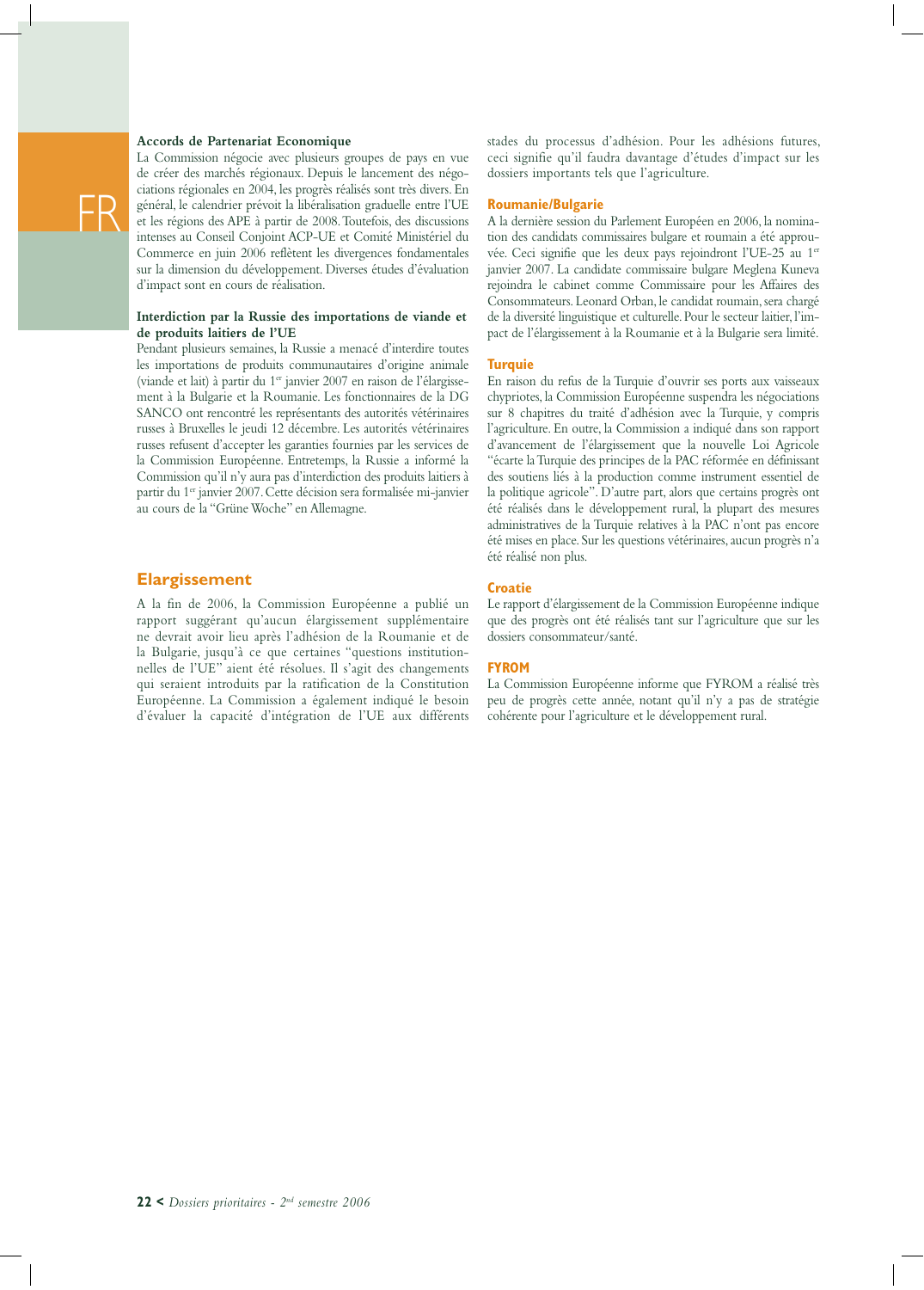

## Politique alimentaire et environnementale

Au cours du second semestre 2006, les activités d'EDA se sont principalement concentrés sur l'anticipation des futures règles communautaires pour les allégations relatives à la nutrition et la santé – qui entreront finalement en vigueur le 19 janvier 2007 – ainsi que sur la question plus générale des informations nutritionnelles dans le contexte de la future révision des règles d'étiquetage et d'information nutritionnelle. Ces développements reflètent le débat général concernant l'évolution de la santé publique en Europe et la recrudescence de certaines maladies chroniques influencées par le régime alimentaire et la nutrition.

A côté de ce volet essentiel, certains autres dossiers ont émergé suite aux initiatives de la Commission Européenne de réviser une série de règles, notamment sur la nutrition animale, les exigences sanitaires pour les produits d'origine animale ou procédures concernant l'autorisation d'agents d'amélioration (additifs, enzymes et arômes). Certains aspects qualitatifs de la production de produits agricoles et industriels ont également été discutés ces derniers mois. Il s'agit des nouvelles règles d'application pour la protection des appellations et indications géographiques, des nouvelles conditions de contrôle pour l'importation de produits biologiques et des amendements aux exigences de composition de préparations pour nourrissons. Finalement, quelques nouveaux développements dans le domaine de l'environnement ont eu lieu, qu'EDA a suivi de près.

#### **Nutrition et information**

#### **Allégations Nutrition et Santé**

#### **Article 13 du futur Règlement: liste d'allégations relatives à la santé basées sur des preuves scientifiques bien établies**

EDA a poursuivi ses travaux sur la liste "d'allégations relatives à la santé autres que celles relatives à la réduction du risque de maladie et au développement et à la santé des enfants " basées sur des données scientifiques généralement acceptées (appelée "liste de l'Art. 13") tel que prévu par le nouveau Règlement Allégations de l'UE. Le travail a été dominé par l'établissement de la liste au niveau de la CIAA où une discussion entre experts scientifiques sur les données scientifiques disponibles pour les allégations santé a commencé et se poursuit. A cet égard, des experts laitiers on participé aux réunions scientifiques de la CIAA pour soutenir les allégations santé spécifiques au secteur laitier qu'EDA a soumis à la CIAA. EDA a également participé à deux groupes de travail ad hoc de la CIAA où des allégations spécifiques – concernant les fibres alimentaires et les aliments probiotiques – ont été discutées

plus en détail. Dans l'intérêt de ses membres, EDA a pris l'initiative d'organiser et de coordonner le second groupe de travail.

Le Groupe de Travail Nutrition d'EDA a activement participé au travail sur les allégations santé, a contribué à plusieurs reprises des données scientifiques pour assurer l'inclusion des allégations d'EDA dans la liste de la CIAA, et continuera à le faire. En outre, il est prévu d'examiner les allégations d'autres parties intéressées qui pourraient être importantes pour les produits laitiers ou éventuellement avoir un impact sur le secteur laitier.

La liste des allégations santé de la CIAA sera probablement finalisée au printemps 2007 lorsqu'elle devra être présentée aux autorités des Etats-membres et à la Commission Européenne. Selon le Règlement, les Etats-membres auront un an à partir de l'entrée en vigueur du Règlement pour fournir à la Commission une liste d'allégations santé qui sera transmise à l'Autorité Européenne de Sécurité des Aliments (AESA) pour avis scientifique. EDA par le biais de ses adhérents fera du lobbying pour les allégations spécifiques au secteur laitier auprès des autorités des Etats-membres tout en informant la Commission et continuera à suivre et influencer le développement de la liste de l'Art. 13 dans l'intérêt du secteur laitier.

#### **Article 4 du Règlement: profils nutritionnels**

Des profils nutritionnels sont prévus dans le nouveau Règlement de l'UE comme une des conditions préalables pour que les aliments puissent porter des allégations. Ces profils doivent être développés dans les deux ans après l'entrée en vigueur du Règlement. Le Groupe de Travail Nutrition d'EDA a continué à fournir des conseils scientifiques pour préparer une éventuelle position de l'industrie laitière sur les profils nutritionnels. Cette position servira de base pour présenter les intérêts laitiers dans le débat sur les profils nutritionnels avec toutes les parties intéressées, y compris les institutions de l'UE, les Etats-membres et la CIAA. Les développements récents indiquent que le travail de l'industrie est mis sous pression par la Commission qui a déjà consulté les Etats-membres sur leur position concernant les profils nutritionnels et compte demander un avis scientifique à l'AESA au cours du printemps 2007.

Le travail de la CIAA sur la position de l'industrie de l'UE concernant les profils nutritionnels se poursuit depuis un certain temps déjà mais a été retardé par des différences d'opinion entre les membres de la CIAA sur la manière d'avancer. Ceci est principalement dû à l'existence de différentes approches utilisées pour établir les profils nutritionnels qui peuvent contenir plusieurs variables. Il y a aussi un manque de données scientifiques conclusives qui favoriseraient l'un ou l'autre système pour servir au mieux l'esprit du Règlement Allégations de l'UE. En outre, l'initiative prise par certaines grandes entreprises alimentaires de développer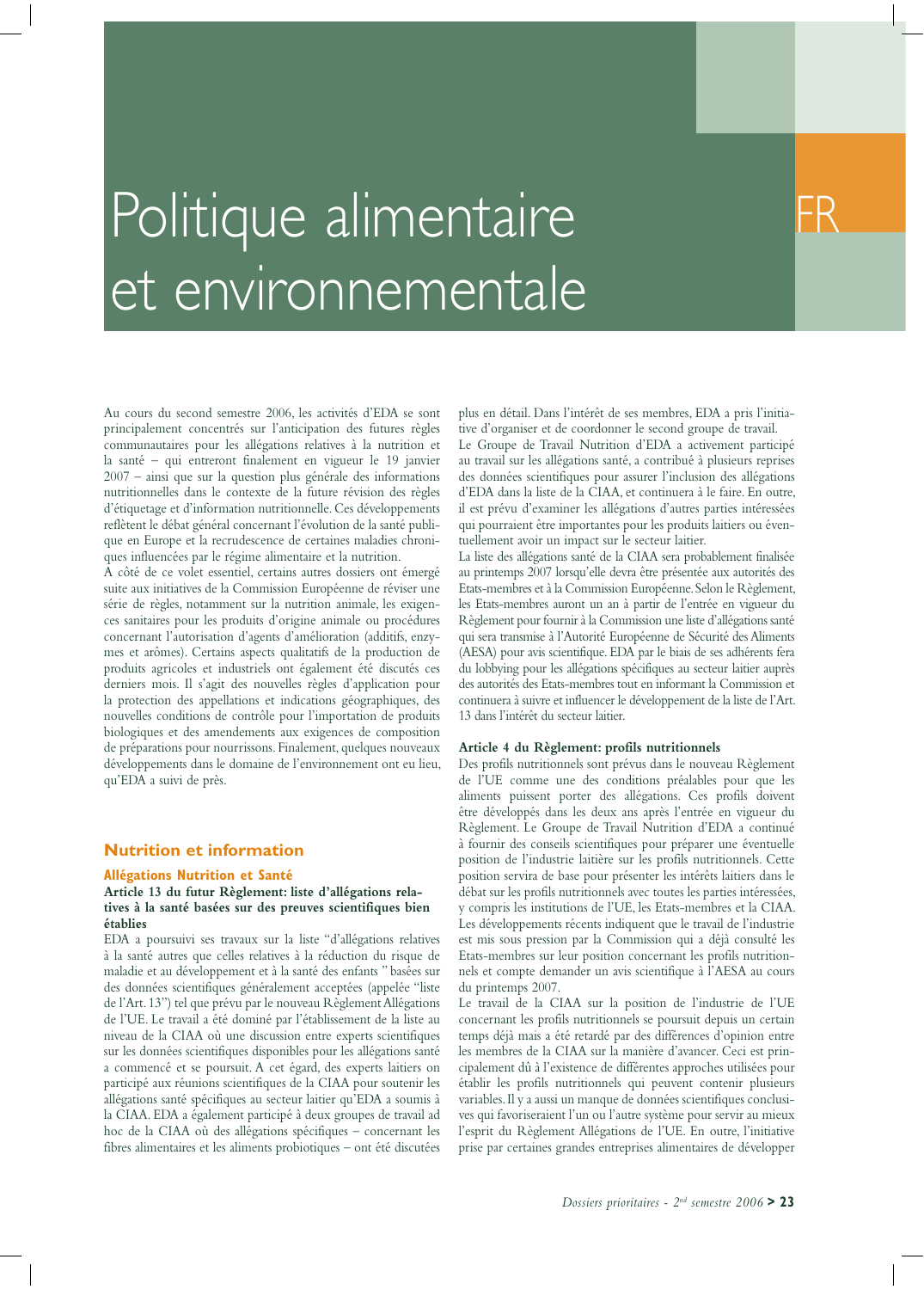leurs propres systèmes de profils nutritionnels pour promouvoir des options plus saines de leurs produits alimentaires, p.e. par des logos alimentation saine, multiplie le nombre de systèmes différents qui peuvent être pris en compte par la Commission européenne pour développer des profils nutritionnels servant à évaluer les aliments pour l'autorisation d'allégations.

EDA a formé un groupe ad hoc pour les profils nutritionnels – constitué d'experts du Groupe de Travail Nutrition et du Groupe de Travail Allégations et Etiquetage d'EDA – pour discuter l'éventuelle position de l'industrie laitière sur les profils nutritionnels. Différents points relatifs aux profils nutritionnels, tels que la catégorisation des aliments, la qualification et disqualification de nutriments, la référence à la portion ou 100g ou 100kcal, ainsi qu'un système de seuil ou un système de points, font partie de la discussion. Une attention particulière a été accordée à la question de savoir si une approche stricte par "catégorie d'aliments" ou "générique" devrait être favorisée. Comme différents systèmes de profilage sont proposés ou déjà en place en Europe pour différentes raisons (p.e. logo alimentation saine, publicité pour les enfants…), il a été décidé de tester une série de produits laitiers dans différents systèmes de profilage nutritionnel pour évaluer l'éligibilité de ces produits pour les allégations de santé. Le groupe ad hoc d'EDA rassemble en ce moment des données de composition nutritionnelle de produits laitiers partout en Europe qui seront utilisées pour calculer les profils nutritionnels respectifs selon les différents systèmes utilisés dans cet essai. Les résultats sont attendus en février 2007 et serviront à déterminer quel système de profilage nutritionnel ou quels critères sont avantageux pour les produits laitiers. Sur base du résultat, EDA suivra la discussion actuelle et contribuera au développement de profils nutritionnels dans l'intérêt de l'industrie laitière.

#### **Autorité Européenne de Sécurité des Aliments (AESA)**

EDA a continué à développer des contacts étroits avec l'AESA. En novembre, l'AESA a organisé une conférence sur les allégations nutrition et santé à laquelle EDA a participé. La conférence visait à échanger des avis et consulter les parties intéressées (AESA, Etats-membres, Commission et Parlement, industrie et organisations de consommateurs...) sur les différentes façons d'aborder les profils nutritionnels et les allégations nutrition et santé, ainsi qu'à expliquer le rôle scientifique de l'AESA dans le contexte de la future législation de l'UE relative aux allégations nutrition et santé.

EDA a également participé à la 4e réunion de la Plateforme Consultative organisée par l'AESA à Bruxelles. La plateforme est composée des organisations européennes concernées actives dans les domaines liées à la chaine alimentaire et se réunit pour aider l'AESA à développer ses relations générales et sa politique envers les différentes parties intéressées. La réunion offre une plateforme d'échange d'opinions et d'idées entre les parties concernées. EDA s'efforce d'obtenir un statut d'observateur à la réunion.

En ce qui concerne l'inventaire de la consommation de produits laitiers en Europe, qui a été proposé pour rassembler des informations sur la consommation de lait et d'autres produits laitiers et leur contribution à l'apport de nutriments, EDA a appris que l'AESA est en train de constituer une banque de données sur la consommation alimentaire en Europe qui a initialement été créée pour examiner la sécurité de composants tels que les additifs, arômes, colorants et contaminants. Il a été suggéré d'étendre ce répertoire aux vitamines et minéraux. Pour l'instant, la banque de données contient les chiffres de consommation de la population adulte de 5 pays européens (France, Italie, Royaume-Uni, Pays-Bas et Suède) organisés en 15 larges groupes d'aliments, dont le lait et les produits à base de lait. La banque de données

sera complétée à partir de mi-janvier 2007 par les données des autres Etats-membres. EDA évalue actuellement l'importance du travail de l'AESA pour notre propre travail interne et l'éventuelle collaboration ou échange d'informations avec l'AESA, p.e. en partageant avec l'AESA les résultats de notre travail initial concernant la banque de données européenne sur la consommation de produits laitiers.

#### **Information/Etiquetage Nutritionnels**

Un système européen volontaire d'étiquetage nutritionnel a été proposé et développé au niveau de la CIAA dans le cadre de son engagement à la Plateforme Européenne d'Action en matière d'Alimentation, d'Activité Physique et de Santé. Le but est de mieux communiquer les informations nutritionnelles au consommateur et en même temps éviter autant que possible des obligations générales d'étiquetage nutritionnel au niveau de l'UE. Le système est recommandé pour l'utilisation dans l'industrie alimentaire partout dans l'UE et son application sur les étiquettes de produits peut être étalée dans le temps selon ce qui est important et faisable pour chacun. Un élément majeur du système est l'introduction de Guidelines Daily Amounts (GDAs) qui indiquent combien d'énergie et quelle quantité de certains nutriments importants un aliment contribue à la prise journalière comparé à une recommandation pour une alimentation saine.

La CIAA prépare actuellement une série d'outils pour aider les membres qui souhaitent utiliser le système. Parmi ces outils figure une brochure d'information sur l'étiquetage nutritionnel visant à améliorer la compréhension des étiquettes nutritionnelles par le consommateur. La brochure pourrait être utilisée comme modèle par les fédérations nationales de l'industrie alimentaire pour créer un livret informatif qui tient compte des circonstances nationales et des habitudes alimentaires traditionnelles. EDA a activement influencé le développement de la brochure pour fournir une information crédible et utile au consommateur et éviter les connotations négatives des matières grasses laitières. EDA continuera à suivre et participer au développement des outils de mise en œuvre du système d'étiquetage nutritionnel et envisage de travailler sur un guide pour l'application du système d'étiquetage nutritionnel aux produits laitiers.

#### **Nutrition et santé**

#### **Livre Blanc sur l'approche stratégique à la Santé en Europe**

Au premier semestre 2006, la Commission européenne a présenté un rapport résumant les contributions de plus de 260 réponses de gouvernements européens, de la communauté de la santé publique, d'universités, de l'industrie alimentaire – dont EDA – et du grand public à la consultation publique sur la promotion d'une alimentation saine et de l'activité physique visant à prévenir les surcharges pondérales, l'obésité et les maladies chroniques. La plupart des contributions souhaitent une approche multisectorielle, impliquant de l'action et de la cohérence au travers des politiques de l'UE. Il y avait également des appels à accorder une attention particulière aux enfants et aux jeunes, où des augmentations rapides de l'obésité ont été observées, ainsi qu'à une meilleure information du consommateur sur la nutrition.

Selon la Commission, les réponses de toutes les parties intéressées aideront à envisager au niveau européen des options politiques et mesures d'autorégulation en vue de développer une stratégie communautaire pour promouvoir un style de vie sain grâce à un bon équilibre entre accords volontaires et action législative.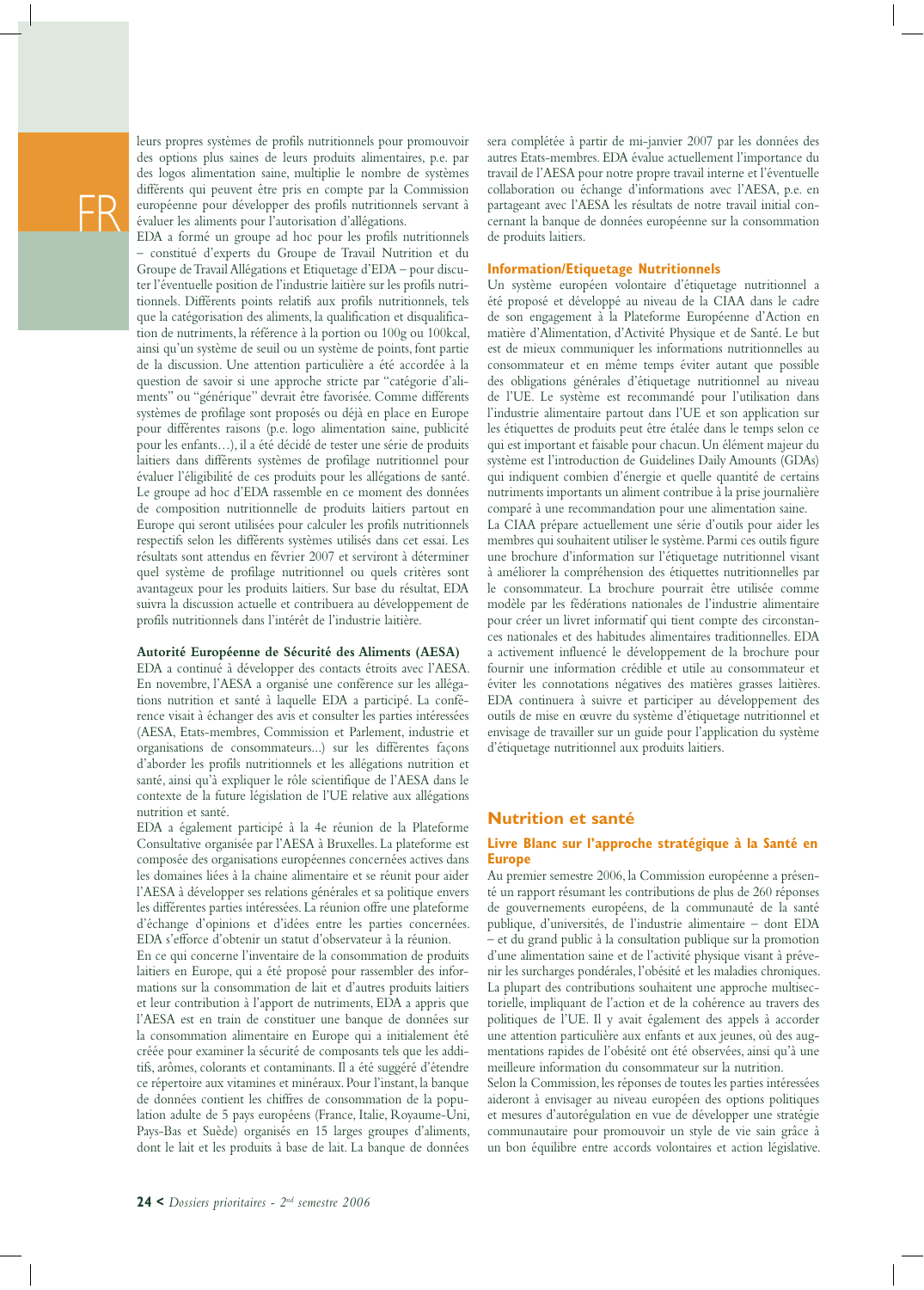Au courant de 2007, la Commission (DG SANCO) prévoit la publication d'une Communication Livre Blanc, à savoir un plan d'action, l'évaluation, la coordination et les mécanismes de partenariat, y compris avec l'OMS, comme un de ses instruments pour une approche stratégique à la santé en Europe. EDA suivra de près les développements dans ce domaine et vous en informera.

#### **Obésité**

#### **Charte Européenne de l'OMS pour la Lutte contre l'Obésité**

En novembre 2006, l'OMS Europe a organisé une Conférence Ministérielle sur la Lutte contre l'Obésité qui a rassemblé des représentants des 53 pays de la région Europe de l'OMS en vue de donner un élan politique à la campagne contre l'obésité et la promotion d'une alimentation plus saine et de l'activité physique. L'objectif central de la conférence était d'obtenir l'accord des Etats-membres de l'OMS pour une Charte Européenne de Lutte contre l'Obésité visant à fournir des orientations politiques pour les actions futures dans ce domaine. La Charte a été adoptée et la Commission Européenne a publié une déclaration soutenant la Charte, qui souligne l'importance d'actions coordonnées en matière d'obésité, de nutrition et de santé partout en Europe.

La Charte offre un cadre liant les acteurs principaux, des instruments politiques et situations pour traduire en action une série d'objectifs et de principes convenus dans le domaine de la santé. En ce qui concerne le secteur privé, la Charte indique que l'industrie alimentaire devrait surtout se concentrer sur la fabrication, la commercialisation et l'information relative aux produits, d'ailleurs, l'éducation du consommateur pourrait également jouer un rôle, et devrait s'engager dans des solutions mutuellement avantageuses (win-win) en soulignant les opportunités économiques à investir dans les options plus saines. Le paquet d'actions essentielles développé dans la Charte vise, entre autres, à réduire la pression commerciale, particulièrement sur les enfants, assurer la disponibilité et l'accès à des aliments plus sains, introduire des mesures économiques qui facilitent le choix d'une alimentation plus saine, réduire les matières grasses, sucres libres (surtout ajoutés) et le sel dans les produits transformés et développer un étiquetage nutritionnel adéquat.

#### **Codex Alimentarius**

Une autre initiative pour lutter contre la montée de l'obésité a été prise au niveau du Codex. Le Codex Alimentarius examine actuellement la question si et comment certains de ses Comités, à savoir CCFL et CCNFSDU, devraient être impliqués dans la Stratégie Mondiale de l'OMS sur l'Alimentation, l'Activité Physique et la Santé. Les thèmes qui seront traités sont les lignes directrices du Codex pour l'étiquetage nutritionnel et l'utilisation d'allégations nutrition et santé, les exigences de composition d'aliments et les avis scientifiques au CCFL et CCNFSDU. Les acides gras trans sont d'un intérêt particulier pour le secteur laitier. La question a été soulevée à plusieurs reprises, p.e. concernant la liste de nutriments qui doivent être déclarés sur les étiquettes, le développement de Valeurs de Référence Nutritionnelle pour les acides gras trans et les conditions relatives à la teneur en nutriments et allégations comparatives pour les aliments contenant des acides gras trans.

EDA continuera à suivre les travaux dans l'UE, à l'OMS et au Codex et à influencer le développement et la mise en œuvre d'actions contre l'obésité dans l'arène de la santé publique. En outre, le Groupe de Travail Nutrition d'EDA élaborera un inventaire de questions et aspects concernant la consommation de produits laitiers et son rôle par rapport à l'obésité. L'objectif est de développer une position sur le rôle des produits laitiers dans le maintien du poids basé sur les preuves scientifiques

actuelles. Cette position pourrait être utilisée pour définir les messages santé sur les produits laitiers et les aspects poids et santé des produits laitiers pour la communication aux fonctionnaires de l'UE et aux média dans le bute d'influencer directement et indirectement les décisions politiques de l'UE.

#### **Sécurité des aliments**

#### **Sous-produits d'origine animale**

La Commission a confirmé son intention de proposer au début de l'année prochaine un nouveau Règlement Cadre sur les sous produits animaux introduisant des règles qui devraient être plus proportionnées au risque et remplacer les exigences actuelles du Règ.1774/2002. Cette initiative fait suite au rapport récent sur l'application du dit Règlement. A l'occasion de nombreux contacts avec la Commission, EDA a réussi à faire entendre sa voix sur une série de préoccupations laitières (surtout le champ d'application qui jusqu'à présent ne tenait pas suffisamment compte d'autres législations – p.e. hygiène alimentation humaine/animale contenant déjà des procédures d'approbation pour les sous-produits animaux). L'actuel texte général proposé est satisfaisant. Toutefois, certaines mesures d'application spécifiques et détaillées doivent encore être clarifiées pour assurer que le règlement ne crée pas de charges et restrictions supplémentaires pour l'industrie laitière.

#### **Règles d'hygiène pour les produits d'origine animale**

Les représentants des Etats-membres ont accepté une série de mesures d'application de la nouvelle législation d'hygiène alimentaire. Les nouvelles règles publiées modifient entre autres les exigences en matière d'hygiène alimentaire, par exemple en introduisant le colostrum dans la définition du lait, mais elles apportent aussi quelques modifications aux exigences relatives au lait cru, aux méthodes d'analyse du lait cru (nombre de cellules et cellules somatiques et la possibilité d'utiliser des méthodes alternatives validées) et du lait thermisé (détermination de l'activité enzymatique de la phosphatase alcaline). Ces règles spécifiques ne provoquent pas de préoccupations particulières dans le secteur laitier. Globalement, le nouveau paquet d'hygiène alimentaire, qui introduit des approches proportionnées au risque au travers de systèmes HACCP, a été considéré comme une évolution juridique positive permettant aux opérateurs d'être pleinement responsables de la sécurité de leurs produits. Toutefois, une récente initiative de la Commission Européenne sur l'interprétation des exigences relatives aux résidus d'antibiotiques dans le lait semble avoir entrainé la Commission à dépasser son pouvoir exécutif. En fait, la Commission a agi comme juge en donnant une interprétation à la législation, alors que les systèmes actuels mis en place par les opérateurs laitiers partout en Europe pour vérifier les résidus éventuels d'antibiotiques dans le lait (analyses à la ferme et dans les laiteries) se sont montré efficaces et ont assuré qu'aucun lait dépassant les MRL ne soit placé sur le marché, et assurent donc un niveau élevé de sécurité au consommateur. EDA s'inquiète de cette évolution et envisage de collaborer avec la Commission pour trouver la façon la plus appropriée de résoudre la question.

#### **Agents d'amélioration**

La Commission Européenne a adopté une série de projets de Règlements sur les additifs alimentaires, les enzymes et les arômes à la fin du mois de juillet 2006. La proposition sur les additifs actualise et simplifie les dispositions communautaires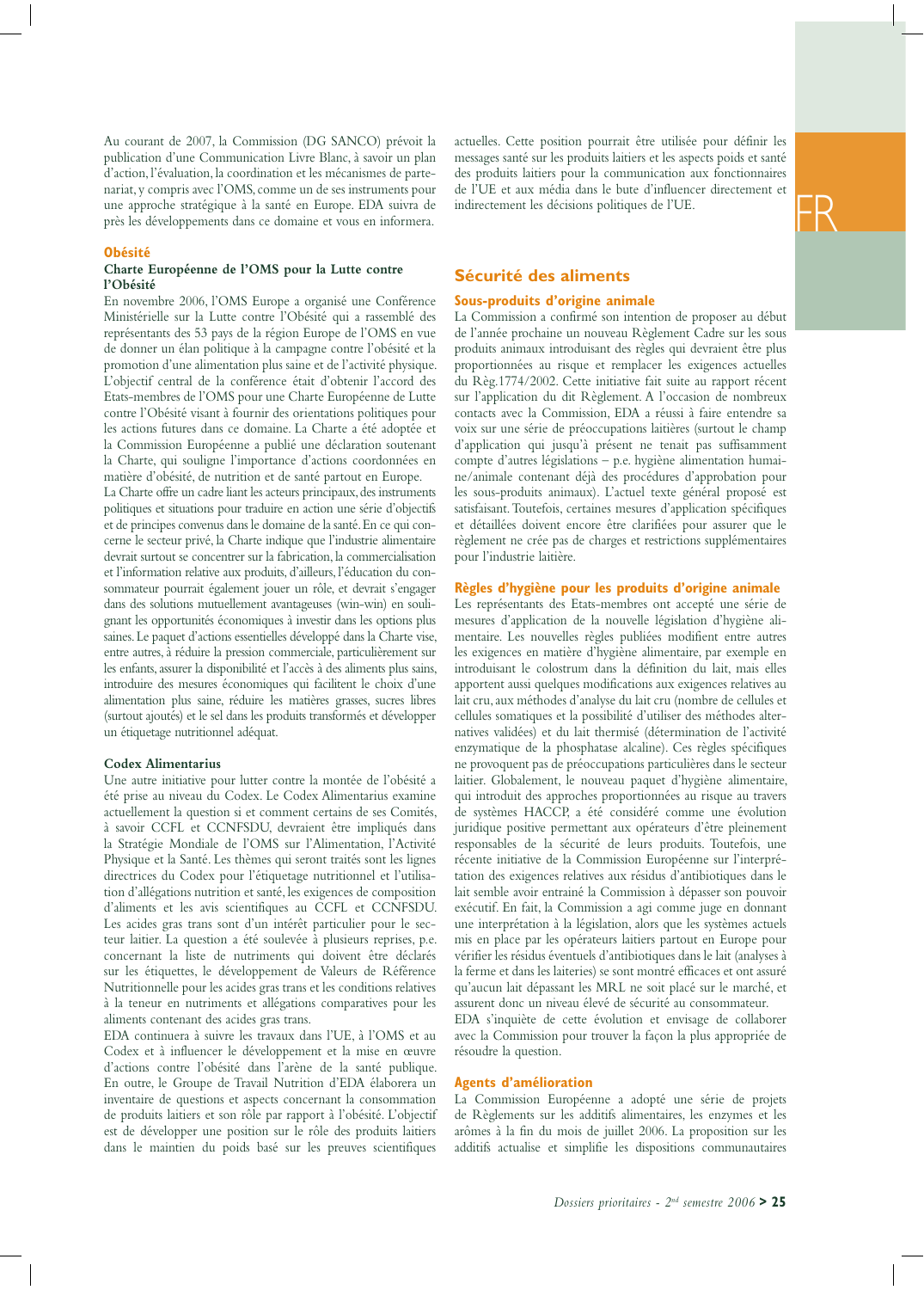actuelles relatives aux additifs et abolit de nombreuses législations, notamment les Directives 89/107, 94/35, 94/36, 95/2 ainsi que la Directive du Conseil 292/97. La partie intéressante est l'introduction d'une procédure rapide pour réviser la liste des additifs autorisés. Il est à noter que la définition des 'auxiliaires technologiques' reste inchangée, ce qui signifie donc qu'un auxiliaire technologique peut être présent dans le produit alimentaire final comme résidu techniquement inévitable qui n'a plus de fonction. En ce qui concerne les enzymes, le nouveau paquet de propositions introduit un nouveau cadre légal rassemblant les substances concernées dans une liste positive après évaluation scientifique par l'AESA. Les enzymes devront figurer sur l'étiquette comme ingrédient s'ils ont encore une fonction technologique dans le produit alimentaire final (et ne sont plus considérés comme auxiliaires technologiques).

Au vu des développements technologiques et scientifiques, la législation actuelle sur les arômes devait également être adaptée et amendée. L'objectif général du Règlement proposé est donc d'établir des définitions claires et les conditions pour l'utilisation générale des arômes, y compris les ingrédients alimentaires ayant des propriétés aromatiques. Il remplace la Directive 88/388/ CEE. Le Règlement proposé ne couvre plus les substances identiques aux substances naturelles, qui sont désormais considérées comme artificielles, alors que les exigences actuelles s'appliquent à trois types de substance: substances naturelles, identiques aux naturelles et artificielles. Ceci peut soulever certaines inquiétudes dans notre secteur, puisque dans certains pays de l'UE, les normes laitières nationales limitent l'utilisation de substances uniquement aux arômes naturelles ou identiques aux naturelles (p.e. préparation de fruits dans le yaourt). Finalement, le dernier Règlement proposé vise à établir une évaluation commune et procédure d'autorisation centralisée, effective, rapide et transparente, basée sur l'évaluation des risques par l'Autorité Européenne de Sécurité des Aliments. EDA a examiné soigneusement ces propositions qui sont globalement satisfaisantes. Les experts d'EDA devront continuer leur travail visant à élaborer des dispositions détaillées surtout concernant les conditions pour l'évaluation, l'autorisation et l'utilisation des additifs et enzymes.

#### **Nouveaux Aliments**

Le Commission Européenne a récemment présenté aux parties intéressées les résultats de son évaluation d'impact sur la révision du Règlement Nouveaux Aliments. Le principal résultat de l'étude a montré qu'il faut changer l'actuelle procédure d'évaluation des risques et d'autorisation pour raccourcir considérablement la durée de la procédure une fois que la demande a été déposée. Pour cette raison, la Commission envisage d'introduire une procédure européenne centralisée et réduire la durée de la procédure d'approbation d'un nouvel aliment. Globalement, cette procédure simplifiée ne devrait plus être liée au demandeur mais accordée de façon générale. Toutefois, pour certaines applications innovatrices, le système pourrait prévoir une autorisation provisoire liée au demandeur combinée à la protection des données.

En outre, la Commission a confirmé que des clarifications juridiques étaient nécessaires. Ceci concerne surtout les définitions des nouveaux aliments (aliments innovateurs, aliments produits par des nouvelles techniques de production, aliments traditionnels de pays tiers et leur histoire d'utilisation sans danger), les critères pour déterminer la nouveauté d'un aliment ainsi que le champ d'application du Règlement (les OGM sont exclus).

La Commission commencera à élaborer un projet de proposition au début de l'année prochaine. Les parties intéressées devraient être consultées en temps utile.

#### **Aspects qualitatifs des aliments**

#### **Protection des appellations et indications géographiques**

Le mardi 28 novembre 2006, le Comité Permanent AOP/IGP a adopté des règles d'application pour la mise en œuvre du Règlement du Conseil 510/2006 relatif à la protection des indications géographiques et appellations d'origine de produits agricoles et aliments. Le Règlement a été publié sous le numéro de référence 1898/2006.

Le texte stipule les conditions spécifiques et dispositions concernant une série d'aspects de la législation générale, notamment les points suivants:

- demande d'enregistrement par une personne physique ou juridique
- nom à enregistrer
- matières premières pour les appellations d'origine et région géographique dont elles proviennent
- conditionnement et manipulation
- utilisation obligatoire de symboles (logo), amendements à l'enregistrement et annulation

A côté de ces mesures d'application, la Commission Européenne a l'intention de préparer une future révision de la politique des règles existantes sous le système européen de protection. Les points suivant sont à considérer:

- identification des IGP et AOP utilisés comme ingrédients;
- utilisation d'instruments alternatifs, tels que les marques déposées, pour protéger les indications géographiques et appellations d'origine;
- gamme de produits couverts par le règlement avec une attention particulière à donner au sel, aux mélanges de fines herbes, wicker products, et condiments;
- identification de l'origine des matières premières;
- critères utilisés pour évaluer le statut générique d'une appellation;
- conception des symboles communautaires utilisés pour identifier les IGP et AOP

EDA a commencé à examiner ces points entre experts fromagers avec une attention particulière aux critères utilisés pour déterminer la nature générique d'une appellation, étant donné la récente protection nationale suisse du terme "Emmental" qui est considérée comme générique au sein de l'UE, à l'utilisation de symboles et aux produits IGP/AOP utilisés comme ingrédients. D'autres contacts avec la Commission sont prévus au début de 2007.

#### **Production biologique**

La Commission a récemment informé les parties intéressées des derniers développements dans la révision des règles communautaires sur la production biologique. La Présidence finlandaise a proposé un compromis avec l'espoir de parvenir à un accord politique sur une série de questions avant la fin de l'année, ce qui a été partiellement le cas pour les conditions d'importation (et de certification). Un Règlement spécifique (1997/2006) a d'ailleurs été publié au Journal Officiel. A présent, des travaux supplémentaires sur le OGM et certains aspects d'étiquetage (utilisation obligatoire d'un logo, indication de l'origine…) sont attendus en 2007 et pourraient aboutir à des règlements d'application supplémentaires de la Commission. A suivre …

#### **Protéines laitières dans les préparations pour nourrissons**

Au Comité Permanent de la Législation Alimentaire Générale, qui s'est réuni le 19/07/2006, et après avoir remis une décision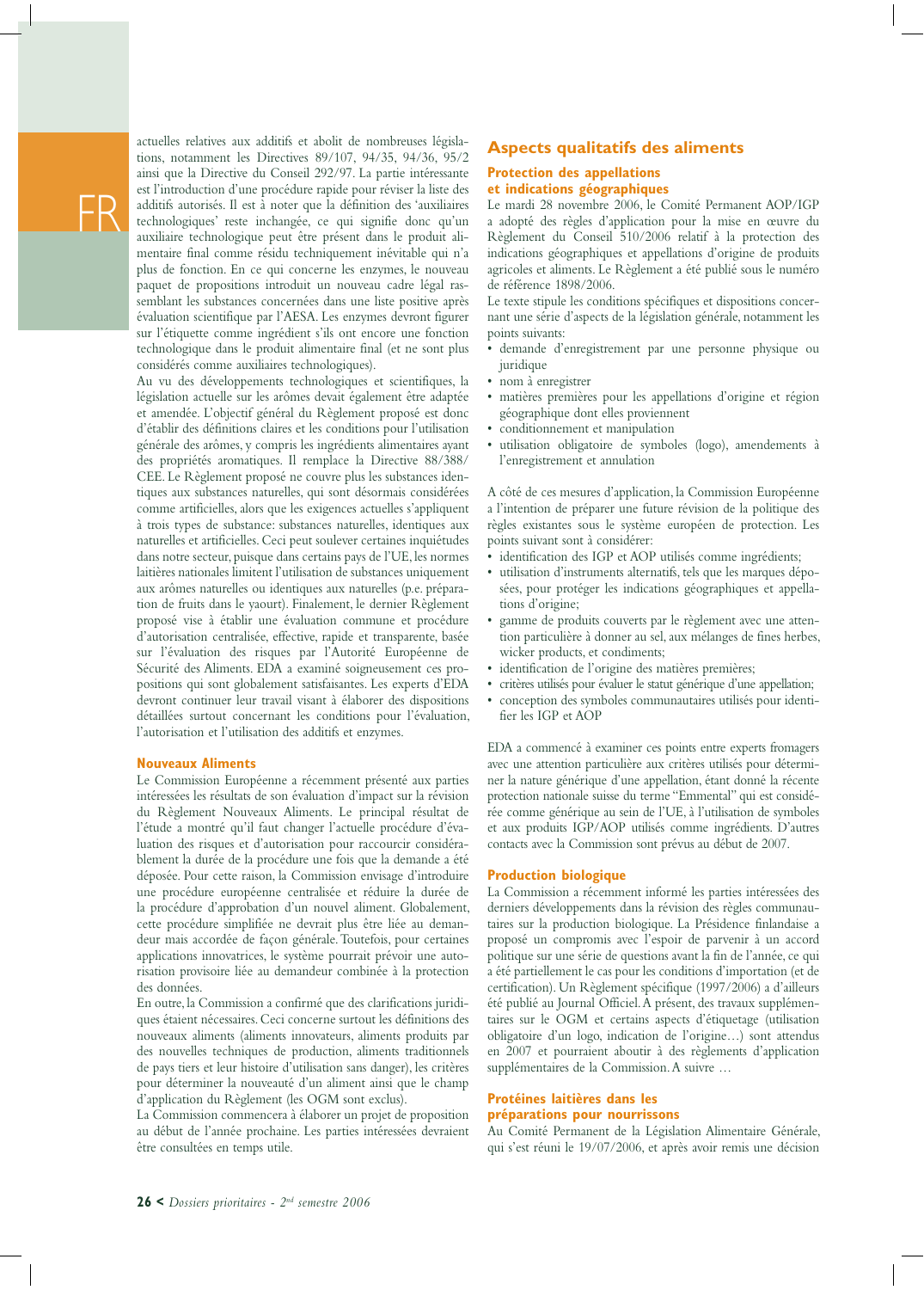finale à plusieurs reprises en raison des préoccupations exprimées par le secteur laitier, les représentants des gouvernements nationaux ont finalement exprimé un avis favorable à la proposition de la Commission de fixer un facteur de conversion unique (moyen) de 6,25 pour le calcul des protéines présentes dans la composition finale des préparations pour nourrissons et laits de suite, donc ne faisant plus la distinction entre la source des protéines. Ils ont accepté ce facteur unique pour des raisons de simplification à condition qu'il soit clarifié que les exigences en matière de protéines spécifiées dans la Directive révisée se réfèrent au produit final en tant que tel, préparé et prêt à la consommation, et malgré le fait que des facteurs de conversion appropriés différents ont traditionnellement été utilisé pour le calcul de la teneur en protéines à partir de la teneur en azote des différentes sources de protéines. La nouvelle Directive sur les préparations pour nourrissons a été publiée au Journal Officiel sous la référence 2006/141/CE.

#### **Divers**

#### **Commission du Codex Alimentarius**

La Commission du Codex Alimentarius (CAC) a tenu sa 29e session à Genève du 3 au 7 juillet. Parmi les différents points discutés, les conclusions suivantes valent d'être mentionnées en raison de leur impact sur le secteur laitier:

- la définition des acides gras trans telle que proposée par le Comité Codex Etiquetage Alimentaire (CCFL) plus tôt cette année, qui comprend une note de bas de page introduisant la possibilité de la réviser à la lumière des nouveaux développements scientifiques, a été incorporé dans les Lignes Directrices pour l'Etiquetage Nutritionnel;
- il n'y a pas eu d'accord que l'indication obligatoire du pays d'origine sur l'étiquette fasse partie des normes pour les fromages individuels. Le CAC a convenu de retenir les normes au niveau 8 et demandé que le CCFL continue la discussion sur ce point à sa session;
- dans le cadre de la révision du projet de norme pour les préparations pour nourrissions, et suite à la proposition de la délégation indienne de soutenir l'utilisation du facteur de conversion de l'azote de 6,38 pour calculer les protéines du lait de vache et du facteur de 5,71 pour les protéines du soja dans les aliments pour nourrissions, le CAC était d'accord de demander au Comité Codex Nutrition (CCNFSDU) de "examiner le facteur de conversion de l'azote sur base du principe de l'analyse et de la preuve scientifique, impliquant une révision détaillée de toutes les informations importantes, dans un souci de cohérence " à sa prochaine réunion.

#### **Gammes d'emballage**

Un accord politique sur l'amendement de la législation communautaire fixant des gammes de taille pour le conditionnement de produits préemballés a été trouvé entre les ministres de l'UE se réunissant en Conseil Compétitivité le 25 septembre. Ce texte endosse en grande partie la proposition de la Commission de pleinement libéraliser les gammes d'emballage obligatoires existantes. Il reflète d'une certaine façon les préoccupations exprimées par le PE à la première lecture en introduisant un mécanisme d'élimination graduelle permettant aux Etats-membres de progressivement s'adapter à une situation où les opérateurs auront le droit de choisir librement la taille de conditionnement des produits qu'ils placent sur le marché de l'UE. En ce qui concerne le secteur laitier, le beurre et le lait de consommation sont concernés. Il semble à ce stade qu'une majorité de Parlementaires Européens soient prêts à accepter le mécanisme d'élimination graduelle proposé dans une procédure de codécision.

#### **Environnement**

#### **Révision de la Directive Cadre Déchets**

Dans le cadre de la politique communautaire de gestion des déchets, Mme Caroline Jackson, du parlement européen, a finalisé juste avant la pause d'été son projet de rapport pour la révision de la Directive Cadre Déchets qui préconise une "hiérarchie des déchets" en 5 étapes et plus de certitude concernant les définitions principales.

Le 28 novembre 2006, la Commission Environnement du Parlement a voté en faveur de l'établissement du système d'hiérarchie des déchets proposé par la Commission Européenne. Les membres de la Commission Environnement ont également demandé diverses clarifications à la proposition, dont une nette distinction entre les déchets et les sous-produits réutilisables. Ce système de hiérarchie des déchets' classe les traitements en cinq catégories: prévention, réutilisation, recyclage, autres opérations de récupération et mise en décharge (du plus écologique au moins écologique).

Le changement est actuellement examiné séparément par le Parlement et le Conseil, qui ont des approches divergentes par rapport aux sous-produits. Ce manque de certitude juridique concernant la distinction entre les sous-produits et les déchets est une grande préoccupation pour notre industrie.

En novembre, EDA a envoyé à travers la CIAA un appel conjoint aux législateurs les appelant à considérer le système de hiérarchie des déchets comme un "principe d'orientation" plutôt qu'un système règlementaire prescriptif établi par le droit communautaire. En outre, une lettre a été envoyée au Conseil demandant une clarification de la distinction entre les sousproduits et les déchets.

La prochaine phase du processus décisionnel aura lieu en février 2007 lorsque tous les Parlementaires Européens voteront sur le rapport en session plénière.

#### **Changement Climatique – Système de Commerce d'Emissions de l'UE (ETS)**

Le 13 novembre 2006, la Commission a présenté un rapport brossant sa première évaluation du système communautaire de commerce d'émission de gaz de serre (ETS) et son agenda pour une future révision du système. Dans son rapport, la Commission a insisté sur la simplification du système ETS. Le 30 juin 2007, les parties intéressées (industrie, ONG et think tanks) réunies en groupe de travail spécial sous le Programme Européen sur le Changement Climatique (ECCP II) préparera des recommandations pour la révision du système permettant à la Commission de présenter des nouvelles propositions législatives qui, si adoptées, pourraient entrer en vigueur à partir de 2013.

Le groupe de travail se concentrera sur l'élargissement du champ d'application (éventuelle inclusion de nouveaux gaz de serre et nouveaux secteurs, y compris les installations plus petites), la poursuite de l'harmonisation (besoin éventuel d'une limite unique dans l'UE après 2012), amélioration de lignes directrices pour le suivi et le reporting et le lien entre ETS et d'autres systèmes de commerce existants.

Le 28 novembre 2006, la Commission a souligné son engagement à atteindre les objectifs de Kyoto en décidant une pre-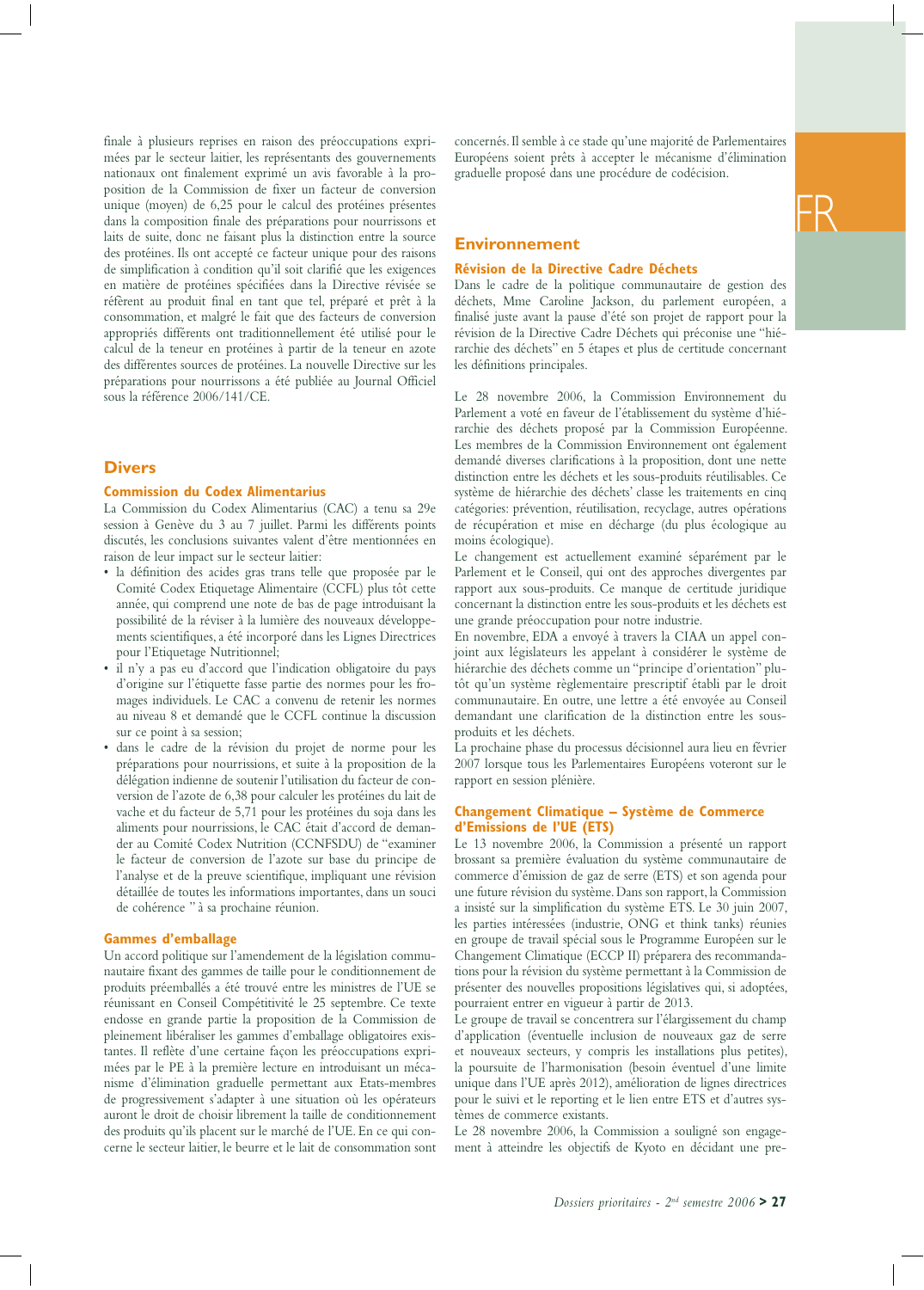

mière série de plans d'allocation nationaux pour la période de commerce 2008-2012 réduisant les allocations de presque 7% en-dessous des émissions proposées par les plans nationaux d'allocation et 7% en-dessous des émissions de 2005. Les plans concernent l'Allemagne, la Grèce, l'Irlande, la Lettonie, la Lituanie, le Luxembourg, Malte, la Slovaquie, la Suède et le Royaume-Uni. Les mêmes normes seront appliquées aux plans restants qui doivent encore être déposés.

#### **Politique de Produit Intégrée (IPP)**

Seconde phase de la Communication de la Commission sur la Politique de Produits Intégrée (IPP) (la première étant l'étude EIPRO), **IMPRO** (Environmental **IM**provement of **PRO**ducts) tentera d'identifier les possibilités de réduire l'impact écologique du cycle de vie de certains produits qui ont le plus grand impact écologique. Les trois premiers actuellement analysés sont la viande et les produits laitiers, les voitures et le logement. La recherche sera réalisée en 2006-2007 et les résultats définitifs sont attendus à la fin de 2007.

L'étude portant sur la viande et les produits laitiers estimera et comparera l'impact écologique de la viande et des produits laitiers, identifiera les principales options d'amélioration écologique et évaluera ces options par rapport à leur impact socio-économique (prix, produits intermédiaires et finaux, santé et implications nutritionnelles, sécurité des aliments, qualité des aliments (goût etc.), sécurité de l'approvisionnement alimentaire, santé et bien-être des animaux, aspects sociaux, implications régionales, implications politiques) et autres aspects inclus dans les lignes directrices de la Commission Européenne pour l'évaluation de l'impact qui seront probablement considérablement influencés par cet examen. EDA est quelque peu préoccupé par le risque

que l'industrie soit accusée de l'impact écologique de l'ensemble du cycle de vie des produits laitiers, alors que ces impacts ont été identifiés principalement en amont de la chaine de production. EDA devrait donc assurer que les résultats de l'étude EIPRO (première phase) ne soient pas utilisés pour multiplier systématiquement les actions publiques juridiques et écologiques contre l'industrie laitière.

#### **Prévention et Réduction Intégrées de la Pollution (PRIP) & Documents de Référence (BREF) des Meilleures Techniques Disponibles (MTD)**

La Commission effectue actuellement une révision de la Directive PRIP et des législations connexes sur les émissions industrielles, sur la période 2006-2007. La révision de la Directive PRIP vise à évaluer sa cohérence et le potentiel d'améliorer son fonctionnement – Elle n'affectera pas les exigences de la Directive PRIP que les Etats-membres et l'industrie devront remplir avant le 30 octobre 2007.

Pour cette révision, la Commission a lancé diverses études externes à conclure d'ici la fin de l'année, visant à évaluer l'application par les Etats-membres, les avantages pour l'environnement, la compétitivité, la mise en cohérence de la législation sur les émissions industrielles, la collecte de données pour la révision technique et le respect des règles au-delà des exigences règlementaires.

Le document de référence MTD de l'industrie alimentaire (document BREF, tel que défini par la Directive PRIP et constituant la base pour l'octroi du permis et la détermination des valeurs limites d'émission), a été finalisé après l'adoption par le Forum d'Echange d'Informations (IEF) en août dernier et a ensuite été publié au Journal Officiel de l'UE le 25 octobre. La révision de ce BREF est prévue, mais pas avant 2008-2009.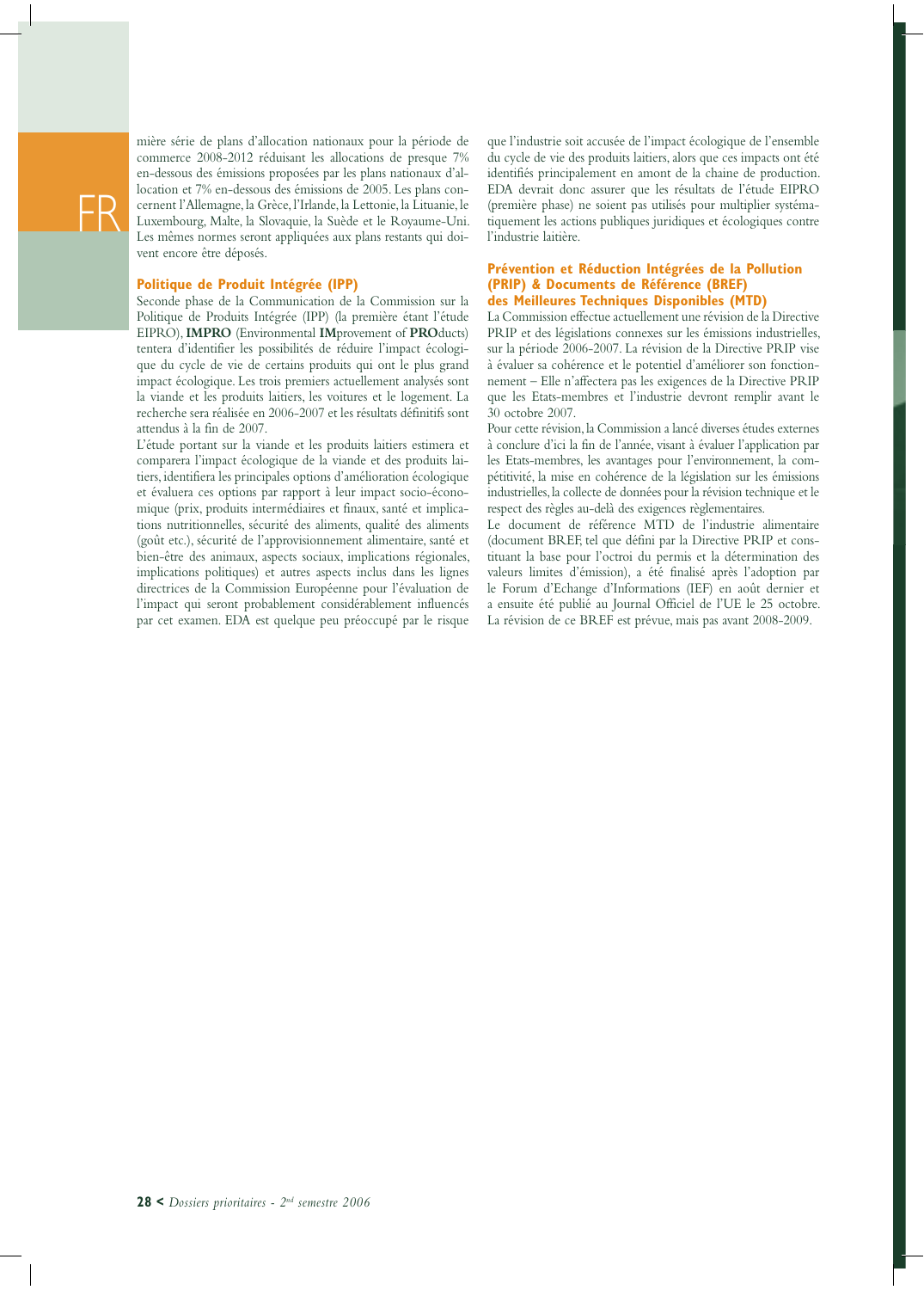### **Vorwort**



**" H e a l t h - c h e c k " , Gesundheit und Ernährung – zwei völlig unterschiedliche Themen, die den Terminplan unseres Verbandes geprägt haben und weiter prägen werden.**

**Der Health Check ist beinahe zum Zauberwort auf der Brüsseler Agrar-Szene geworden und bedeutet die Halbzeitüberprüfung der GAP-Reform des Jahres 2003. Laut Kommission wird es keine neue Reform geben, aber beinahe alle Aspekte der bestehenden gemeinsamen Milchmarktordnung wurden in den Vorträgen, die Vertreter der EU-Kommission in den vergangenen Monaten gehalten haben, auf die Tagesordnung gesetzt. Die wichtigsten davon sind die Zukunft der Milchquotenregelung und der Systeme zur Preisstützung/Marktverwaltung wie Intervention, Exporterstattungen, interne Stützung und private Lagerhaltung. Es ist deutlich, daß die EU – mit oder ohne WTO-Abkommen – auch den Milchsektor weiter liberalisieren wird. Wir sind überzeugt, daß der europäische Milchsektor in Zukunft alle Vorteile aus diesem liberalisierten Umfeld ziehen wird. Wir müssen jedoch an einem allmählichen Übergang arbeiten. Diese so genannte weiche Landung sollte sich nicht allein auf die Anpassung der Quotenregelung beschränken, sondern auf einem integrierten Ansatz aufbauen, der alle Aspekte der Milchmarktordnung mit an Bord nimmt.**

**Gute Ernährung ist ein wichtiger Aspekt des Lebens und kann zur Gesundheit aller Bürger Europas beitragen. Zunächst einmal sollte angemerkt werden, daß es hier**  **nicht nur um Ernährung geht, sondern daß auch andere Faktoren wie körperliche Bewegung und das Ausmaß an Streß und Entspannung die körperliche Verfassung eines jeden Einzelnen mitbestimmen. Milch und Milcherzeugnisse sind bereits seit Jahrhunderten ein grundlegender Bestandteil der Ernährung großer Bevölkerungsgruppen, besonders in Europa. Als Vertreter der EU-Milchindustrie und gewiß auch als Bürger und Verbraucher in Europa appellieren wir an die EU-Behörden, den besonderen Stellenwert von Milch und Milcherzeugnissen in der europäischen Ernährung zu berücksichtigen, wenn sie an politischen Ansätzen und Regelungen im Zusammenhang mit Gesundheit und Ernährung arbeiten. Milch und aus Milch gewonnene Erzeugnisse haben eine sehr hohe Nährstoffdichte, enthalten eine Menge von essentiellen Nährstoffen und sind, zumindest für eine große Mehrzahl der europäischen Bevölkerung, leicht verdaulich. Verordnungen zu Kennzeichnung und Angaben und die Politik im Zusammenhang mit Fettleibigkeit und chronischen Krankheiten sollten die Verbraucher nicht davon abhalten, sich für Milcherzeugnisse als Teil ihrer Ernährung zu entscheiden.**

 $\lim_{x\to 0} \frac{1}{x} \int_{-\infty}^{+\infty}$ 

**Joop F. Kleibeuker Veijo Meriläinen Generalsekretär Präsident**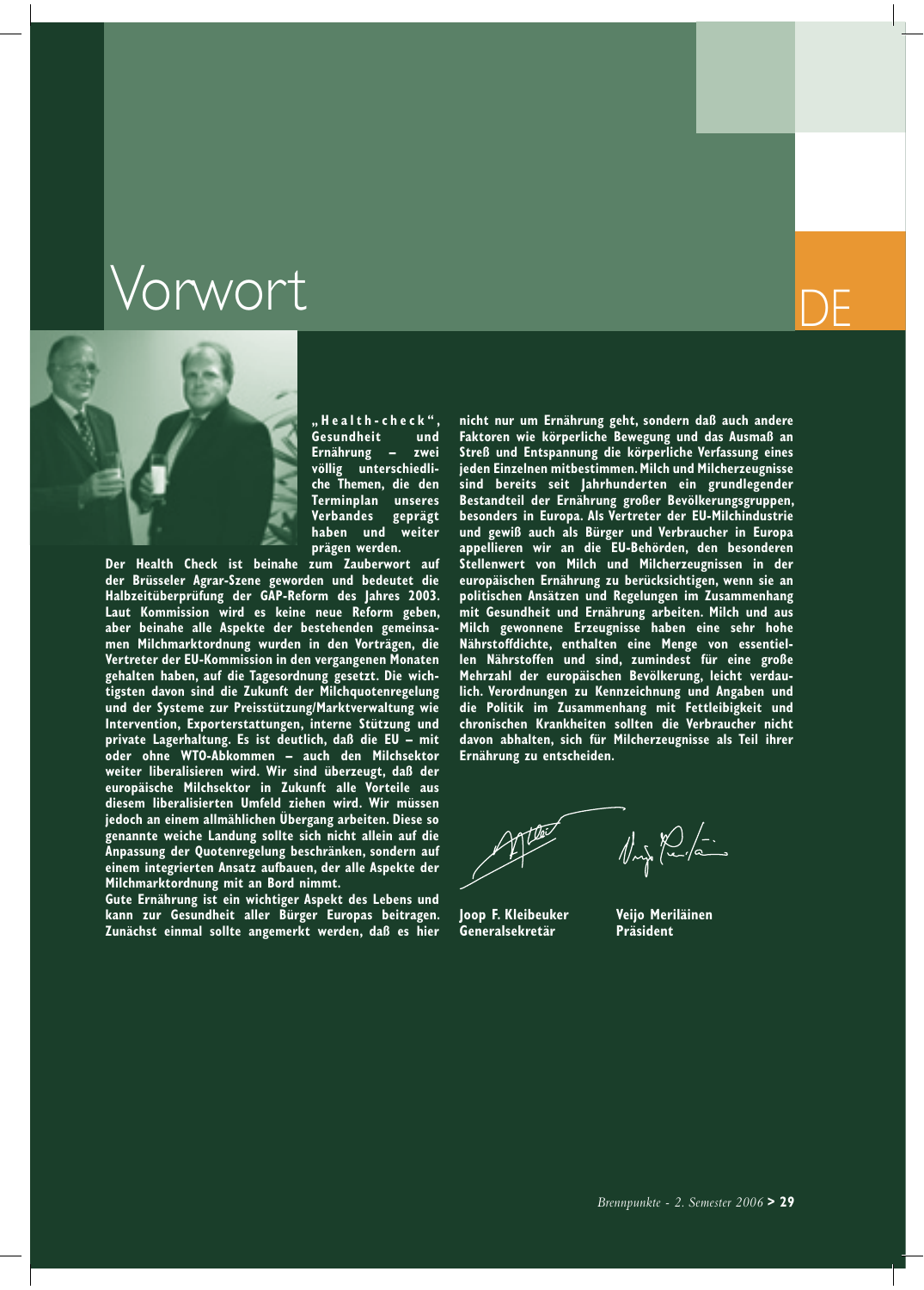### DE EU Milchmarkt: Überwiegend stabile Preise 2007?

Auch 2007 bleibt es spannend am europäischen Milchmarkt: Die Marktordnung wirkt nur noch begrenzt, dafür umso mehr die Eigendynamik des Marktes. Angebot und Nachfrage werden mit weniger politischen Maßnahmen zum Ausgleich kommen als je zuvor in der langen Geschichte des EU-Milchmarktes, nachdem sich in der zweiten Jahreshälfte 2006 außergewöhnlich feste Preistendenzen eingestellt haben. Diese werden auch im Jahr 2007 zumindest noch einige Zeit anhalten.

#### **Die Rahmenbedingungen**

Auch wenn der Marktpolitik nicht mehr eine so bedeutende Rolle zukommt wie vor Beginn der Reform, müssen die Rahmenbedingungen in Betracht gezogen werden. Die wichtigsten Punkte sind:

- Ab dem 1. April 2007 tritt erneut eine Erhöhung der Milchquoten in 11 Mitgliedstaaten um 0,5% in Kraft.
- Am 1. Juli 2007 wird der Butterpreis erneut gesenkt, und zwar um 4% des bis 30.6.2004 geltenden Interventionspreises, de facto sind es dann allerdings schon 5% des derzeit noch geltenden Interventionspreises. Der Ankauf von Butter zum Festpreis ist 2007 auf 40.000 Tonnen begrenzt.
- Am 1. Januar ist die Europäische Union um Rumänien und Bulgarien erweitert worden.
- In den 2004 beigetretenen Mitgliedstaaten ist Ende 2006 die Übergangszeit abgelaufen, während der in den jeweiligen Mitgliedstaaten noch Milch zur Verarbeitung eingesammelt werden durfte, die nicht den EU-Standards entspricht.

#### **Mehr Milch**

In der Europäischen Union wird 2007 voraussichtlich mehr Milch erzeugt als im Jahr 2006, in dem die Anlieferungen trotz erhöhter Milchquoten um mehr als eine Million Tonnen gesunken sind. Doch kann man auch den Märkten zutrauen, dass sie erneut etwas größere Mengen ohne Preiseinbußen aufnehmen können obwohl das Wachstum eher schwächer sein wird als 2006.

Dennoch ist die Ausgangslage auch seit Beginn des Jahres 2007 durchaus als weiterhin günstig zu betrachten, auch wenn die Milchmengen saisonal wieder zunehmen. Der saisonale Anstieg des Angebots wird stets von einem Rückgang der Preise für Milchpulver und andere Industrieerzeugnisse aus Milch begleitet. Dennoch hat das relativ hohe Preisniveau der zweiten Jahreshälfte 2006 Folgen in weiteren

Bereichen. Die Wirkung auf die Milchpreise war bisher begrenzt; das könnte 2007 anders werden, zumal sich die relativ feste Tendenz im Milcheiweißbereich auch 2007 zumindest in der ersten Jahreshälfte noch fortsetzen dürfte. Sie wird dann lediglich für kurze Zeit von den üblichen saisonalen Entwicklungen überlagert. Und in den Bereichen Konsummilch, Milchfrischprodukte und Käse ist diese Entwicklung noch nachzuholen, damit diese Verwertung der Milch nicht hinter der aus den erwähnten Industrieerzeugnissen zurückbleibt. Sollte es im Verlauf von 2007, abgesehen von den saisonalen Preisschwächen im Frühjahr, schon zu einer Abkehr von den festen Tendenzen kommen, wird sich diese dann ebenso mit Verzögerung in den Milchauszahlungspreisen bemerkbar machen wie die steigende Tendenz der zweiten Hälfte 2006. Diese Abkehr ist in der zweiten Jahreshälfte nicht sehr wahrscheinlich, aber auch nicht auszuschließen. Der Mengenentwicklung kommt entscheidende Bedeutung zu. 2006 war es zu einem großen Teil der rückläufigen Tendenz der Milchanlieferung zu verdanken, dass sich die Märkte so fest entwickelt haben. Anders als in den vergangenen Jahren zeichnet sich zum Ende des Quotenjahres 2006/07 in den größeren Mitgliedstaaten der Europäischen Union keine Überschreitung der nationalen Garantiemengen ab, obwohl diese um 480.700 Tonnen erhöht wurden und noch einmal steigen. Vor allem in den großen Mitgliedstaaten, außer Italien, ist gegen Ende des Quotenjahres 2006/07 nicht mit ähnlichen Bremsmanövern bei der Milchanlieferung zu rechnen wie in den beiden Jahren zuvor. Das bedeutet, dass wahrscheinlich in den Monaten von Februar bis April die Milchmengen größer sein werden als 2006. Ob sich diese Tendenz dann weiter fortsetzt, ist nicht eindeutig auszumachen. Dafür spricht die Erhöhung der Quoten. Beim Rückblick auf 2006 muss allerdings bedacht werden, dass der Rückgang der Milchmengen außer den damals drohenden Quotenüberschreitungen und ungünstigen Witterungsbedingungen auch strukturelle Ursachen gehabt hat. Diese sind die Entkopplung der Milchprämien von der Milchproduktion, der Rückgang der Milchpreise und attraktiver gewordene Alternativen, z. B. Biogas. In vielen europäischen Ländern sind diese Entwicklungen ebenfalls festzustellen, allerdings in unterschiedlicher Intensität.

#### **Preisschwächen im Frühjahr von kurzer Dauer:?**

Wenn im Frühjahr 2007 die Milchmengen größer sind und davon Druck auf die Märkte ausgeht, wird dies voraussichtlich nur eine temporäre Erscheinung sein. Sie könnte aber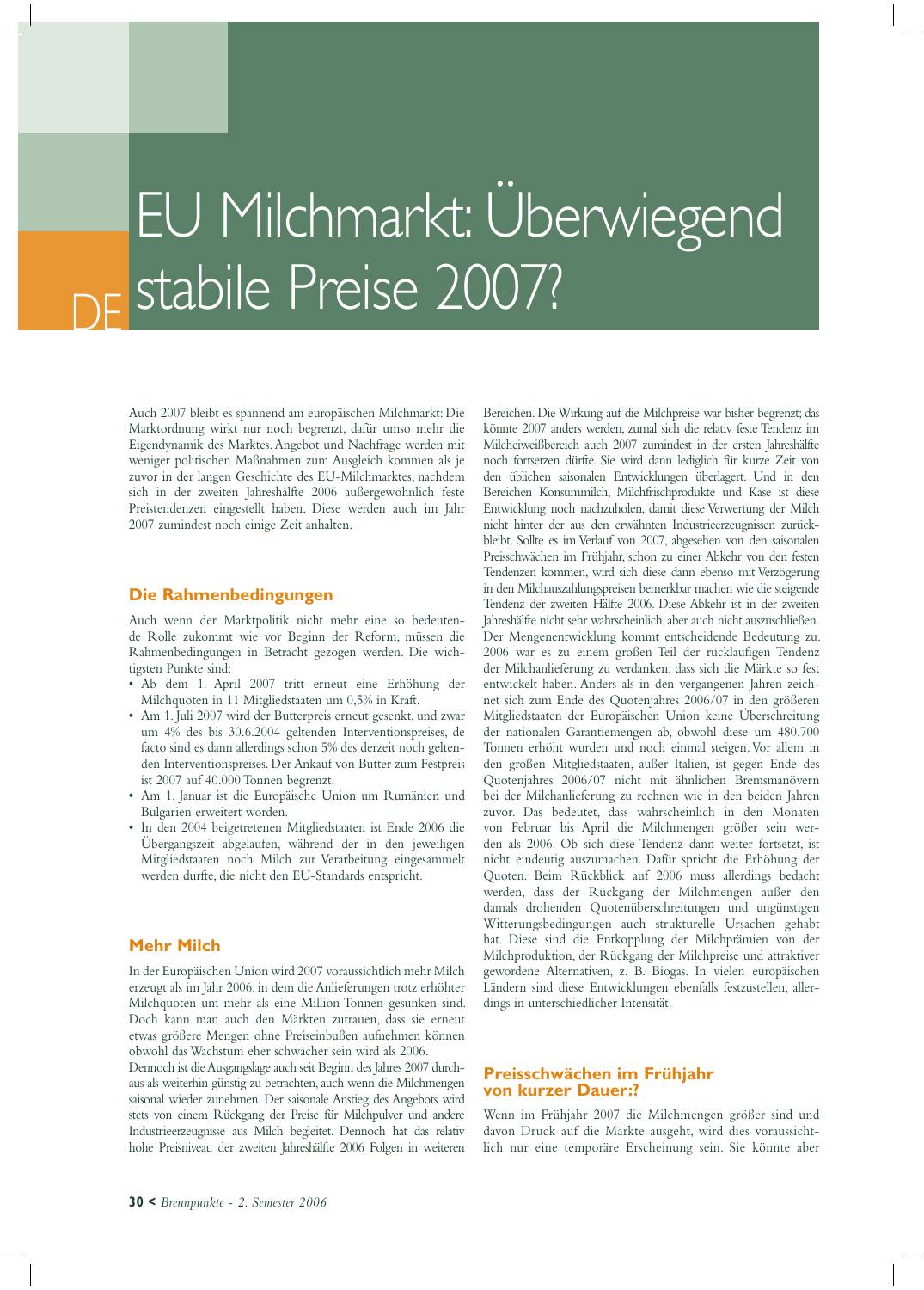DE

die Möglichkeit eröffnen, gegebenenfalls in stärkerem Maße Industrieprodukte, nämlich Blockbutter und Milchpulver an den internationalen Markt zu exportieren. Denn am internationalen Markt sind die Preise gestiegen, und dass Ende 2006 schon der Höchststand erreicht war, ist keinesfalls gesichert. Sollten die internationalen Preise weiter steigen und in der EU temporär sinken, werden wieder mehr Exporte aus der EU möglich. In dieser Situation würden sich die Butterpreise wieder in Richtung des neuen Interventionsniveaus bewegen, zumal die Obergrenze für die Intervention zu 90% des Interventionspreises auf 40.000 Tonnen gesenkt wird. Die Erfahrung des Jahres 2006 spricht zugunsten eines stärkeren Interesses an der privaten Lagerhaltung als Vorsorge für die Zeiten der üblichen saisonalen Verknappung im Herbst und Winter, zumal die Interventionsbestände an Butter zurückgegangen sind. Dennoch könnte die Obergrenze von 40.000 Tonnen bei der Intervention erreicht und übertroffen werden, und das Risiko weiterer Preisschwankungen nach unten ist nicht auszuschließen. Aber ebenso ist vorstellbar, dass die Vorräte in der Intervention im Lauf des Jahres weiter abgebaut werden.

#### **Mehr Käse und Frischmilchprodukte, weniger Magermilchpulver?**

Die Erzeugung von Butter wird nur dann wieder zunehmen, wenn deutlich mehr Milch an die Molkereien geliefert wird. Zum größten Teil werden die zusätzlichen Milchmengen von der voraussichtlich weiter wachsenden Käseerzeugung aufgenommen, auch wenn diese vermutlich nicht mehr so stark zunehmen wird wie 2006. Der Absatz von Käse und Frischmilchprodukten steigt angesichts der günstigen Wirtschaftslage sowohl am Binnenmarkt als auch im Export vermutlich weiter; hinzu kommen Aufholeffekte in den neuen Mitgliedstaaten einschließlich Bulgarien und Rumänien.

An Magermilchpulver gibt es gar keine Interventionsbestände mehr, und bei der Erzeugung ist eher sogar mit einem erneuten Rückgang zu rechnen. Dennoch dürften sich die Preise erneut relativ fest entwickeln, auch wenn der Verbrauch innerhalb der EU weiter sinkt und alle den Absatz fördernden Beihilfebeträge einschließlich der Exporterstattung seit dem Herbst 2006 auf Null festgesetzt sind. Allerdings braucht der Markt auch diese Festigkeit, weil für eine Stabilisierung durch die Marktordnungsmaßnahmen nur noch sehr stark begrenzte Mittel zur Verfügung stehen, mit denen sich dann nicht viel erreichen lässt. Der Weltmarkt bleibt voraussichtlich noch einige Zeit fest, weil weltweit die Nachfrage nach Milch und Milchprodukten offensichtlich schneller wächst als die Erzeugung.

#### **Alternativen**

Im Hinblick auf diese sich abzeichnende Festigkeit des Milchmarktes wird sich der Einzelhandel darauf einstellen müssen, dass die Lieferanten in der Milchwirtschaft außer der Herstellung von Konsummilch, Frischprodukten und Käse für die Distribution im Lebensmitteleinzelhandel über andere attraktiv gewordene Verwertungen verfügen. Falls es nicht gelingt, auch von dieser Seite die Erlössituation für Milch zu verbessern, könnte der Strukturwandel die Tendenz von 2006 noch fortsetzen, bei der das Produktionspotenzial für Milch dadurch verringert wurde, dass mehr Erzeuger aufgehört haben als andere die Lücken füllen konnten. Immerhin sehen viele Landwirtschaftsbetriebe inzwischen auch mehr als bisher profitable Alternativen zur Milcherzeugung.

#### **Wo ist der Überschuss geblieben?**

Schon 2006 ist der Marktüberschuss der EU deutlich geschrumpft, dank des wachsenden Verbrauchs und der gesunkenen Erzeugung, und das obwohl weniger exportiert wurde. 2007 wird es noch weniger sein: Alles was als Magermilch in den Verbilligungsprogrammen abgesetzt wurde, ist nicht mehr als Überschuss anzusehen, weil auf absehbare Zeit keine Beihilfen mehr gezahlt werden – zumindest so lange nicht, wie sich die Marktpreise für Magermilchpulver deutlich oberhalb des Interventionsniveaus bewegen. Auch bei Milchfett bzw. Butter sind die Aufwendungen stark eingeschränkt worden und das Ende der internen Beihilfen könnte schon mit der nächsten Interventionspreissenkung kommen. Dann sind aus diesen subventionierten Absatzkanälen echte Märkte geworden.

#### **EU-Erweiterung**

Im Hinblick darauf dürften die weiteren Ereignisse, die unter den Rahmenbedingungen aufgezählt wurden, von ihrer Einflussgröße her in den Hintergrund treten. Die Erweiterung der EU um Bulgarien und Rumänien hat fast 30 Mio. neue Verbraucher und 5 Mio. Tonnen mehr Milch in die EU eingebracht. Von den zusätzlichen Milchmengen ist ein relativ hoher Anteil vorerst nur im jeweiligen Binnenmarkt, wo sie erzeugt werden, überhaupt verkehrsfähig. Außerdem ist das Verbrauchsniveau in den beiden neuen Mitgliedstaaten deutlich niedriger. Es handelt sich also um Märkte, die im Grunde nur wachsen können. Sie bieten damit zusätzliche Absatzmöglichkeiten. Am Anfang sollte dieses Potenzial aber nicht überschätzt werden.

Das Ende der Übergangszeit in den Beitrittsländern von 2004 dürfte keine große Auswirkung haben. Inzwischen ist ein sehr hoher Anteil der angelieferten Milch in allen Punkten EU-konform und damit auch überall verkehrsfähig.

Die in diesem Artikel erwähnte Bemerkungen werden mit Tabellen and Daten im Annex erläutert; sehe Seite 43.

E. Richarts, ZMP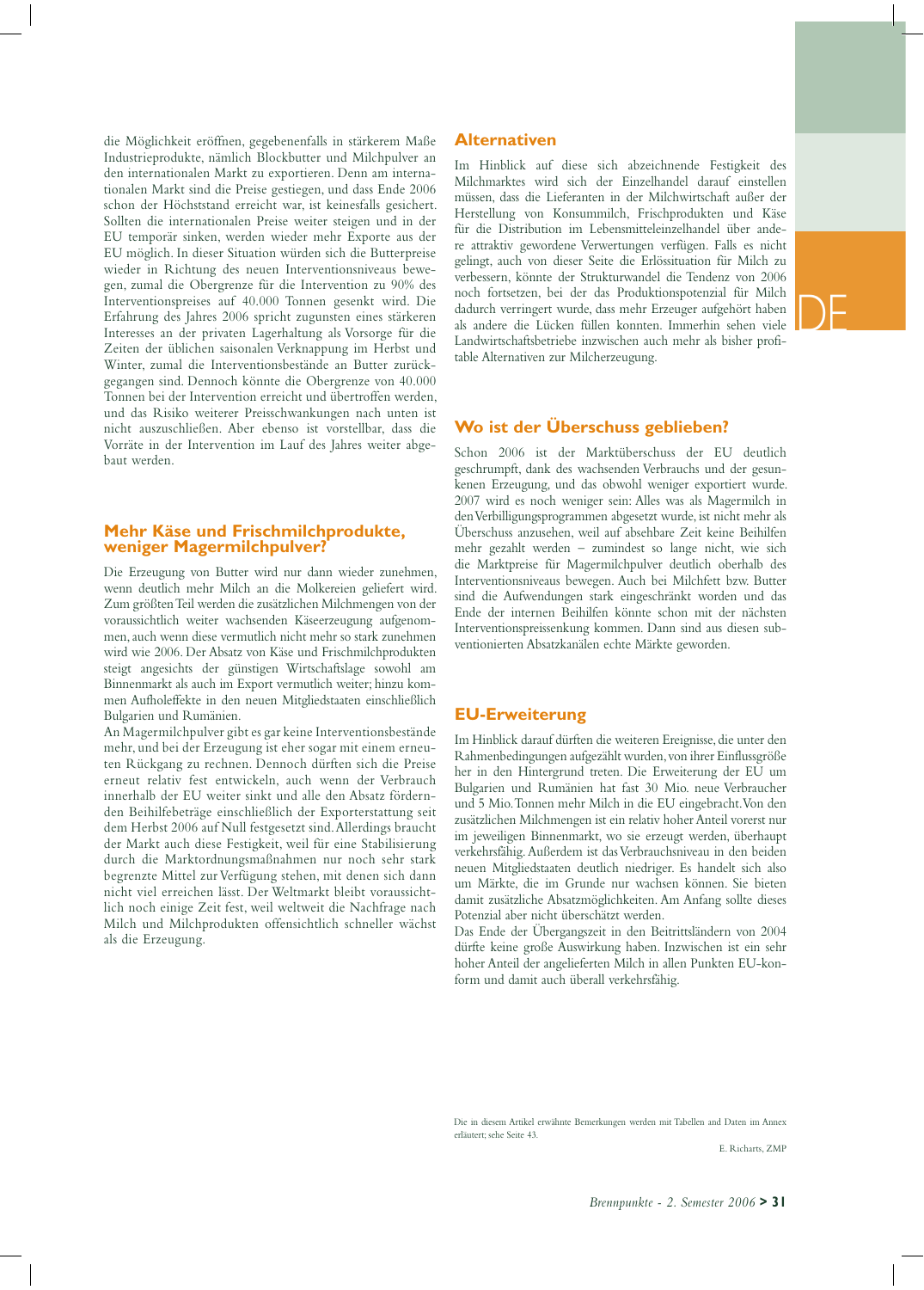## Handels- und Wirtschaftsfragen – Zweites Halbjahr 2006

#### **Marktmanagement der Europäischen Kommission und Umgang mit den GATT-Auflagen**

#### **Ausschreibungsverfahren für Exporterstattungen für bestimmte Milcherzeugnisse (EG N° 580/2004) und bestimmte Arten Butter (EG N° 581/2004)**

Am 30.11.2006 wurde vorgeschlagen, das Ausschreibungsverfahren für Butter (80%) abzuschaffen, da es nicht genutzt wird. Aus diesem Grund wird es lediglich die allgemeine Erstattung für diesen Typ Butter geben.

#### **Butter**

DE

**Allgemeine Erstattungen** für Butter (82%) wurden zwischen Juli und Dezember in zwei Schritten von 97,00 € auf 92,00 € gesenkt. Auch für Butter (80%) wurden die Erstattungen von 97,08 € auf 94,64 € gesenkt.

**Ausgeschriebene Exporterstattungen** für Butter (82%) wurden von 108,90 € auf 103,00 € gesenkt; Butter (80%) wurde im zweiten Halbjahr 2006 von 103,00 € auf 98,00 € gesenkt.

**Butteröl: Allgemeine Erstattungen** für Butteröl wurden zwischen Juli und Dezember zwei Mal gesenkt, insgesamt von 124,18 € auf 121,06 €.

#### **Private Lagerhaltung**

Die kumulative Menge, die zur privaten Einlagerung angeboten wurde, beläuft sich 2006 auf 117.534 t.

#### **Verkauf von Butter in die Intervention**

2006 wurde eine Gesamtmenge von 61.656 t in die Intervention verkauft.

#### **Verkauf von Butter aus der Intervention**

Am 26.10.2006 hat die EU-Kommission beschlossen, daß der Gesamtbestand an Butter, die vor Mai 2006 in die Intervention gegangen ist, verkauft werden könne. Angesichts der Situation auf dem Buttermarkt und der Buttermengen in der Interventionslagerhaltung wurde während der Sitzung des Verwaltungsausschusses am 30.11.2006 beschlossen, daß Butter, die vor dem 1.9. 2006 eingelagert wurde, für den Verkauf zur Verfügung stehen solle.

Der Gesamtverkauf belief sich 2006 auf 59.804 t zu Preisen, die zwischen 250,00 € am 13. Juli und einem Mindeststand von 236,00 € am 14. Dezember 2006 lagen.

#### **Beihilfen**

Die Beihilfen für Backwaren und Speiseeis wurden während des zweiten Halbjahrs ein Mal von 18,50 € auf 17,50 € gesenkt; die Beihilfen für konzentrierte Butter wurden zwischen Juli und Dezember ein Mal von 19,80 € auf 19,27 € gesenkt. Die Beihilfe für gemeinnützige Einrichtungen bleibt bei 60,00 €.

#### **Käse**

**Die Exporterstattungen** wurden im zweiten Halbjahr 2006 zwei Mal gekürzt, und zwar am 12. Oktober um 2,5% und am 16. November 2006 um 13%.

Das neue Vergabeverfahren für Exportlizenzen für Käseexporte aus der EU in die USA innerhalb des entsprechenden Importsystems wurde für Anträge angewendet, die im September für das Jahr 2007 eingereicht wurden.

#### **Magermilchpulver**

**Allgemeine Erstattungen** für MMP, die am 15. 6. 2006 auf Null gesetzt wurden, sind im zweiten Halbjahr unverändert geblieben. **Ausgeschriebene Exporterstattungen** für MMP: die im Juli und August gemachten Gebote wurden abgelehnt. Von September bis Dezember gab es kein Gebot.

Die Beihilfe für die **Einarbeitung von MMP in Tierfutter**  wurde am 28.9.2006 auf Null gesetzt.

#### **Verkauf von MMP in die Intervention**

Die kumulative Menge, die 2006 zur öffentlichen Intervention angeboten wurde, belief sich auf 1.132 t.

#### **Verkauf von MMP aus der Intervention**

**Nahrungs- und Futtermittelqualität:** Es gab während des zweiten Halbjahrs 2006 kein Angebot.

#### **Vollmilchpulver**

Die Erstattungen wurden während des zweiten Halbjahrs drei Mal gesenkt: am 12.10.2006 von 54,00 € auf 52,00 €; am 16.11.2006 von 52,00 € auf 31,00 €, am 14.12.2006 von 31,00 € auf 21,00 €.

#### **Kondensmilch**

Die Erstattungen wurden während des zweiten Halbjahrs zwei Mal gesenkt: am 16.11.2006 € von 15,08 € auf 8,99 €, und am 14.12.2006 von 8,99 € auf 6,09 €.

#### **Kasein**

Die Beihilfe wurde am 28.9.2006 auf Null gesetzt.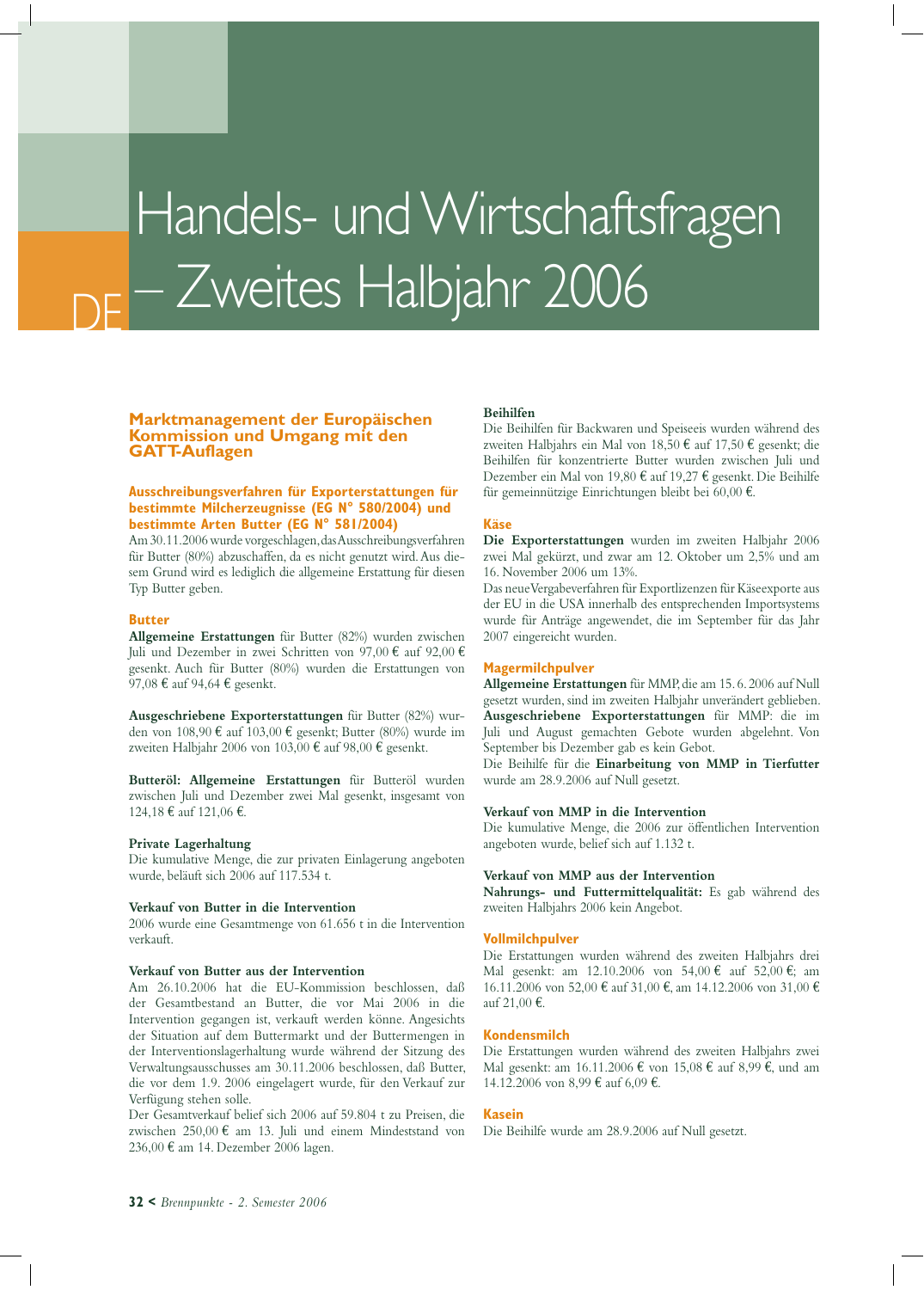#### **Nicht Anhang 1 Erstattungen**

Die Exporterstattungen für NA1-Erzeugnisse wurden gegebenenfalls an die Veränderungen für die Grunderzeugnisse angepaßt.

#### **Kontingent für Erstattungszertifikate**

Während des zweiten Semesters 2006 wurde kein Reduktionskoeffizient angewandt.

#### **Management der Nicht Anhang 1 Erstattungen**

Im Haushaltsjahr 2006 wurden 292,4 Millionen aus einem Gesamthaushalt von 415 Millionen Euro verwendet. Für 2007 (das Mitte Oktober 2006 begonnen hat), liegt der vorläufige Haushalt bei 299 Millionen Euro. 94 Millionen wurden bis Ende Dezember verwendet. Nötigenfalls wird der Haushalt angehoben, die einzige Obergrenze, die von der EU eingehalten werden muß, ist die der WTO, d.h. 415 Millionen Euro.

#### **Verkaufsförderung für EU-Agrarerzeugnisse außerhalb der EU**

Die EU-Kommission hat Programme zur Förderung von Agrarerzeugnissen der EU in Drittländern verabschiedet, um ihre Sichtbarkeit außerhalb der EU zu verstärken. Die zehn Programme, die akzeptiert wurden, stammen aus Zypern, Deutschland, Griechenland, Italien, den Niederlanden, Polen und Portugal. Sie betreffen die USA, Kanada, Indien, Japan und China. Milcherzeugnisse gehören neben Wein, Obst, Olivenöl und ökologischen Erzeugnissen zu den geförderten Gruppen. Die Programme können Öffentlichkeitsarbeit, Förder- und Werbemaßnahmen zur Hervorhebung der Vorzüge von EU-Erzeugnissen besonders hinsichtlich Qualität, Hygiene, Lebensmittelsicherheit, Nährwert, Kennzeichnung sowie Tierund Umweltschutz, beinhalten. Die Mitgliedstaaten müssen der EU-Kommission jedes Jahr vor Ende Juni eine Liste der ausgewählten Programme vorlegen. Daraufhin bewertet die EU-Kommission die Programme und beschließt, ob sie in Frage kommen. EDA wird die Mitglieder in der gesamten EU über diese Möglichkeiten informieren und gewährleisten, daß die nationalen Industrieverbände diese Möglichkeiten nutzen können.

#### **Vereinfachung der GAP**

Mit dem Vorschlag zur Vereinfachung der GAP versucht die EU-Kommission, die bürokratische Belastung für Bauern und nationale Verwaltungen zu verringern. Die Anstrengungen für eine Vereinfachung betreffen sowohl die technische als auch die politische Seite. Unter die erste Kategorie fallen die Vorbereitungen der EU-Kommission für eine einheitliche gemeinsame Marktorganisation. Hier geht es darum, die grundlegenden politischen Vorgangsweisen zu vereinfachen. Der bevorstehende '*Health Check*', die 'Überprüfung auf Herz und Nieren' der GAP, bietet eine perfekte Gelegenheit für weitere Vereinfachungen.

Die Generaldirektion für Landwirtschaft und ländliche Entwicklung hat bereits einen Aktionsplan mit 20 Vorschlägen für praktische Veränderungen in Angriff genommen. Die EU-Kommission schlägt vor, die 21 Marktordnungen (die im Moment die verschiedenen Märkte regeln) durch eine einheitliche gemeinsame Marktordnung zu ersetzen. Hierdurch könnten 35 Verordnungen des EU-Rates aufgehoben und die Transparenz erhöht, die Qualität der Gesetzestexte verbessert und die Kosten für die nationalen Behörden und Unternehmen gesenkt werden. EDA beteiligt sich über enge Kontakte mit Vertretern der EU-Kommission und mehrere Sitze in beratenden Gruppen aktiv an den Debatten und versucht zu gewährleisten, daß schädliche Auswirkungen dieser Maßnahmen auf die EU-Milchindustrie vermieden werden.

#### **Überprüfung der GAP**

Die Überprüfung der Agrarpolitik der EU ist für 2008 anläßlich des sogenannten "*Health Check*" vorgesehen. Beim EDA-Weltmilchforum in Kopenhagen hat der Kabinettchef Christoffersen im Namen von Kommissarin Fischer Boel betont, daß die Debatte über ein künftiges Quotensystem während des *Health Check* zusätzlich zu weiteren Themen wie dem Butterpreis, internen Bestandsabbauprogrammen und Beihilfen für die private Lagerhaltung angesprochen werden müsse.

Wenn in Erwägung gezogen wird, das Quotensystem nicht über 2014 hinaus fortzusetzen, so würde dies auch bedeuten, daß wir damit rechnen müssen, daß ab diesem Zeitpunkt keine größeren Programme zur Stützung des Marktes zur Verfügung stehen; diese Erwartung konnten wir auch von der EU-Kommissarin vernehmen. Dies bedeutet, daß auch für die Stützung des Marktes ein graduelles Rückzugsszenario entworfen werden muß, das wahrscheinlich auf jede graduelle Abschaffung der Quoten abgestimmt werden muß. EDA hat bereits die Bedeutung eines integrierten Ansatzes betont, der alle Aspekte der bestehenden Milchmarktordnung berücksichtigt.

Auf der Sitzung des EDA Sonderausschusses vom 28. November 2006 wurde beschlossen, eine Projektgruppe einzurichten, um EDA bei der Erarbeitung einer Position der EU-Milchindustrie zu den Entwicklungen in der EU-Milchpolitik einschließlich künftiger Entwicklungen im Quotensystem zu unterstützen. Diese Projektgruppe hat sich in den vergangenen Wochen intensiv mit diesen Fragen befaßt, da für das Gespräch mit Kommissarin Fischer Boel am 23. Januar 2007 erste Ergebnisse vorliegen sollen.

#### **Milchminipaket**

Im sogenannten Milchminipaket, ein Vorschlag, über den das Kollegium der EU-Kommissionsmitglieder vor Jahresende 2006 entscheiden sollte, sind eine Reihe von Maßnahmen zur wirkungsvolleren Gestaltung der Milchmarktordnung vorgesehen. Das Minipaket enthält:

- Standardisierung des Eiweißgehalts für haltbare Milcherzeugnisse
- Fettgehalt von Konsummilch (eine Möglichkeit ist hier, die Angabe des tatsächlichen Fettgehalts von Milch, der nicht in eine der drei Standardkategorien paßt, zu gestatten)
- Abschaffung der Beihilfe für private Lagerhaltung von Sahne
- Abschaffung der Beihilfe für private Lagerhaltung von MMP
- Abschaffung des Auslösersystems für Butter in der Intervention
- Abschaffung der nationalen Butterklassen
- Ende der reduzierten Butterpreise für die Armee
- Vereinfachung des Schulmilchsystems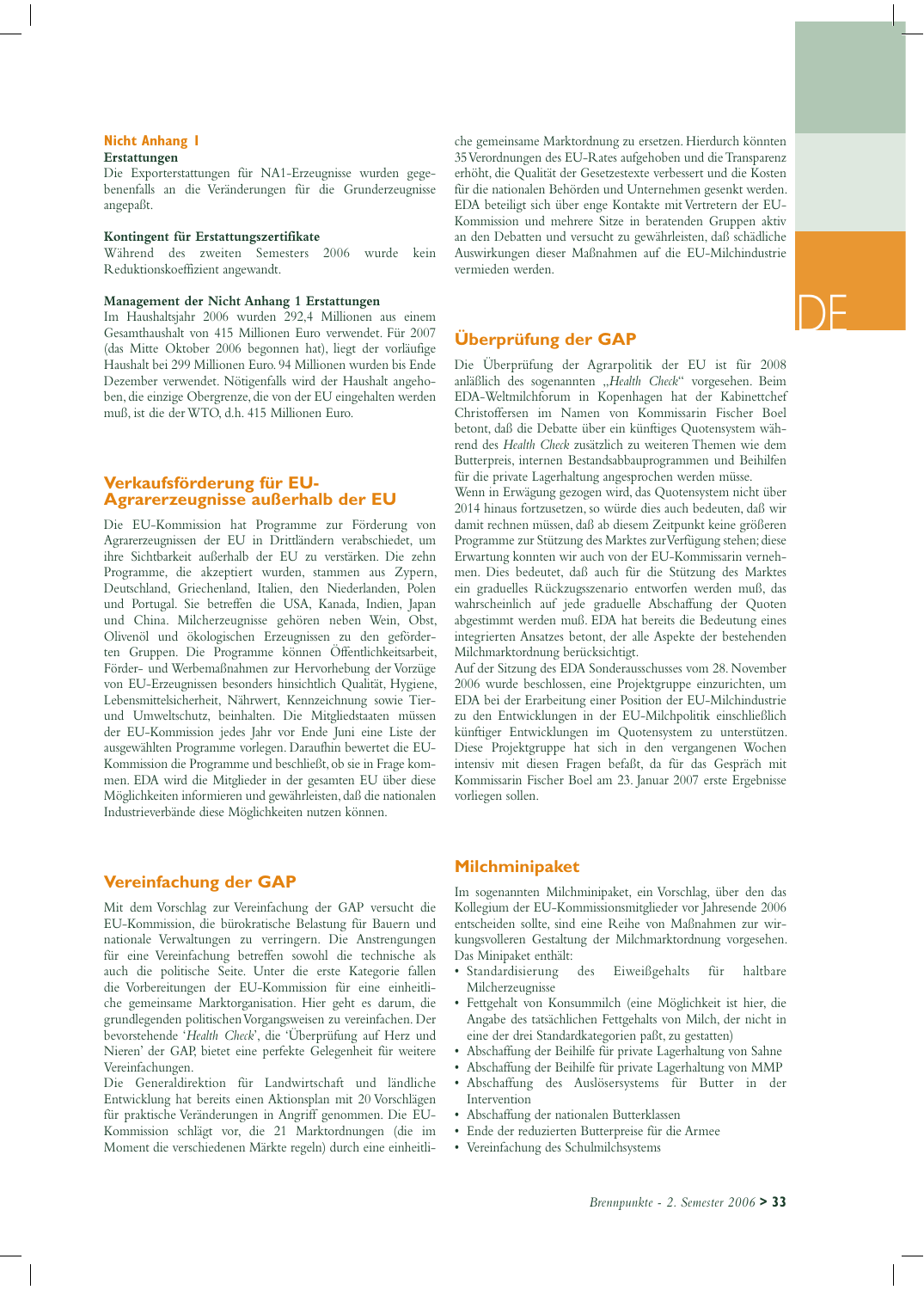Zeitlich war vorgesehen, daß das Paket gegen Ende Dezember vom Kollegium der EU-Kommissionsmitglieder verabschiedet werden sollte, es wurde aber beschlossen, dies auf Januar 2007 zu verschieben.

#### **WTO-Verhandlungen**

DE

Ende Juli 2006 wurden die Verhandlungen über die Doha-Entwicklungsagenda ausgesetzt. Zum Zeitpunkt der Verfassung der vorliegenden Ausgabe der Brennpunkte lagen die Verhandlungen immer noch auf Eis. EDA bedauert diese Aussetzung sehr und würde Initiativen zu einer Wiederaufnahme der Gespräche begrüßen. EDA hat während der jährlichen Generalversammlung erneut formuliert, daß der Verband einen multilateralen Ansatz in der Liberalisierung des Handels bevorzugen würde, solange Themen im Bereich der internen Stützung und Exporthilfen auf eine ausgeglichene Weise zusammen mit Einfuhrzöllen behandelt werden. Dieses multilaterale Handelsabkommen ist die einzige Plattform, die Möglichkeiten für einen Zuwachs von lukrativem Handel allgemein und besonders für den Milchsektor sichert. EDA würde Initiativen zu einer Wiederaufnahme der Gespräche begrüßen und setzt sich auch weiterhin mit konstruktiven Beiträgen für diese Gespräche ein, wobei das Ziel unverändert bleibt: die Einrichtung eines flexiblen Systems zum vereinbarten Abbau von Exporthilfen ohne Mengeneinschränkung.

Es ist schwer vorherzusagen, wohin die Entwicklung führt. Im November und Dezember haben Fachgespräche und so genannte "Kamingespräche" mit den Botschaftern der wichtigsten Länder und Gruppen stattgefunden. In den Monaten nach der 'sanften Wiederaufnahme' der Gespräche zeigten die Mitglieder eine zunehmende Bereitwilligkeit, miteinander ins Gespräch zu kommen und die Unterschiede auszuloten; bis jetzt zeichnen sich jedoch keine konkreten Resultate ab. Alles deutet darauf hin, daß echte Fortschritte in den Verhandlungen zurückgestellt werden müssen bis der neu gewählte US-Kongreß sich nach der Amtsübernahme Anfang Januar 'eingerichtet hat' und klare Anweisungen zur Handelspolitik ausgibt. Bis Anfang Februar sind kaum bedeutungsvolle Bewegungen zu erwarten.

Da es im Moment keine Anhaltspunkte aus einem WTO-Abkommen gibt und die Möglichkeit einer mehrjährigen Unterbrechung in Betracht gezogen werden muß, ersucht EDA die EU-Kommission, sich mit weiteren Reformen der gemeinsamen Agrarpolitik der EU zurückzuhalten und die Reform aus einem anderen Blickwinkel anzugehen. Die EU-Milchindustrie ist für einen integrierten und ausgewogenen Ansatz, der alle Elemente der EU-Milchmarktordnung einschließlich der Vorschläge berücksichtigt, die in den ausgesetzten WTO-Verhandlungen im Gespräch waren.

#### **Neuseeländische Butter**

Während einer Sondersitzung des Milchverwaltungsausschusses am 4.12.2006 wurde eine EG-Verordnung zum Umgang mit der WTO-Zollquote für Butter aus Neuseeland verabschiedet. Die neuen Bestimmungen tragen dem Urteil des europäischen Gerichtshofs Rechnung. Das Gericht befand, daß das bestehende EU-System für die Lizenzvergabe für Butterkontingente aus Neuseeland unzulässig ist, da es nicht-britische Unternehmen diskriminiert. Die Tatsache, daß alle Anträge über die britischen Behörden gestellt werden mußten, wirke diskriminierend, denn alle nicht-britischen Antragsteller hätten zusätzliche Schwierigkeiten in der Verwaltung und im Umgang mit einem ausländischen Rechtssystem zu überwinden müssen.

Nach der neuen Verordnung werden ab 2007 die Einfuhrlizenzen für das neuseeländische Butterkontingent von 77.402t zwischen traditionellen (55%) und neuen Importeuren (45%) aufgeteilt. 2007 werden Importeure aufgrund ihrer Einfuhren im Jahr 2006 als 'traditionell' eingestuft. Ab 2008 wird sich der Referenzzeitraum auf die vorangegangenen 24 Monate beziehen.

Es wird vorgeschlagen, den Zoll für innerhalb des Kontingents eingeführte neuseeländische Butter von den aktuellen € 86,88 auf € 70 pro 100 kg, d.h. um 19,43%, zu senken. Es wird eine Änderung des Butterfettstandards von 80/82% auf 80/85% mit einer Senkung der Quote um 3,5% vorgeschlagen, um den Anstieg der Fettmengen (auf74.693t) zu berücksichtigen. Händler, die eine Importlizenz beantragen, müssen eine Kaution von € 35 pro 100 kg hinterlegen.

Die vorgeschlagenen Änderungen für Zoll und Butterfettstandard müssen vom EU-Rat genehmigt werden, während die anderen Vorschläge nach einer Vorlage im Verwaltungsausschuß für Milch und Milcherzeugnisse von der EU-Kommission angenommen wurden.

#### **Freihandelsabkommen**

Am 6. Dezember 2006 wird EU-Handelskommissar Peter Mandelson den Rat um Mandate zur Aushandlung eines Freihandelsabkommens mit Indien, Südkorea und den ASEAN-Staaten ersuchen. Die EU-Kommission hofft auf einen Beginn der Verhandlungen zu den drei bilateralen Abkommen im ersten Halbjahr 2007. Die Mandate werden die neue Handelsstrategie zum Ausdruck bringen, die in einem Dokument umrissen wird, das im letzten Monat unter dem folgenden Titel "Ein wettbewerbsfähiges Europa in einer globalen Welt" vorgelegt wurde und in dem die Wettbewerbsfähigkeit der Unternehmen als Hauptziel der Handelspolitik festgelegt wird.

Die "modernisierte" Handelsstrategie stellt ebenfalls ein Abrücken der EU-Handelsagenda von einem rein multilateralen Fokus dar, der seit dem Beginn der Doha-Entwicklungsrunde 2001 richtungsweisend war. Offiziell bleibt der Abschluß der Doha-Runde die Hauptpriorität der EU, aber da die Verhandlungen im Juli ausgesetzt wurden, hat die EU nach anderen Wegen gesucht, ausländische Märkte zu erschließen und mit dem Haupthandelsrivalen –den USA - Schritt zu halten, die im Moment im Rennen um den Abschluß von Freihandelsabkommen mit 'Ländern mit hohem Marktpotential' in Führung liegen.

#### **Bilaterale Beziehungen**

#### **Mercosur**

Nachdem in den vergangenen Jahren kaum Fortschritte zu verzeichnen waren, wurden die Verhandlungen im November auf Ersuchen Brasiliens wieder aufgenommen. Brasilien war auch bereit, geringfügige Verbesserungen des ursprünglichen Angebots von 2004 zu gewähren. Es hat auch dem Wunsch nach einem verbesserten Marktzugang zur EU Ausdruck verliehen, besonders für Agrarerzeugnisse. Auf EU-Seite hat Kommissar Mandelson sich dahingehend geäußert, daß Mercosur die Vorschläge zu Dienstleistungen, Investitionen und Industriegütern verbessern solle. Solange sich jedoch die Doha-Runde in der Schwebe befindet, sind "bedeutende Fortschritte" in den Verhandlungen mit Mercosur zu einem Freihandelsabkommen wenig wahrscheinlich. Es laufen mehrere Folgenabschätzungsstudien zu einem EU-Mercosur-Handelsabkommen und EDA beobachtet die Verhandlungen sorgfältig.

#### **Mexiko**

Obwohl die Verhandlungen im März 2006 wieder aufgenommen wurden, konnten dieses Jahr keine nennenswerten Fortschritte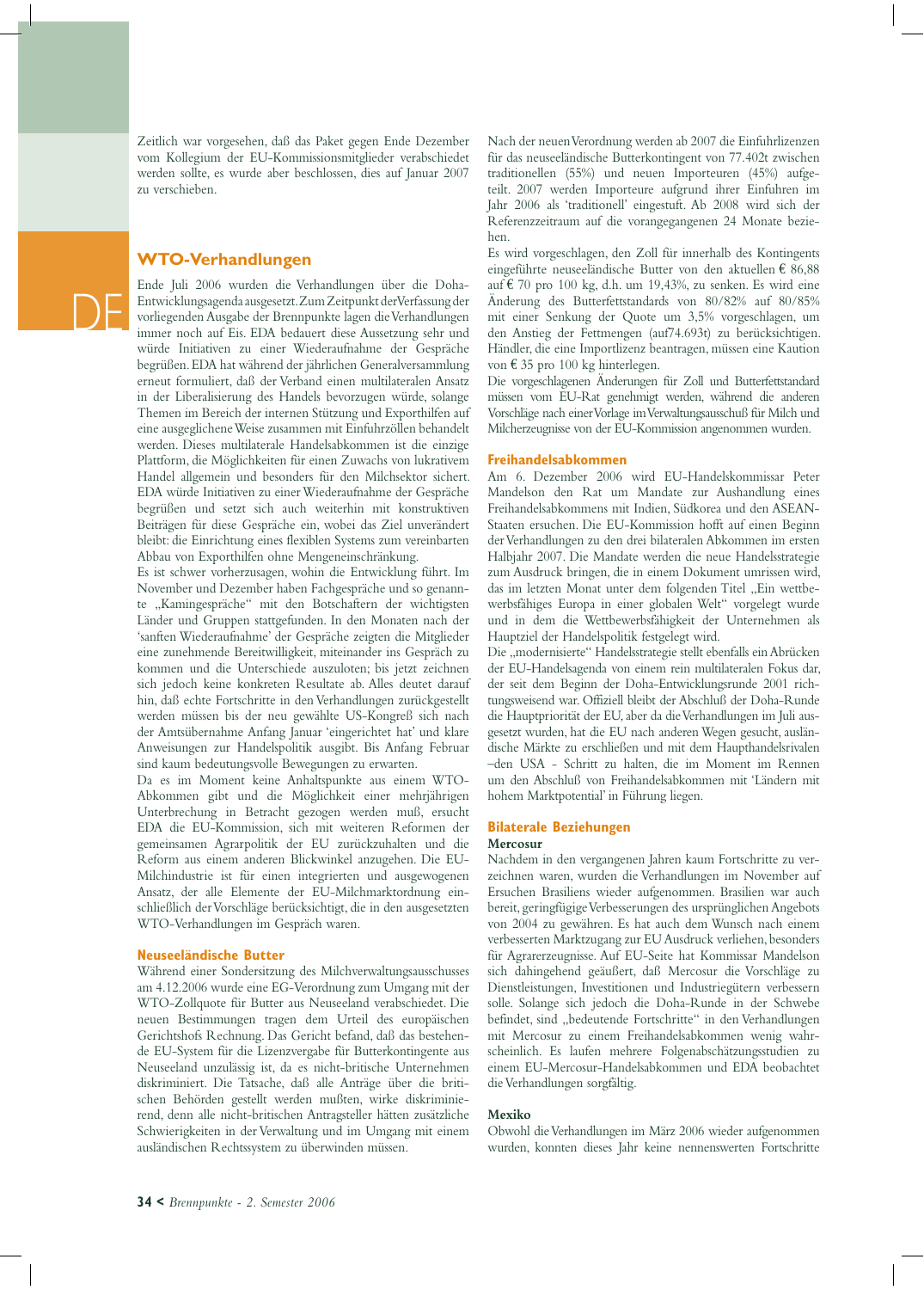DE

gemacht werden. Nach Meinung der EU-Kommission hat Mexiko die Gelegenheit verpaßt und zu spät ein ausreichendes Angebot in Reaktion auf das Angebot der EU erreicht. Abgesehen von der Verzögerung bei den Wahlen und den Veränderungen in der Regierung hat Mexiko ein Problem damit, die Erwartungen im Milchbereich zu erfüllen. Mexiko hat bestätigt, daß es spätestens Beginn 2007 Stellung beziehen werde.

#### **Mittelamerika und die Andengemeinschaft**

Die EU hat für 2007 Verhandlungen über Assoziierungsabkommen, einschließlich Handel, mit Mittelamerika und der Andengemeinschaft vorgeschlagen.

#### **China**

Die EU hat im Oktober eine Mitteilung über einen neuen bilateralen Handelsabschluß mit China vorgelegt. Das Strategiepapier betont die Notwendigkeit, die Herausforderungen anzugehen, die sich auf eine "stärkere Ausgewogenheit der Gegenseitigkeit und fairere Handelsbedingungen" einschließlich Themen wie Umwelt- und Sozialstandards, Anwendung der WTO-Regeln und Regeln zum Schutze des geistiges Eigentums, Beihilfen und Zusammenarbeit im Rechtsbereich, Investitionen und öffentliches Auftragswesen stützen. EDA hat, entweder direkt oder über CIAA, auf die Konsultation reagiert und besonders Marktzugangsmöglichkeiten, nicht tarifliche Hemmnisse und SPS-(gesundheitspolizeiliche und pflanzenschutzrechtliche) Maßnahmen betont. Dieses Dokument wird in den kommenden Monaten eine Debatte im EU-Rat und im EU-Parlament auslösen.

#### **EuroMed**

Bei den Verhandlungen zur Schaffung eines EU-Mittelmeer-Freihandelsraums bis 2010 im Anschluß an die Erklärung von Barcelona, hat der Prozeß im landwirtschaftlichen Bereich noch einen langen Weg vor sich. Die EU ist bereit, ihre Märkte schneller zu öffnen als die Mittelmeerländer. In den kommenden Monaten werden weitere Einzelgespräche stattfinden.

#### **Wirtschaftspartnerschaftsabkommen**

Die EU-Kommission führt Verhandlungen mit mehreren Ländergruppen, um regionale Märkte zu schaffen. Seit Beginn der regionalen Verhandlungen 2004 wurden sehr unterschiedliche Fortschritte gemacht. Normalerweise sieht der Zeitplan eine schrittweise Liberalisierung zwischen der EU und den WPA-Regionen ab 2008 vor. Die intensiven Diskussionen während des gemeinsamen AKP-EU-Rates und dem Ministerialausschuß für Handelsfragen im Juni 2006 jedoch haben grundlegende Meinungsverschiedenheiten im Hinblick auf den Entwicklungsaspekt gezeigt. Im Moment laufen mehrere Folgenabschätzungsstudien.

#### **Russisches Verbot von Fleisch- und Milcherzeugnissen aus der EU**

Rußland hat mehrere Wochen lang damit gedroht, alle Importe tierischen Ursprungs (Fleisch und Milch) aus der EU ab dem 1.1.2007 zu verbieten. Dies ist auf die Erweiterung mit Bulgarien und Rumänien zurückzuführen. Kommissionsbeamte der GD SANCO hatten am Donnerstag, dem 12. Dezember 2006, in Brüssel ein Treffen mit Vertretern der russischen Veterinärbehörden. Die russischen Veterinärbehörden lehnten es ab, die Garantien

anzuerkennen, die von den europäischen Kommissionsdiensten angeboten wurden. Inzwischen hat Rußland der EG bestätigt, daß ab dem 1.1.2007 kein Verbot für Milcherzeugnisse auferlegt wird. Diese Entscheidung soll Mitte Januar während der "Grünen Woche" in Deutschland formell bestätigt werden.

#### **Erweiterung**

Ende 2006 hat die EU-Kommission einen Bericht veröffentlicht, in dem vorgeschlagen wird, daß nach dem Beitritt von Rumänien und Bulgarien keine weitere Erweiterung stattfinden solle, bis "gewisse institutionelle Angelegenheiten in der EU" gelöst seien. Dies bezieht sich auf die Veränderungen, die durch die Ratifizierung der europäischen Verfassung herbeigeführt würden. Die EG weist auch auf die Notwendigkeit hin, die Integrationskapazität der EU in den verschiedenen Phasen des Beitrittsprozesses zu beurteilen. Das heißt, daß für weitere Beitritte mehr Folgenabschätzungen zu Kernthemen wie Landwirtschaft durchgeführt werden müssen.

#### **Rumänien/Bulgarien**

In der letzten Sitzung des EU-Parlaments des Jahres 2006 wurde die Nominierung der bulgarischen und rumänischen EU-Kommissare gebilligt. Das bedeutet, daß beide Länder am 1. Januar 2007 den EU-25 beitreten. Die bulgarische Kandidatin Meglena Kuneva wird im Kabinett das Amt der Kommissarin für Verbraucherangelegenheiten wahrnehmen. Leonard Orban, der rumänische Kandidat, wird für sprachliche und kulturelle Vielfalt zuständig sein. Für den Milchsektor werden sich die Auswirkungen der Erweiterung mit Rumänien und Bulgarien in Grenzen halten.

#### **Türkei**

Da sich die Türkei geweigert hat, ihre Häfen für Schiffe aus Zypern zu öffnen, wird die EU-Kommission die Verhandlungen zu acht Kapiteln des Beitrittsvertrags einschließlich Landwirtschaft aussetzen. Darüber hinaus hat sie in ihrem Bericht zu den Fortschritten bei der Erweiterung darauf hingewiesen, daß das sogenannte neue Landwirtschaftsgesetz "die Türkei von den Grundsätzen der reformierten GAP wegbewegt, indem produktionsbezogene Beihilfen als ein Kerninstrument der Agrarpolitik definiert werden". Außerdem wurden die meisten Verwaltungsmaßnahmen der GAP seitens der Türkei bis jetzt noch nicht umgesetzt, selbst wenn einige Fortschritte in der ländlichen Entwicklung gemacht wurden. Bei den Veterinärthemen wurden ebenfalls keine Fortschritte erzielt.

#### **Kroatien**

Im Erweiterungsbericht der EU-Kommission wurde mitgeteilt, daß sowohl in der Landwirtschaft als auch in Verbraucher-/ Gesundheitsangelegenheiten Fortschritte gemacht wurden.

#### **FYROM**

Die EU-Kommission berichtet, daß FYROM dieses Jahr sehr geringe Fortschritte gemacht habe und merkt an, daß es keine Strategie zu Landwirtschaft und ländlicher Entwicklung gebe.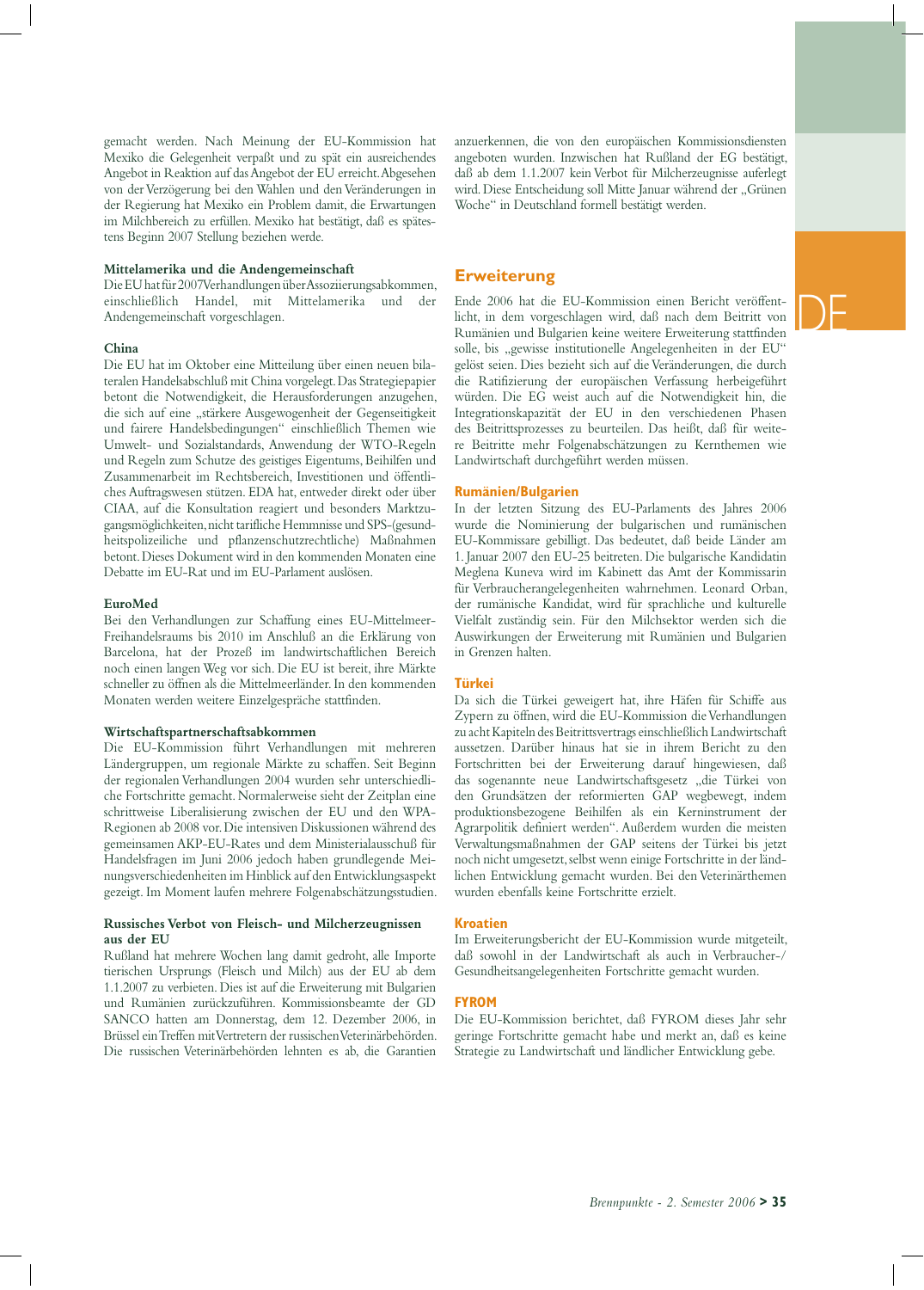### DE Nahrungsmittelund Umweltpolitik

EDA hat das Hauptaugenmerk der Tätigkeiten im zweiten Halbjahr 2006 sowohl darauf gerichtet, den zukünftigen EU-Bestimmungen für nährwert- und gesundheitsbezogene Angaben vorzugreifen – die letztendlich am 19. Januar 2007 in Kraft treten werden – als auch die allgemeinere Frage der Nährwertinformation im Zusammenhang mit der kommenden Überarbeitung der Kennzeichnung und Nährwertkennzeichnung zu behandeln. Dies geht mit der allgemeinen Debatte über die Entwicklung der öffentlichen Gesundheit in Europa und dem Anstieg des Vorkommens von gewissen chronischen Erkrankungen einher, bei denen Ernährung eine bedeutende Rolle spielen könnte.

Abgesehen von diesem wichtigen Kapitel haben sich im Anschluß an Initiativen der EU-Kommission, die besonders im Bereich der Tierernährung, der Hygieneanforderungen für Erzeugnisse tierischen Ursprungs oder der Zulassungsverfahren für Stoffe zur Verbesserung von Lebensmitteln (Zusatzstoffe, Enzyme und Aromastoffe) zu einer Überprüfung der bestehenden Bestimmungen führen sollen, weitere Dossiers abgezeichnet. Auch einige qualitative Aspekte der Herstellung von landwirtschaftlichen und industriellen Erzeugnissen sind in den letzten Monaten ins Rampenlicht geraten. Hier handelt es sich um neue Durchführungsbestimmungen zum Schutz von Ursprungsbezeichnungen und geographischen Angaben, neue Kontrollbedingungen für die Einfuhr ökologischer Produkte und Änderungen bei den Anforderungen an die Zusammensetzung von Säuglingsanfangsnahrung. Und nicht zuletzt gab es auch ein paar neue Entwicklungen im Umweltbereich, die EDA sorgfältig beobachten mußte.

#### **Ernährung und Information**

#### **Nährwert- und Gesundheitsbezogene Angaben Artikel 13 der Verordnung: Liste von Gesundheitsangaben, die sich auf allgemein**

**anerkannte wissenschaftliche Erkenntnisse stützen** 

EDA hat weiter an einer Liste von "gesundheitsbezogenen Angaben außer denjenigen, die sich auf die Reduzierung eines Krankheitsrisikos und auf die Entwicklung und Gesundheit von Kindern beziehen" gearbeitet, die auf allgemein anerkannten wissenschaftlichen Erkenntnissen beruhen (die sogenannte Artikel 13 Liste), so wie in der neuen EU-Verordnung für nährwert- und gesundheitsbezogene Angaben vorgesehen ist. Die Arbeit wurde hauptsächlich durch die Erstellung einer Liste auf CIAA-Ebene bestimmt, wo die wissenschaftlichen

Sachverständigen eine Debatte über die vorliegenden wissenschaftlichen Erkenntnisse zu gesundheitsbezogenen Angaben führen. In diesem Rahmen haben Milchexperten an wissenschaftlichen CIAA-Sitzungen teilgenommen, um den gesundheitsbezogenen Angaben für Milch und Milchprodukte, die EDA an CIAA weitergegeben hat, Nachdruck zu verleihen. EDA hat ebenfalls an zwei Ad-hoc-Arbeitsgruppen der CIAA teilgenommen, in denen spezifische Angaben – zu Ballaststoffen und zu Probiotika – detaillierter besprochen wurden. EDA hat im Interesse seiner Mitglieder die Initiative zur Durchführung und Koordinierung der letzteren ergriffen.

Die EDA-Arbeitsgruppe Ernähung hat aktive Beiträge zu der Arbeit an gesundheitsbezogenen Angaben geleistet und wiederholt wissenschaftliche Fachkenntnis beigetragen, um zu gewährleisten, daß die für EDA wichtigen Angaben in die CIAA-Liste aufgenommen werden, und wird damit fortfahren. Darüber hinaus ist geplant, Angaben von anderen Beteiligten zu untersuchen, die für Milcherzeugnisse von Bedeutung sein könnten und gegebenenfalls das Milchgeschäft beeinflussen könnten.

Es wird erwartet, daß CIAA-Liste von gesundheitsbezogenen Angaben im Frühjahr 2007 fertig gestellt sein soll, wenn sie den Behörden der EU-Mitgliedstaaten und der EU-Kommission vorgestellt werden soll. Im Sinne der Verordnung müssen die EU-Mitgliedstaaten der EU-Kommission innerhalb eines Jahres nach Inkrafttreten der Verordnung eine Liste von gesundheitsbezogenen Angaben vorlegen, die dann zur wissenschaftlichen Beurteilung an die Europäische Behörde für Lebensmittelsicherheit (EFSA) weitergeleitet wird. EDA leistet bei der EU-Kommission und mit Hilfe ihrer nationalen Verbände bei den Behörden der EU-Mitgliedstaaten Lobbyarbeit für milchspezifische Angaben und wird auch weiterhin die Entwicklung der Artikel 13 Liste beobachten und im Interesse der Milchindustrie beeinflussen.

#### **Artikel 4 der Verordnung: Nährwertprofile**

Nährwertprofile sind in der neuen EU-Verordnung für nährwert- und gesundheitsbezogene Angaben als eine der Bedingungen vorgesehen, die Nahrungsmittel erfüllen müssen, um mit Angaben versehen zu werden; sie müssen innerhalb von zwei Jahren nach Inkrafttreten der Verordnung entwickelt werden. Die EDA Arbeitsgruppe Ernährung hat kontinuierlich wissenschaftliche Ratschläge im Zusammenhang mit der Vorbereitung einer möglichen Stellungnahme der Milchindustrie zu Nährwertprofilen erteilt. Diese Stellungnahme soll als Grundlage dienen, um die Interessen der Milchindustrie innerhalb der Diskussion über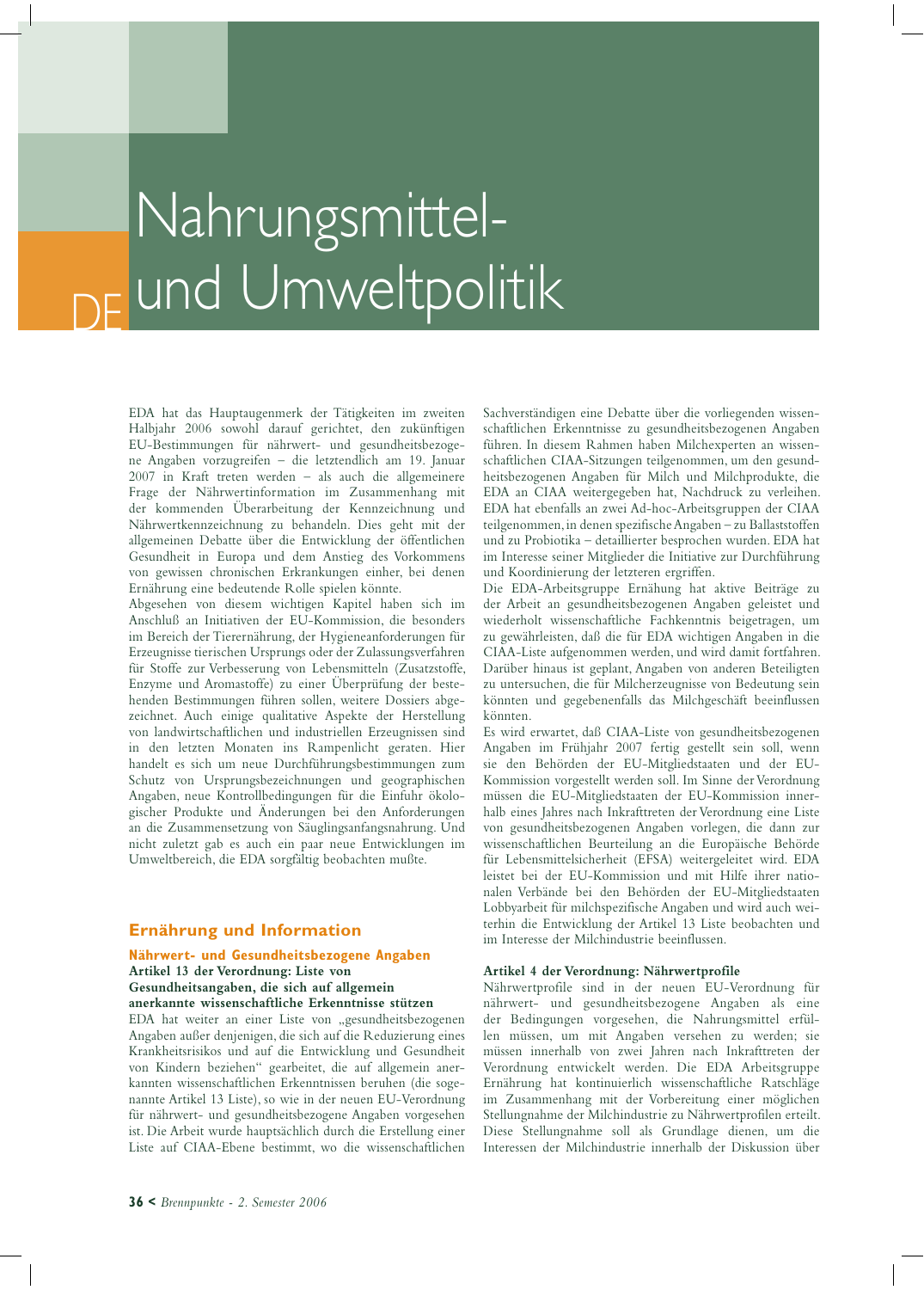Nährwertprofile mit allen Beteiligten einschließlich der EU-Institutionen und der EU-Mitgliedstaaten und auch der CIAA darzulegen. Neueste Entwicklungen weisen darauf hin, daß die Industrie unter dem Druck der EU-Kommission steht, die bereits die EU-Mitgliedstaaten bezüglich ihrer Meinung zu Nährwertprofilen konsultiert hat und plant, im Frühjahr 2007 eine wissenschaftliche Stellungnahme der EFSA einzuholen.

CIAA arbeitet bereits seit geraumer Zeit an einer EU-weiten Stellungnahme der Industrie zu Nährwertprofilen, aber die Fortschritte werden durch unterschiedliche Meinungen der CIAA-Mitglieder über die konkrete Vorgehensweise aufgehalten. Dies liegt hauptsächlich daran, daß mehrere Ansätze zur Erstellung von Nährwertprofilen verwendet werden, die verschiedene Variablen enthalten können. Außerdem fehlt es noch an schlüssigen wissenschaftlichen Erkenntnissen, die dafür sprechen würden, daß das eine oder andere System den Absichten der EU-Verordnung für nährwert- und gesundheitsbezogene Angaben zuträglicher ist. Darüber hinaus haben auch einige große Lebensmittelunternehmen ihr eigenes Nährwertprofilsystem entwickelt, um für die gesünderen Varianten ihrer Produkte, z.B. mit Hilfe von Logos für gesundes Essen, zu werben. Dies bedeutet, daß eine noch größere Anzahl von unterschiedlichen Systemen vorhanden ist, die von der EU-Gemeinschaft berücksichtigt werden können, wenn Nährwertprofile zu dem Zweck entwickelt werden, Nahrungsmittel für nährwert- und gesundheitsbezogene Angaben zu evaluieren.

EDA hat eine Ad-hoc-Gruppe für Nährwertprofile eingerichtet, die aus Experten der EDA Arbeitsgruppe Ernährung und der EDA Arbeitsgruppe Angaben und Kennzeichnung besteht, um über eine mögliche Position der Milchindustrie zu Nährwertprofilen zu beraten. Verschiedene Punkte im Zusammenhang mit Nährwertprofilen wie Kategorisierung von Nahrungsmitteln, Qualifizierung und Disqualifizierung von Nährstoffen, Portionsgröße gegenüber 100g gegenüber 100kcal und Systemen, die auf Schwellenwerten beruhen im Vergleich zu denen, die auf einem Punkte-System basieren, machen einen Teil der Diskussion aus. Besondere Aufmerksamkeit wurde der Frage gewidmet, ob ein strikter "Lebensmittelkategorieansatz" oder ein breiterer Ansatz ("across the board"), der die gleichen Kriterien für alle Lebensmittel beinhaltet, begünstigt werden sollte. Da in Europa verschiedene Nährwertprofilsysteme vorgeschlagen oder bereits zu unterschiedlichen Zwecken verwendet werden (beispielsweise das Logo für gesundes Essen, Werbung für Kinder…), wurde beschlossen, mehrere Milchprodukte nach den verschiedenen Nährwertprofilsystemen zu testen, um einschätzen zu können, inwieweit diese Erzeugnisse für gesundheitsbezogene Angaben in Frage kämen. Die EDA Ad-hoc-Gruppe sammelt im Moment Daten zur Zusammensetzung von Milcherzeugnissen aus ganz Europa, anhand derer die entsprechenden Nährwertprofile nach den verschiedenen Systemen zum Vergleich berechnet werden. Die Ergebnisse werden im Februar 2007 erwartet und sollen einen Anhaltspunkt dafür geben, welches Nährwertprofil oder welche Kriterien für Milcherzeugnisse vorteilhaft sind. EDA wird aufgrund dieser Ergebnisse die laufende Debatte beobachten und im Interesse der Milchindustrie zur Entwicklung von Nährwertprofilen beitragen.

#### **Europäische Behörde für Lebensmittelsicherheit (EFSA)**

EDA hat weiterhin an dem Ziel gearbeitet, enge Kontakte mit EFSA zu knüpfen. Im November hat EFSA eine Konferenz

zu nährwert- und gesundheitsbezogenen Angaben veranstaltet, auf der EDA anwesend war. Die Konferenz sollte den verschiedenen Beteiligten (EFSA, EU-Mitgliedstaaten, EU-Kommission und Parlament, Industrie und Verbraucherorganisationen,…) sowohl Gelegenheit zu Meinungsaustausch und Konsultation dazu geben, wie mit den unterschiedlichen Ansätzen zu Nährwertprofilen und nährwert- und gesundheitsbezogenen Angaben umgegangen werden kann, als auch die wissenschaftliche Rolle der EFSA im Kontext der zukünftigen EU-Gesetzgebung zu nährwert- und gesundheitsbezogenen Angaben darlegen.

EDA hat ebenfalls an der 4. Sitzung der EFSA-Beratungsplattform (Stakeholder Consultative Platform) in Brüssel teilgenommen. Die Plattform besteht aus EU-weiten Interessenvertretungsorganisationen, die in diversen Bereichen der Lebensmittelkette tätig sind und kommt zusammen, um EFSA bei der Entwicklung der allgemeinen Beziehungen und politischen Vorgehensweisen mit den Interessengruppen zu unterstützen. Das Treffen bietet ein Forum für den Austausch von Meinungen und Ideen zwischen den Beteiligten. EDA versucht, einen Beobachterstatus bei der Plattform zu erlan-

gen. Im Zusammenhang mit dem Inventar über den Verbrauch von Milcherzeugnissen in Europa, das vorgeschlagen wurde, um Informationen zum Verzehr von Milch und Milcherzeugnissen und deren Beitrag zur Aufnahme von Nährstoffen zu sammeln, hat EDA erfahren, daß EFSA an einer Datenbank zum Nahrungsmittelverbrauch in Europa arbeitet, die ursprünglich eingerichtet wurde, um die Sicherheit von Bestandteilen wie Zusatzstoffen, Aromastoffen, Farbstoffen und Kontaminanten zu überprüfen. Es wurde vorgeschlagen, ihren Rahmen zu erweitern, um Vitamine und Mineralstoffe mit aufzunehmen. Im Moment enthält die Datenbank jedoch nur die Verbrauchszahlen der erwachsenen Bevölkerung aus fünf europäischen Ländern (Frankreich, Italien, Großbritannien, Niederlande und Schweden), geordnet nach 15 großen Nahrungsmittelgruppen, zu denen auch eine Gruppe von Milch und Milcherzeugnissen gehört. Die Datenbank wird ab Mitte Januar durch Angaben aus den fehlenden EU-Mitgliedstaaten erweitert. EDA ist dabei, die Bedeutung der Arbeit der EFSA für die interne Studie und die Möglichkeiten einer Zusammenarbeit und eines Informationsaustauschs mit EFSA zu bewerten, indem EFSA beispielsweise an den Ergebnissen der internen Untersuchung für eine europäische Datenbank über den Verzehr von Milcherzeugnissen informiert wird.

#### **Nahrungsmittel Information/Kennzeichnung**

Auf Ebene der CIAA wurde innerhalb des Engagements für die EU-Aktionsplattform für Ernährung, körperliche Bewegung und Gesundheit ein EU-weites freiwilliges System zur Nährwertkennzeichnung vorgeschlagen und entwickelt. Hierdurch sollen dem Verbraucher die Nährwertinformationen besser vermittelt und gleichzeitig die Wahrscheinlichkeit von weit reichenden Verpflichtungen zur Nahrungsmittelkennzeichnung auf EU-Ebene verringert werden. Das System wird in den Nahrungsmittel- und Getränkebranchen der EU zur Anwendung empfohlen und kann im Laufe der Zeit abhängig davon, was in jedem Einzelfall relevant und machbar ist, auf den Produktetiketten umgesetzt werden. Ein Herzstück des Systems ist die Einführung von Richtwerten für tägliche Aufnahmemengen (Guidelines Daily Amounts, GDA), die angeben, welchen Brennwert und welche Menge an bestimmten Hauptnährstoffen ein Nahrungsmittel oder eine Portion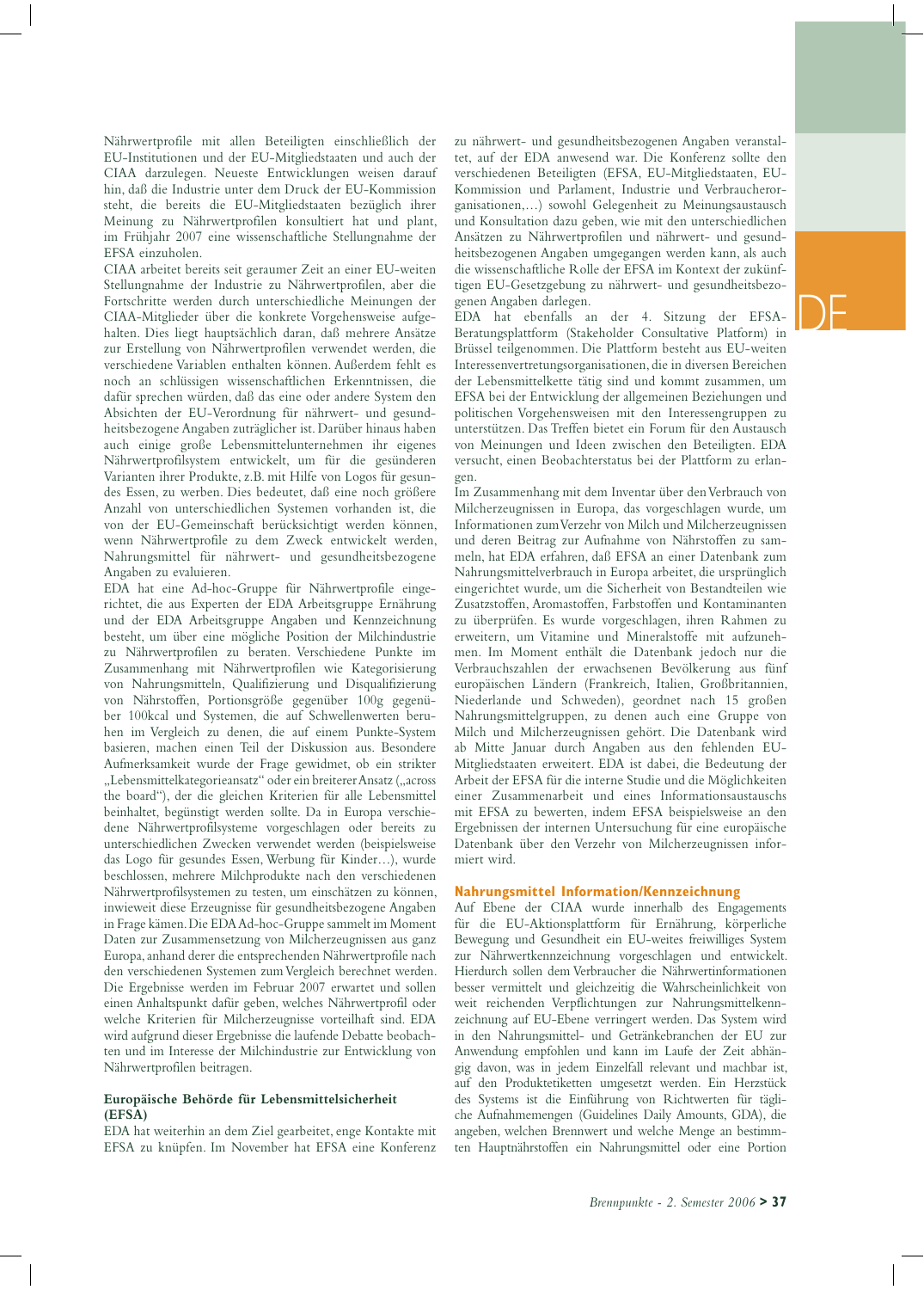des Nahrungsmittels im Vergleich zu einem für eine gesunde Ernährung empfohlenen Richtwert zum Tagesverzehr beiträgt. CIAA bereitet gerade eine Reihe von Instrumenten vor, um die Mitglieder bei der Anwendung des Systems zu unterstützen. Hierzu zählt auch eine Informationsbroschüre über Nährwertkennzeichnung, um dem Verbraucher die Etiketten auf den Nahrungsmitteln besser verständlich zu machen. Sie könnte von den nationalen Nahrungsmittel- und Getränkeindustrieverbänden als Vorlage für die Erstellung einer Broschüre genutzt werden, die nationale Gegebenheiten und traditionelle Ernährungsgewohnheiten berücksichtigt. EDA hat aktiv an der Ausarbeitung dieser Broschüre mitgewirkt, um dem Verbraucher glaubwürdige und nützliche Information zu geben und einen negativen Beiklang von Milchfetten zu vermeiden. EDA wird die Entwicklung der Instrumente zur Umsetzung des Nährwertkennzeichnungssystems weiter beobachten und daran mitarbeiten. Es ist ebenfalls vorgesehen, einen Leitfaden für die Anwendung des Nährwertkennzeichnungssystems für Milcherzeugnisse zu erstellen.

#### **Ernährung und Gesundheit**

#### **Weißbuch zur Ernährung**

DE

Die EU-Kommission hat im zweiten Halbjahr 2006 einen zusammenfassenden Bericht über die Beiträge veröffentlicht, die mehr als 260 Befragte aus EU-Regierungen, dem öffentlichen Gesundheitswesen, Universitäten, der Nahrungsmittelindustrie – unter ihnen auch EDA – und der allgemeinen Öffentlichkeit zu der öffentlichen Konsultation über die Förderung von gesunder Ernährung und körperlicher Bewegung mit dem Schwerpunkt auf der Vorbeugung von Übergewicht, Fettleibigkeit und chronischen Krankheiten geleistet haben. Die meisten Beiträge fordern einen multisektoralen Ansatz, der Maßnahmen und Kohärenz quer durch die gesamte EU-Politik mit sich bringt. Es gab auch Rufe nach einer besonderen Aufmerksamkeit für Kinder und Jugendliche, wo ein schneller Anstieg von Fettleibigkeit zu beobachten ist, und nach einer besseren Verbraucherinformation über Ernährung.

Laut EU-Kommission werden die Rückmeldungen aller Interessierten einen Beitrag zu den Überlegungen über politische Optionen und selbstregulierende Maßnahmen leisten, um eine gut ausgewogene EU-Strategie zur Förderung einer gesunden Lebensführung zu entwickeln, die sowohl auf freiwilligen Vereinbarungen als auch auf gesetzgeberischen Maßnahmen beruht. Im Laufe des Jahres 2007 plant die EU-Kommission (GD SANCO), ein Weißbuch zur Ernährung vorzulegen. EDA wird die wichtigen Entwicklungen in diesem Bereich genau beobachten und darüber beichten.

#### **Fettleibigkeit**

#### **Europäische Charta zur Bekämpfung von Fettleibigkeit**

Im November 2006 hat das europäische Regionalbüro der WHO eine Ministerkonferenz zur Bekämpfung von Fettleibigkeit veranstaltet, die Vertreter aus 53 Ländern aus der Region WHO Europa zusammenbrachte, um der Kampagne gegen Fettleibigkeit und für die Förderung einer gesünderen Ernährung und mehr körperlicher Bewegung politischen Schwung zu verleihen. Im Mittelpunkt der Konferenz stand das Ziel einer Einigung der europäischen WHO-Mitgliedsländer auf eine Charta zur Bekämpfung der Fettleibigkeit, um eine politische Orientierung für zukünftige Maßnahmen auf diesem Gebiet zu geben. Die Charta wurde mit Erfolg angenommen, und die EU-Kommission hat in einer Erklärung die Charta unterstützt, was die Bedeutung von koordinierten Maßnahmen zu Fettleibigkeit, Ernährung und Gesundheit quer durch ganz Europa bekräftigt.

Die Charta wirft die Idee eines Rahmenwerkes auf, das die Hauptakteure, politischen Werkzeuge und Gegebenheiten verknüpft, um eine Reihe von vereinbarten Zielen und Prinzipien aktiv zu verwirklichen. Für den privaten Sektor weist die Charta darauf hin, daß sich die Nahrungsmittelindustrie in erster Linie auf die Herstellung, Vermarktung und Produktinformation konzentrieren solle, wobei die Verbrauchererziehung ebenfalls eine Rolle spielen könne, daß sie aber auch durch eine Hervorhebung der wirtschaftlichen Möglichkeiten von Investitionen in gesündere Produktalternativen an Win-win-Lösungen beteiligt werden könne. Das Paket von grundlegenden Aktionen, das in der Charta dargelegt wird, beinhaltet unter anderem eine Verringerung des Vermarktungsdrucks, besonders auf Kinder, die Gewährleistung des Zugangs zu und das Vorhandensein von gesünderer Nahrungsmitteln, wirtschaftliche Maßnahmen zur Begünstigung einer gesünderen Ernährungsentscheidung, Reduzierung des Gehaltes an Fett, freien (insbesondere zugesetzten) Zuckern und Salz, und adäquate Nährwertkennzeichnung.

#### **Codex Alimentarius**

Auf Codex-Ebene wurde eine weitere Initiative ergriffen, um der zunehmenden Prävalenz von Fettleibigkeit entgegenzuwirken. Der Codex Alimentarius analysiert im Moment die Frage, ob und wie gewisse Ausschüsse, z.B. CCFL und CCNFSDU, an der Umsetzung der globalen WHO-Strategie zu Ernährung, körperlicher Bewegung und Gesundheit beteiligt werden sollten. Die zu behandelnden Themen sind Codex-Richtlinien zur Nährwertkennzeichnung und zum Gebrauch von nährwert- und gesundheitsbezogenen Angaben, Anforderungen an die Zusammensetzung von Nahrungsmitteln und wissenschaftliche Beratung für CCFL und CCNFSDU. Von besonderem Interesse für den Milchsektor ist die Frage der Transfettsäuren, die wiederholt angesprochen wurde, z.B. im Hinblick auf die Liste der Nährstoffe, die auf den Etiketten erwähnt werden müssen, auf die Erarbeitung von Nährstoffreferenzwerten für Transfettsäuren, auf die Bedingungen für den Nährstoffgehalt und auf vergleichende Angaben für Nahrungsmittel, die Transfettsäuren enthalten.

EDA wird auch weiterhin die Entwicklung der EU-, WHO-, und Codexaktivitäten im Auge behalten und die Entwicklung und Umsetzung von Aktionen gegen Fettleibigkeit in der Arena des öffentlichen Gesundheitswesens beeinflussen. Die EDA Arbeitsgruppe Ernährung wird außerdem ein Inventar von Themen und Aspekten erstellen, in denen Milchkonsum im Zusammenhang mit Fettleibigkeit relevant sein kann. Es wird angestrebt, ein Grundsatzpapier über die Rolle von Milcherzeugnissen für die Gewichtskontrolle zu entwickeln, das auf aktuellen wissenschaftlichen Erkenntnissen beruht. Es soll genutzt werden, um Gesundheitsbotschaften zu Milch und Körpergewicht und zu den gesundheitlichen Aspekten von Milcherzeugnissen zu definieren, sie EU-Verantwortlichen und Medien zu vermitteln und so direkt und indirekt Entscheidungen zu beeinflussen, die demnächst EU-Politik werden.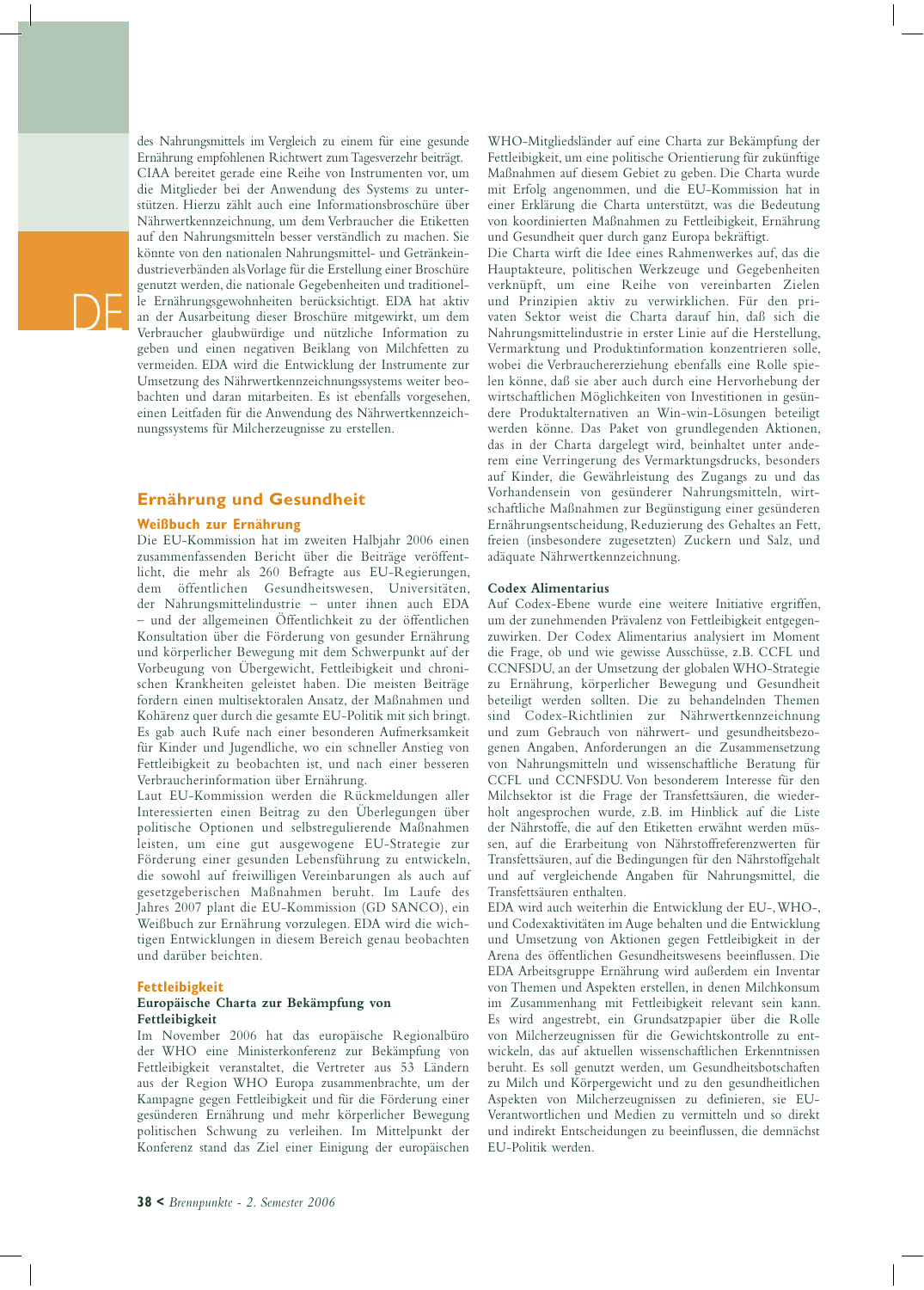# DE

#### **Lebensmittelsicherheit**

#### **Tierische Nebenprodukte**

Die EU-Kommission hat ihre Absicht bestätigt, zu Beginn des Jahres 2007 eine neue Rahmenverordnung zu tierischen Nebenprodukten vorzuschlagen, die Regelungen einführen würde, die in einem besseren Verhältnis zum Risiko stehen und die die bestehenden Anforderungen der VO 1774/2002 ersetzen sollen. Diese Initiative steht im Einklang mit dem jüngsten Bericht über die Anwendung von VO 1774/20002. In zahlreichen Kontakten mit der EU-Kommission ist es EDA gelungen, sich zu einer Reihe von Belangen der Milchindustrie Gehör zu verschaffen (hauptsächlich zum Geltungsbereich, der bis jetzt andere Gesetzestexte nicht korrekt berücksichtigt hat – z.B. Nahrungsmittel/Futtermittelhygiene, wo bereits Zulassungsverfahren für tierische Nebenprodukte vorgesehen sind). Der aktuell vorgeschlagene allgemeine Text ist zufriedenstellend. Es müssen jedoch noch einige Details der spezifischen Umsetzungsmaßnahmen geklärt werden, um zu gewährleisten, daß dem Milchgeschäft nicht zusätzliche Lasten und Beschränkungen auferlegt werden.

#### **Hygieneregeln für Erzeugnisse tierischen Ursprungs**

Die Vertreter der EU-Mitgliedstaaten haben sich auf eine Reihe von Umsetzungsmaßnahmen im Zusammenhang mit der neuen Lebensmittelhygienegesetzgebung geeinigt. Die kürzlich veröffentlichten Bestimmungen ändern unter anderem die Anforderungen an die Lebensmittelhygiene, indem sie zum Beispiel die Aufnahme von Kollostrum in die Definition von Milch einführen, aber auch Änderungen in den Anforderungen an Rohmilch, Prüfmethoden für Rohmilch (Gehalt an Keimen und somatischen Zellen, und die Möglichkeit, anerkannte Alternativmethoden zu verwenden), und wärmebehandelte Milch (Bestimmung der Enzymaktivität der alkalischen Phosphathase) bringen. Diese spezifischen Bestimmungen sind für den Milchsektor nicht besonders besorgniserregend. Im allgemeinen wurde das neue Lebensmittelhygienepaket, das dem Risiko entsprechende Ansätze durch HACCP-Systeme eingeführt hat, als eine positive Entwicklung der Gesetzgebung betrachtet, die es den Unternehmen gestattet, die volle Verantwortung für die Sicherheit ihrer Erzeugnisse zu übernehmen. Allerdings hat es den Anschein, als habe eine kürzlich erfolgte Maßnahme der EU-Kommission zur Auslegung der Anforderungen für Rückstände von Antibiotika in Milch sie dazu gebracht, über ihre vollziehende Gewalt hinauszugehen. In der Tat hat die EU-Kommission als eine Art Richter gehandelt und die Gesetzgebung interpretiert, obwohl sich die aktuell bei den Milchunternehmen in ganz Europa eingesetzten Systeme, mit denen eventuelle Rückstände von Antibiotika in Milch aufgespürt werden (die sowohl Kontrollen auf dem Hof als auch während der Verarbeitung bedeuten), als effizient erwiesen haben und gewährleisten, daß keine Milch mit zu hohem MRL-Wert auf den Markt gelangt und damit dem Verbraucher ein hohes Maß an Sicherheit bieten. EDA hält diese Entwicklung für beunruhigend und zieht in Betracht, zusammen mit der EU-Kommission nach dem geeignetsten Weg zu suchen, um diese Angelegenheit zu regeln.

#### **Stoffe zur Verbesserung von Lebensmitteln**

Die EU-Kommission hat Ende Juli eine Reihe von Verordnungsentwürfen zu Nahrungsmittelzusätzen, Enzymen und Aromastoffen verabschiedet. Der Vorschlag zu Nahrungsmittelzusätzen aktualisiert und vereinfacht die bestehenden EU-Bestimmungen in diesem Bereich und setzt zahlreiche Gesetzestexte außer Kraft, insbesondere die Richtlinien 89/107, 94/35, 94/36, 95/2 und den Ratsbeschluß 292/97. Interessant ist hier die Einführung eines Schnellverfahrens zur Überarbeitung der Liste von zugelassenen Nahrungsmittelzusätzen. Dazu ist anzumerken, daß die Definition von 'Verarbeitungshilfsstoff' unverändert bleibt, was bedeutet, daß ein Verarbeitungshilfsstoff als technischer Rückstand ohne weitere Funktionen in der fertigen Nahrung anwesend sein darf. Zu Enzymen hat das neue Vorschlagspaket einen neuen Gesetzesrahmen eingeführt, der die Substanzen beinhaltet, die im Anschluß an eine wissenschaftliche Stellungnahme der EFSA in eine positive Liste aufgenommen werden. Enzyme müssen als Inhaltsstoff gekennzeichnet werden, wenn sie noch eine Funktion im Enderzeugnis haben (sie gelten nicht mehr als Verarbeitungshilfsstoffe).

In Anbetracht des technologischen und wissenschaftlichen Fortschritts mußte die aktuelle Gesetzeslage zu Aromastoffen ebenfalls angepaßt und geändert werden. Allgemeiner Zweck der vorgeschlagenen Verordnung ist es, die Definitionen und allgemeine Verwendung von Aromastoffen einschließlich der Nahrungsmittelinhaltsstoffe mit geschmacklichen Eigenschaften zu klären. Sie setzt die Richtlinie 88/388/EWG außer Kraft. Der Verordnungsvorschlag beinhaltet keine naturidentischen Aromastoffe mehr, die in Zukunft als künstliche gelten, während sich die aktuellen Anforderungen auf drei unterschiedliche Arten von Substanzen beziehen: natürliche, naturidentische und künstliche Substanzen. Dies könnte in unserem Sektor zu Bedenken führen, da die nationalen Milchnormen in einigen EU-Ländern nur den Gebrauch von natürlichen oder naturidentischen Aromastoffen gestatten (z.B. Fruchtzubereitung in Joghurt). Nicht zuletzt soll die vorgeschlagene Verordnung ein gemeinsames Beurteilungs- und Zulassungsverfahren einführen, das zentralisiert, effizient, zweckmäßig und transparent ist und auf einer Risikobeurteilung der EFSA beruht. EDA hat diese Vorschläge sorgfältig untersucht und für allgemein zufriedenstellend befunden. Die EDA-Experten werden sich weiterhin mit den künftigen detaillierten Bestimmungen und besonders mit den Bedingungen beschäftigen müssen, unter denen Zusatzstoffe und Enzyme beurteilt, zugelassen und eingesetzt werden.

#### **Neuartige Lebensmittel**

Die EU-Kommission hat kürzlich den Interessengruppen die Ergebnisse aus der Folgenabschätzungsstudie zur Revidierung der Richtlinie zu neuartigen Lebensmitteln vorgestellt. Das Hauptergebnis aus der Studie zeigt, daß das aktuelle Risikoabschätzungs- und Zulassungsverfahren so geändert werden muß, daß die Verfahrenszeit nach der Antragstellung bedeutend gekürzt wird. Die EU-Kommission erwägt darum die Einführung eines zentralisierten EU-Verfahrens und eine kürzere Zeitspanne, bevor ein neuartiges Lebensmittel zugelassen wird. Allgemein sollte dieses vereinfachte Verfahren nicht mehr an den Antragsteller gebunden sein, sondern auf einer generischen Grundlage vergeben werden. Für gewisse innovative Anwendungen könnte das System jedoch eine provisorische und an den Antragsteller gebundene Zulassung mit gleichzeitigem Datenschutz vorsehen.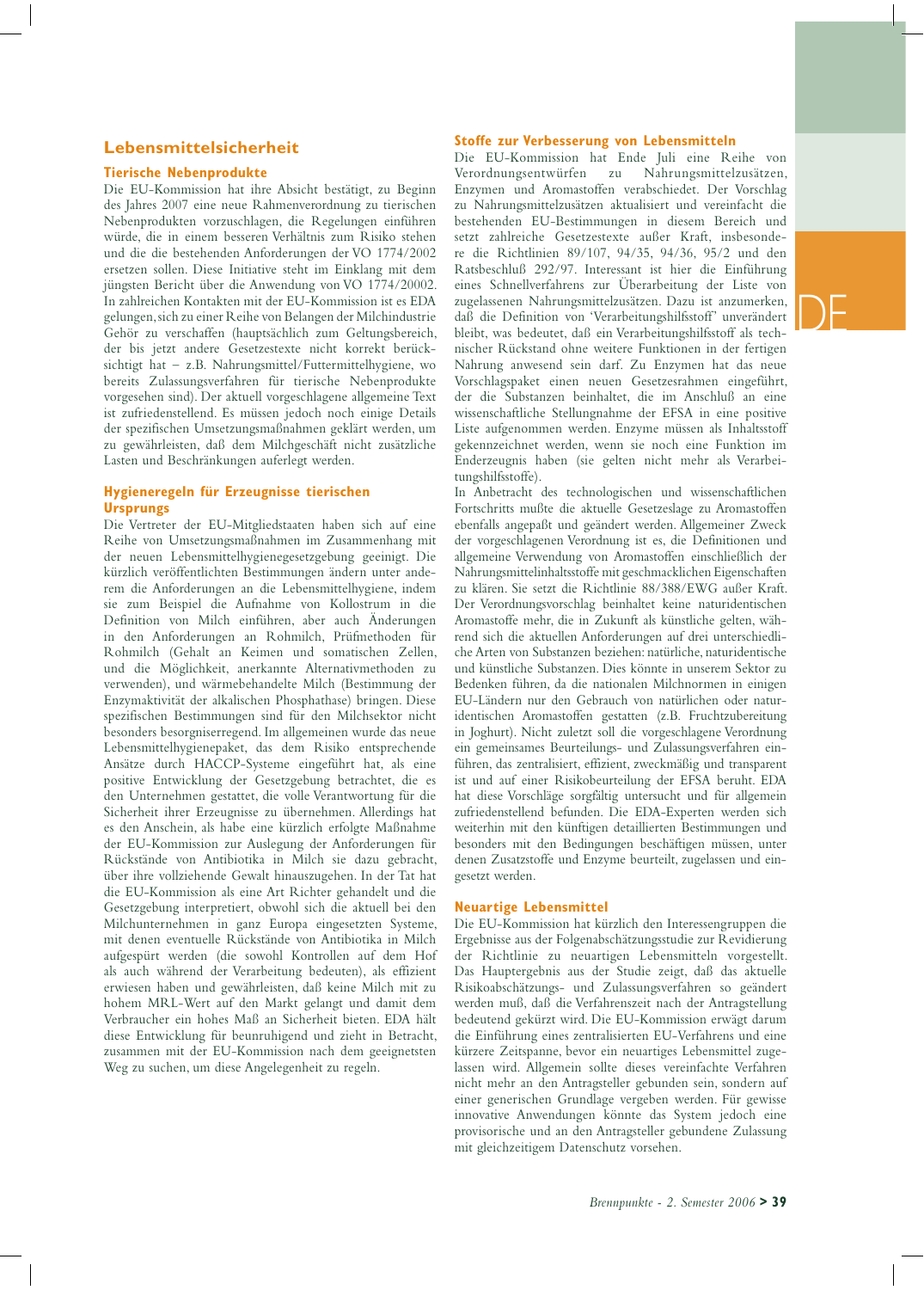Darüber hinaus hat die EU-Kommission auch die Notwendigkeit bestätigt, daß Erklärungen zu den rechtlichen Aspekten gegeben werden müssen. Dies bezieht sich hauptsächlich sowohl auf die Definition von neuartigen Lebensmitteln (innovative Lebensmittel, durch neue Fertigungstechniken erzeugte Lebensmittel, traditionelle Nahrungsmittel aus Drittländern und ihre Vorgeschichte für sichere Verwendung), Kriterien zur Bestimmung der Neuartigkeit eines Lebensmittels, als auch auf den Geltungsbereich der Verordnung (GVO sind ausgenommen).

Die EU-Kommission wird Anfang des Jahres damit beginnen, einen Verordnungsentwurf zu erarbeiten. Die Interessenvertreter sollten zu gegebener Zeit konsultiert werden.

#### **Qualitätsaspekte von Nahrungsmitteln**

#### **Schutz von Ursprungsbezeichnungen und geographischen Angaben**

Am Dienstag, dem 28.11.2006 hat der ständige Ausschuß der EU Durchführungsbestimmungen für geschützte Ursprungsbezeichnung (g.U.) und geschützte geographische Angabe (g.g.A.) verabschiedet, die für die Anwendung der Ratsverordnung 510/2006 zum Schutz der geographischen Angaben und Ursprungsbezeichnungen für Agrarerzeugnisse und Lebensmittel eingehalten werden müssen. Die Verordnung wurde unter der Referenznummer 1898/2006 veröffentlicht. In diesem Dokument werden die spezifischen Bedingungen und Bestimmungen zu einer Reihe von Aspekten in dem allgemeinen Gesetzestext und besonders zu folgenden Aspekten festgelegt:

- Anträge auf Eintragung durch natürliche oder juristische Personen
- der einzutragende Name
- Rohstoffe für Ursprungsbezeichnungen und die geographischen Gebiete, aus denen sie stammen
- Verpackung und Handhabung
- der verpflichtende Gebrauch von Symbolen (Logo), Änderungen in den Eintragungen und Löschung

Abgesehen von diesen Umsetzungsmaßnahmen beabsichtigt die EU-Kommission an einer bevorstehenden Überprüfung der Politik zu den bestehenden Bestimmungen unter dem europäischen Schutzsystem zu arbeiten. Folgende Punkte werden besonders berücksichtigt

- Identifizierung der als Zutaten verwendeten Erzeugnisse mit geschützten geographischen Angaben und geschützten Ursprungsbezeichnungen;
- Einsatz von alternativen Instrumenten wie Handelsmarken zum Schutz geographischer Angaben und Ursprungsbezeichnungen;
- Erzeugnisse, die in den Geltungsbereich der Verordnung fallen, wobei Salz, Kräutermischungen, Korbweidenerzeugnisse und Gewürze besonders berücksichtigt werden;
- Identifizierung des Ursprungs der Rohstoffe;
- Kriterien zur Beurteilung des generischen Status eines Namens;
- Entwurf von Gemeinschaftssymbolen zur Identifizierung von geografischen Angaben und geschützten Ursprungsbezeichnungen

EDA hat mit Käseexperten Beratungen zu diesen Punkten begonnen und dabei den Kriterien für die Festlegung der generischen Natur von Bezeichnungen besondere Aufmerksamkeit gewidmet, besonders angesichts des kürzlich erfolgten Schutzes des Begriffs Emmental in der Schweiz, der in der EU als generisch gilt, zur Verwendung von Symbolen und zu g.U./g.g.A.-Erzeugnissen, die als Zutaten verwendet werden. Weitere Kontakte mit der EU-Kommission sind für Beginn 2007 vorgesehen.

#### **Ökologische Produktion**

Die EU-Kommission hat vor kurzem die Interessengruppen über die jüngsten Entwicklungen bei der Überarbeitung der EU-Bestimmungen zur ökologischen Produktion informiert. Die finnische Ratspräsidentschaft hat in der Hoffnung auf eine politische Einigung zu einer Reihe von Themen und besonders zu den Bedingungen für Importe (und Zertifizierung) vor Jahresende einen Kompromißvorschlag vorgelegt. Dies hat dann zur Veröffentlichung einer spezifischen Verordnung (1997/2006) im Amtsblatt geführt. Weitere Arbeiten zu GVO und bestimmten Kennzeichnungsaspekten (Gebrauch eines Pflichtlogos, Ursprungsbezeichnung…) werden nun für 2007 erwartet und könnten zu zusätzlichen Durchführungsverordnungen der EU-Kommission führen. Wird beobachtet…

#### **Milchproteine in Säuglingsanfangsnahrung**

Nachdem eine abschließende Entscheidung aufgrund von Bedenken des Milchsektors mehrere Male aufgeschoben worden war, haben sich die Vertreter der nationalen Regierungen bei der Sitzung des ständigen Ausschusses für allgemeines Lebensmittelrecht am 19.07.2006 letztendlich zugunsten des Kommissionsvorschlags ausgesprochen, einen einheitlichen (Durchschnitts-) Faktor für die Berechnung des Eiweißgehalts, der in der endgültigen Zusammensetzung von Säuglingsanfangsnahrung und -folgenahrung zu finden sein wird, einzusetzen. Das bedeutet, daß kein Unterschied mehr über die Herkunft des Proteins gemacht wird. Dieser einheitliche Faktor wurde aus Gründen der Vereinfachung unter der Voraussetzung akzeptiert, daß sich die Proteinanforderungen, die in dieser überarbeiteten Richtlinie festgelegt werden, auf die eigentlichen verzehrfertigen Enderzeugnisse beziehen. Und dies ist ungeachtet der Tatsache, daß aufgrund des Stickstoffgehalts der verschiedenen Proteinquellen traditionell unterschiedliche Umrechnungsfaktoren für die Berechnung des Proteingehalts verwendet wurden. Die neue Richtlinie wurde unter der Referenz 2006/141/EG im Amtsblatt veröffentlicht.

#### **Verschiedenes**

#### **Codex Alimentarius Ausschuß**

Der Codex Alimentarius Ausschuß (CAC) hat vom 3. bis 7.07.2006 seine 29. Sitzung in Genf abgehalten. Unter den zur Debatte stehenden Themen sollten die folgenden Schlußfolgerungen aufgrund ihrer Bedeutung für den Milchsektor erwähnt werden:

- die Definition von Transfettsäuren, so wie sie bereits kürzlich vom Codex Committee on Food Labelling (CCFL) vorgeschlagen wurde und die mit einer Fußnote versehen ist, die eine Möglichkeit zur Überarbeitung je nach dem Stand der wissenschaftlichen Entwicklungen einräumt, wurde in die Leitlinien zur Lebensmittelkennzeichnung (Guidelines on Nutrition Labelling) aufgenommen;
- es wurde keine Einigung darüber erzielt, ob eine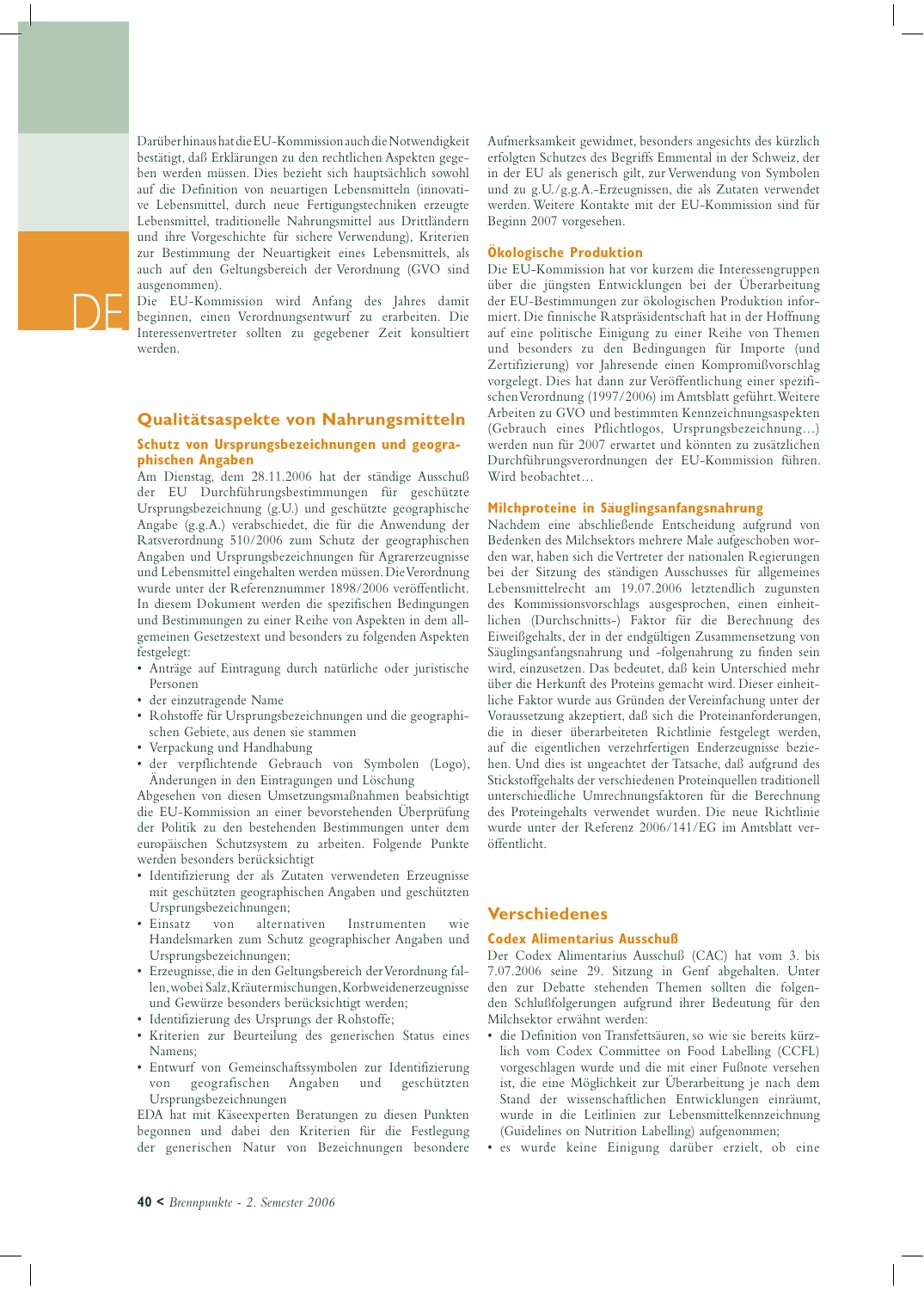DE

Pflichtkennzeichnung des Ursprungslands zu den Standards für einzelne Käse zählen muß. CAC einigte sich darauf, die Standards für Schritt 8 beizubehalten und ersuchte CCFL, die Angelegenheit in seiner Sitzung zu erörtern;

im Rahmen der Revidierung des Normenentwurfs für Säuglingsanfangsnahrung hat der CAC aufgrund eines Vorschlags der indischen Delegation, die Anwendung eines Stickstoffkonvertierungsfaktors von 6,38 für die Berechnung von Proteinen aus Kuhmilch und von 5,71 für Sojaprotein in Säuglingsanfangsnahrung zu unterstützen, einer Anfrage des Codex Ausschusses für Ernährung (CCNFSDU) zugestimmt, in seiner nächsten Sitzung "den Stickstoffkonvertierungsfaktor aufgrund des Prinzips der wissenschaftlichen Analysen und Nachweise einschließlich einer sorgfältigen Prüfung aller relevanten Information unter Berücksichtigung des Bedarfs an Folgerichtigkeit" zu überdenken.

#### **Verpackungsgrößen**

Die EU-Minister haben auf der Tagung des Wettbewerbsrats am 25.09. eine politische Einigung zur Änderung der EU-Gesetzgebung über Verpackungsgrößen von vorverpackten Erzeugnissen erzielt. Dieser Text unterstützt größtenteils den Vorschlag der EU-Kommission, die bestehenden Pflichtverpackungsgrößen vollständig freizugeben. Er spiegelt in gewissem Maße die in der ersten Lesung von EU-Parlament geäußerten Bedenken wieder, da eine graduelle Abschaffung vorgesehen ist, damit die EU-Mitgliedstaaten sich nach und nach an eine Situation anpassen können, in der die Unternehmen bei Verpackungsgrößen von Erzeugnissen, die sie innerhalb der EU auf den Markt bringen möchten, die völlige Entscheidungsfreiheit haben. Im Milchsektor sind Butter und Flüssigmilch betroffen. Es scheint, als sei in diesem Stadium eine Mehrheit der MEPs bereit, die vorgeschlagene allmähliche Abschaffung im kommenden Mitentscheidungsverfahren zu akzeptieren.

#### **Umwelt**

#### **Überarbeitung der Abfall-Rahmenrichtlinie**

Im Rahmen der Abfallwirtschaftspolitik der EU auf Ebene des EU-Parlaments hat Caroline Jackson kurz vor der Sommerpause ihren Berichtsentwurf zu einem Vorschlag für eine revidierte Abfallrahmenrichtlinie abgeschlossen, der eine 5-stufige 'Abfallhierarchie' und mehr Gewißheit bei den Hauptdefinitionen fordert.

Am 28.11.2006 hat der Umweltausschuß des EU-Parlaments für die Einführung des 'Abfallhierarchiesystems' gestimmt, das von der EU-Kommission vorgeschlagen wurde. Die Mitglieder des Ausschusses forderten auch verschiedene Erklärungen zu den Vorschlägen, einschließlich einer klaren Unterscheidung zwischen Abfall und wieder verwertbaren Nebenprodukten. Das besagte 'Abfallhierarchiesystem' sieht fünf Behandlungskategorien vor: Vorbeugung, Mehrweg, Recycling, andere Wiederverwertungsvorgänge, und Entsorgung (von der besten bis zur geringsten Umweltverträglichkeit).

Die Veränderungen werden im Moment getrennt voneinander und mit unterschiedlichen Ansätzen zu Nebenprodukten in EU-Parlament und Rat behandelt. Die fehlende Rechtssicherheit zur Unterscheidung zwischen Nebenprodukten und Abfall bereitet unserer Branche große Sorgen.

Im November hat EDA den Gesetzgebern mit Hilfe von CIAA einen gemeinsamen Aufruf zugestellt, der fordert, das Abfallhierarchiesystem als "Leitprinzip" und nicht als verordnendes Regelwerk im Bereich der EU-Gesetzgebung zu betrachten. An den Rat ist ebenfalls ein Schreiben gerichtet worden, in dem um eine Klärung der Unterscheidung zwischen Nebenprodukten und Abfall gebeten wird.

Das nächste Stadium im Entscheidungsprozess wird im Februar 2007 erreicht, wenn alle MEPs in der Plenarsitzung über den Bericht abstimmen.

#### **Klimawechsel – Emissionshandelssystem der EU (EU ETS)**

Am 13.11.2006 hat die EU-Kommission einen Bericht vorgelegt, in dem ihre erste Bewertung des Treibhausgasem issionshandelssystems (EU ETS) und ein Zeitplan für eine künftige Revidierung des Systems dargelegt wird. In dem Bericht besteht die EU-Kommission auf einer Vereinfachung des EU ETS. Mit einer Frist bis zum 30.06.2007 wird eine spezielle Arbeitsgruppe im Rahmen des europäischen Programms für den Klimaschutz (ECCP II) zusammen mit den Interessengruppen (Industrie, NGOs und Think-Tanks) Empfehlungen für eine Überarbeitung des Systems vorbereiten, damit die EU-Kommission neue Gesetzesvorschläge vorlegen kann, die im Falle einer Annahme ab 2013 in Kraft treten könnten.

Die Arbeitsgruppe wird sich darauf konzentrieren, den Geltungsbereich zu erweitern (mögliche Aufnahme von neuen Treibhausgasen und neuen Sektoren, einschließlich derer mit kleineren Anlagen), und eine weitere Harmonisierung (eventuell Notwendigkeit eines EU-weiten einheitlichen Schwellenwerts nach 2012), verbesserte Leitlinien für Beobachtung und Berichterstattung, und Verknüpfung des ETS mit anderen bestehenden Handelssystemen zu erwägen. Am 28.11.2006 hat die EU-Kommission ihr Engagement bestärkt, die Kyoto-Ziele zu erreichen, indem sie einen ersten Satz von nationalen Allokationsplänen für die Handelsperiode 2008-2012 beschlossen hat, in denen die Zuweisungen knapp 7% unter den durch die nationalen Allokationspläne vorgeschlagenen Emissionen und 7% unter den Emissionen von 2005 liegen. Die Pläne kamen aus Deutschland, Griechenland, Irland, Lettland, Litauen, Luxemburg, Malta, Slowakei, Schweden und Großbritannien. Dieselben Normen werden auf die verbleibenden Pläne angewendet, die noch vorgelegt werden müssen.

#### **Integrierte Produktpolitik (IPP)**

In der zweiten Phase der Kommissionsmitteilung zu einer Integrierten Produktpolitik (IPP) (die erste war die EIPRO-Studie) wird über IMPRO (Environmental IMprovement of PROducts: Umweltverbesserung von Produkten) versucht, mögliche Wege zu identifizieren, auf denen die Umweltschäden während des gesamten Lebenszyklus einiger Produkte, die großen Einfluß auf die Umwelt haben, reduziert werden können. Die ersten drei Gruppen, die im Moment analysiert werden, sind Fleisch- und Milcherzeugnisse, PKWs und Wohnbauten. Die Forschungsarbeiten werden 2006-2007 durchgeführt und abschließende Ergebnisse sind gegen Ende 2007 zu erwarten.

Die Studie zu Fleisch- und Milcherzeugnissen wird die Umwelteinflüsse von Fleisch und Milcherzeugnissen einschätzen und vergleichen, die wichtigsten Verbesserungsmöglichkeiten des Einflusses auf die Umwelt identifizieren und diese Möglichkeiten auf ihre sozialwirt-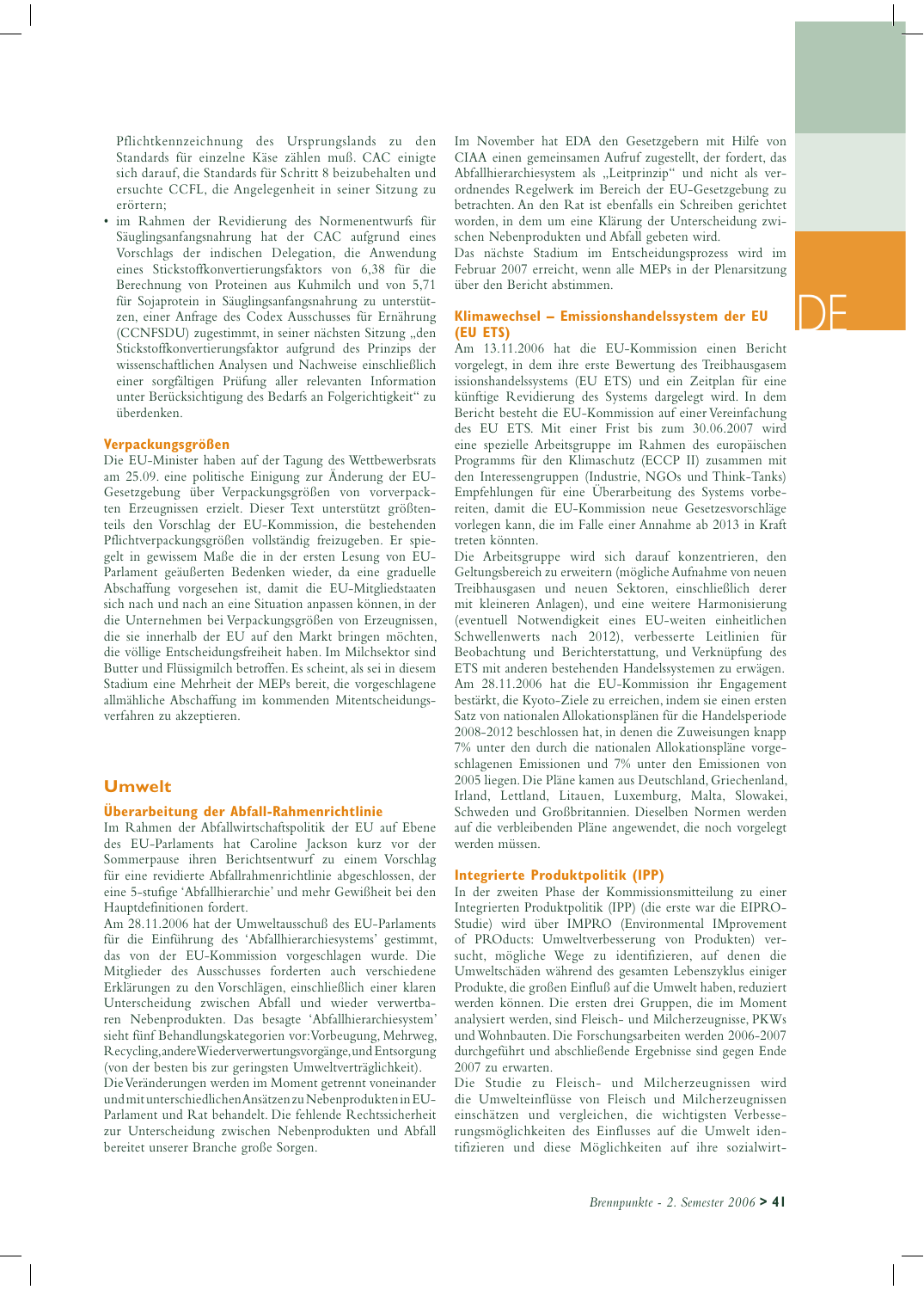schaftlichen Auswirkungen hin überprüfen (auf den Preis der Zwischen- bzw. Enderzeugnisse, Auswirkungen auf Gesundheit und Ernährung, Lebensmittelsicherheit, Lebensmittelqualität (Geschmack, etc.), Sicherheit des Angebots an Lebensmitteln, Tiergesundheit/-schutz, soziale Aspekte, regionale Auswirkungen, Auswirkungen auf die Politik und andere Aspekte, die in den Auswirkungseinschätzungsleitlinien der EU-Kommission aufgeführt sind und für die bedeutende Auswirkungen erwartet werden. EDA ist in gewissem Maße darüber besorgt, daß die Industrie für die Umweltauswirkungen des gesamten Lebenszyklus von Milcherzeugnissen beschuldigt werden könnte, obwohl es sich gezeigt hat, daß viele dieser Auswirkungen bereits früher in der Produktionskette stattfinden. EDA sollte daher sicherstellen, daß die Ergebnisse der (ersten Phase der) EIPRO-Studie nicht dahingehend mißbraucht werden, daß sich öffentliche Maßnahmen im gesetzgeberischen und Umweltbereich systematisch gegen die milchverarbeitende Industrie richten.

#### **Integrierte Umweltverschmutzung, Vermeidung & Verminderung (IVU) & BVT-Merkblätter zur besten vorhandenen Technik**

Die EU-Kommission führt im Moment eine Überarbeitung

der IVU-Richtlinie und der damit zusammenhängenden Gesetzgebung über industrielle Emissionen durch; der Zeitraum ist 2006/2007. Die Aktualisierung soll die Kohärenz und den Geltungsbereich der IVU-Richtlinie überprüfen, um die Funktionalität zu verbessern und hat keine Auswirkungen auf die Anforderungen der IVU-Richtlinie, die EU-Mitgliedstaaten und Industrie vor dem 30.10.2007 zu erfüllen haben.

Für diese Überarbeitung hat die EU-Kommission verschiedene externe Studien angefordert, die bis Ende des Jahres abgeschlossen sein müssen und die die folgenden Themen betreffen: Beurteilung hinsichtlich der Implementierung durch die EU-Mitgliedstaaten, Nutzen für die Umwelt, Wettbewerbsfähigkeit, Rationalisierung der Gesetzgebung zu Industrieemissionen, Datensammlung für eine technische Überprüfung und Einhaltung über den Gesetzesrahmen hinaus.

Das BVT-Merkblatt zur besten vorhandenen Technik Essen & Trinken (BREF, so wie in der IVU-Richtlinie definiert und auf das sich die Genehmigungsbedingungen einschließlich Emissionsgrenzwerten (emission limit values, ELVs) stützen müssen), wurde nun nach der Annahme durch das Information Exchange Forum (IEF) im vergangenen August fertig gestellt und danach am 25.10. im Amtsblatt der EU veröffentlicht. Eine Revidierung des BVT-Merkblatts ist vorgesehen, soll aber nicht vor 2008-2009 stattfinden.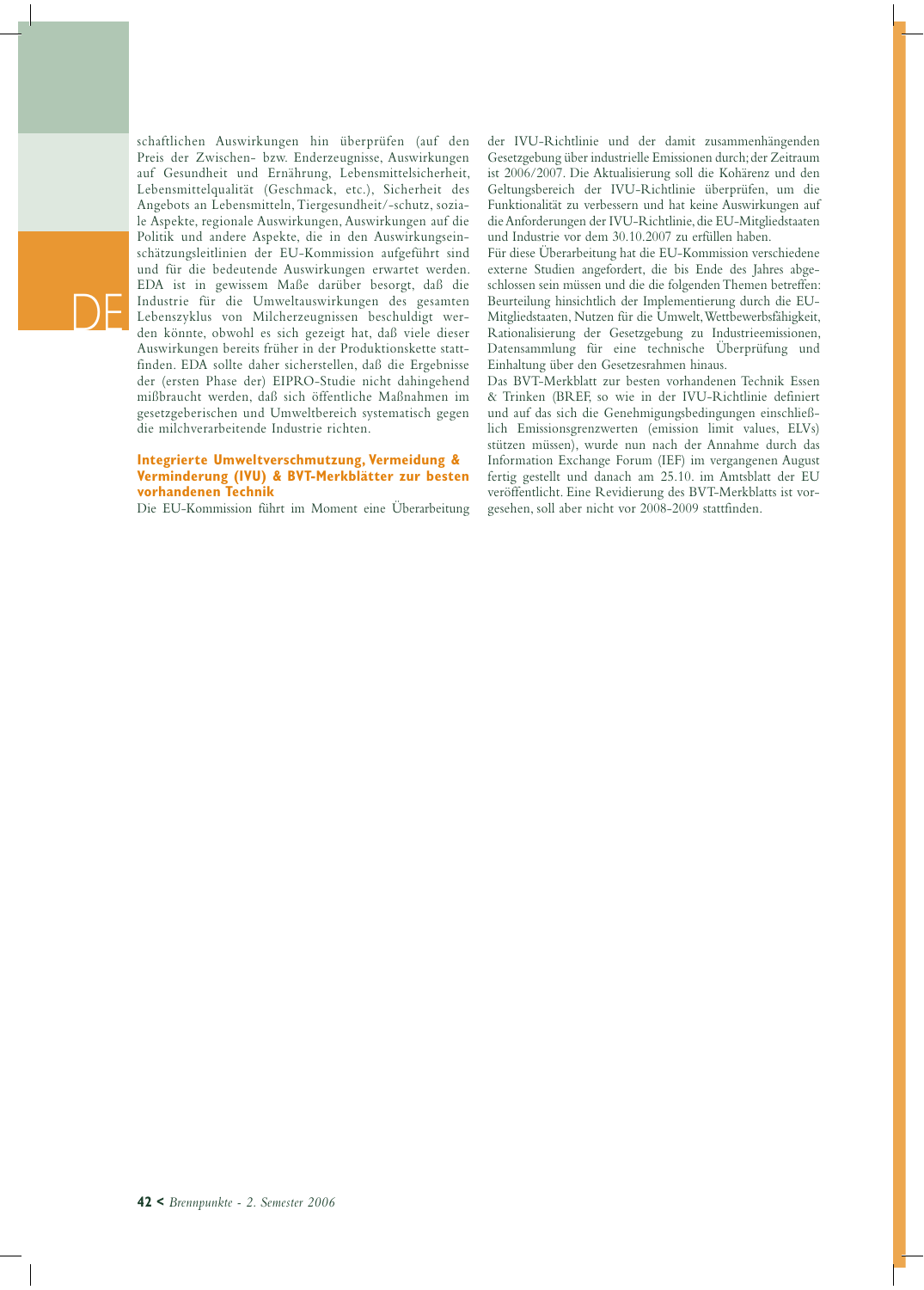# Annex – Tables

**Illustration of the various developments in the dairy markets as described in the article.** Source tables: E. Richarts, ZMP

| Table I - EU Dairy Markets Summary, including Forecast on 2007 |         |         |              |         |         |              |              |
|----------------------------------------------------------------|---------|---------|--------------|---------|---------|--------------|--------------|
| in 1.000 t                                                     | 2004    | 2004    | 2004         | 2005    | 2006    | 2007         | 2007         |
|                                                                | $EU-15$ | $EU-10$ | <b>EU-25</b> | $EU-25$ | $EU-25$ | <b>EU-25</b> | <b>EU-27</b> |
| Dairy Cows (December<br>census, '000head)                      | 18775   | 4 4 3 7 | 23 212       | 22 730  | 22 200  | 21 700       | 23 700       |
| Milk Deliveries to dairies                                     | 115 055 | 15 901  | 130 956      | 132 042 | 130 800 | 132 000      | 134 000      |
| Milk for liquid consumption <sup>2</sup>                       | 29 508  | 4 0 0 8 | 33 517       | 33 533  | 33 500  | 33 600       | 33 900       |
| <b>Fermented Products</b>                                      | 7652    | 1 0 0 4 | 8656         | 8 8 7 0 | 9 200   | 9 500        | 9 700        |
| <b>Butter</b>                                                  |         |         |              |         |         |              |              |
| Production                                                     | 1794    | 289     | 2 0 8 4      | 2 100   | 2 0 2 0 | 2 0 5 0      | 2 0 7 0      |
| Consumption                                                    | 1 622   | 270     | 1892         | 1 860   | 1890    | 1 870        | 1 900        |
| Cheese                                                         |         |         |              |         |         |              |              |
| Production <sup>3</sup>                                        | 7655    | 1 0 4 9 | 8 7 0 3      | 8 8 3 7 | 8 9 8 4 | 9 0 6 0      | 9 2 2 0      |
| Consumption <sup>4</sup>                                       | 7 3 0 9 | 935     | 8 2 3 9      | 8 3 9 4 | 8 5 2 5 | 8610         | 8 7 7 0      |
| Skim Milk Powder                                               |         |         |              |         |         |              |              |
| Production                                                     | 891     | 193     | 1 0 8 4      | 1 1 1 0 | 1 000   | 1 0 20       | 1 0 2 5      |
| Consumption                                                    | 920     | 70      | 990          | 970     | 950     | 900          | 905          |
| Whole Milk Powder<br>production                                | 781     | 84      | 865          | 858     | 820     | 820          | 825          |
| Condensed Milk production                                      | 1 1 5 9 | 53      | 1 2 1 2      | 1 1 8 1 | 1 1 7 0 | 1 1 7 0      | 1 1 7 0      |
| Skim Milk used for Casein                                      | 5 9 1 9 | 30      | 5 9 4 9      | 5 9 3 8 | 4 800   | 5 000        | 5 000        |

1) Provisional or estimated. 2) Incl. buttermilk. 3) Incl. cheese made from other animals milk and processed cheese impact. 4) Including processed cheese. Updated January 2007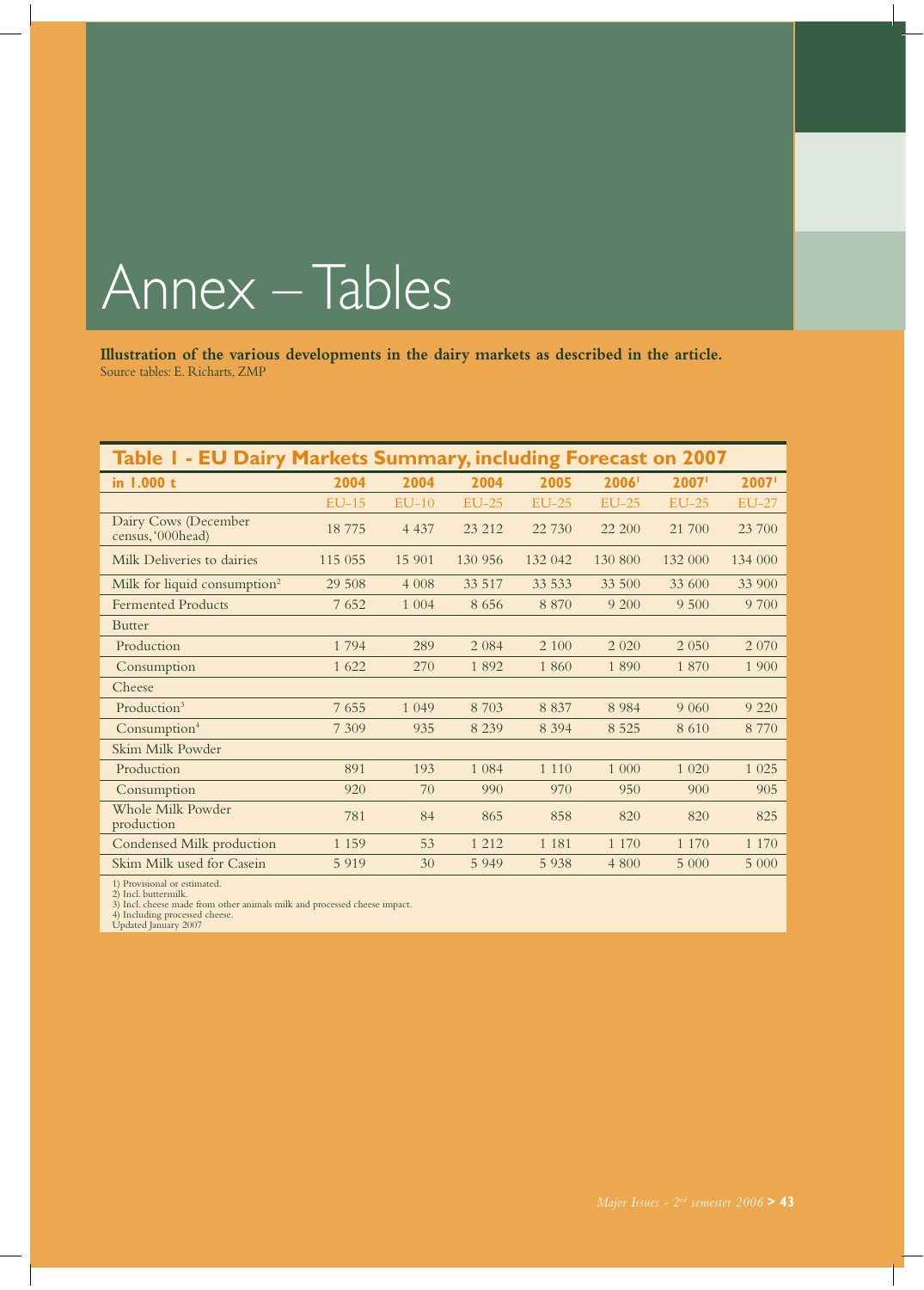| Table 2 - EU: Cow Milk Deliveries to Dairies and Delivery Quotas |          |          |         |         |         |          |                          |
|------------------------------------------------------------------|----------|----------|---------|---------|---------|----------|--------------------------|
| <b>'000 tonnes</b>                                               | 2002     | 2003     | 2004    | 2005    | 2006    |          | <b>National delivery</b> |
| <b>EU 25</b>                                                     | 130 815  | 131 530  | 130 956 | 132 042 | 130 800 | 137 873  | 138 350                  |
| <b>EU 15</b>                                                     | 115 669  | 116 227  | 115 055 | 115 256 | 114 200 | 119 547  | 120 025                  |
| Belgium                                                          | 3 0 5 8  | 3 0 4 5  | 3 0 5 8 | 3 0 2 2 | 3 0 5 0 | 3 3 2 7  | 3 3 4 4                  |
| Denmark                                                          | 4 4 5 6  | 4 5 3 6  | 4 4 3 3 | 4 4 5 1 | 4 4 8 0 | 4 4 7 8  | 4 500                    |
| Germany                                                          | 26 621   | 27 3 20  | 27 113  | 27 380  | 26 810  | 28 003   | 28 14 2                  |
| Greece                                                           | 674      | 675      | 720     | 735     | 780     | 821      | 821                      |
| Spain                                                            | 5 9 6 7  | 5 9 1 5  | 5 9 4 8 | 5 9 1 0 | 5 760   | 6 1 1 7  | 6 1 1 7                  |
| France                                                           | 23 636   | 23 118   | 22 910  | 23 366  | 22 900  | 24 3 5 9 | 24 478                   |
| Ireland                                                          | 5 1 8 6  | 5 3 1 0  | 5 2 6 9 | 5 0 6 0 | 5 200   | 5 3 9 6  | 5 3 9 6                  |
| Italy                                                            | 10 820   | 10731    | 10 578  | 10 500  | 10 300  | 10 530   | 10 530                   |
| Luxembourg                                                       | 261      | 257      | 258     | 258     | 255     | 270      | 272                      |
| Netherlands                                                      | 10 370   | 10 69 6  | 10 561  | 10 480  | 10 640  | 11 130   | 11 185                   |
| Austria                                                          | 2 6 5 1  | 2 6 4 7  | 2617    | 2619    | 2 670   | 2 7 6 4  | 2 7 7 8                  |
| Portugal                                                         | 1936     | 1818     | 1875    | 1911    | 1 860   | 1930     | 1939                     |
| Finland                                                          | 2 4 4 7  | 2 3 9 9  | 2 3 7 3 | 2 3 6 2 | 2 3 5 5 | 2 4 1 9  | 2 4 3 1                  |
| Sweden                                                           | 3 2 2 6  | 3 2 0 6  | 3 2 2 9 | 3 1 6 3 | 3 140   | 3 3 2 0  | 3 3 3 6                  |
| <b>UK</b>                                                        | 14 3 5 9 | 14 5 5 5 | 14 114  | 14 039  | 14 000  | 14 683   | 14756                    |
| 10 new EU member                                                 |          |          |         |         |         |          |                          |
| countries                                                        | 15 146   | 15 302   | 15 901  | 16 786  | 16 600  | 18 3 26  | 18 3 26                  |
| Czech Rep.                                                       | 2 5 9 9  | 2 607    | 2 5 6 4 | 2 5 5 0 | 2 4 1 0 | 2682     | 2682                     |
| Estonia                                                          | 496      | 485      | 536     | 571     | 590     | 624      | 624                      |
| Cyprus                                                           | 143      | 152      | 138     | 138     | 129     | 145      | 145                      |
| Latvia                                                           | 428      | 435      | 478     | 502     | 580     | 695      | 695                      |
| Lithuania                                                        | 970      | 1 0 25   | 1 1 3 9 | 1 202   | 1 240   | 1 647    | 1 647                    |
| Hungary                                                          | 1724     | 1717     | 1736    | 1 6 9 5 | 1 580   | 1947     | 1947                     |
| Malta                                                            | 44       | 40       | 41      | 42      | 41      | 49       | 49                       |
| Poland                                                           | 7 2 1 9  | 7 3 6 5  | 7829    | 8 6 1 2 | 8 5 4 0 | 8 9 6 4  | 8 9 6 4                  |
| Slovenia                                                         | 488      | 499      | 503     | 507     | 510     | 560      | 560                      |
| Slovakia                                                         | 1 0 35   | 977      | 937     | 968     | 980     | 1 0 1 3  | 1 0 1 3                  |

Sources: ZMP, National Statistics, EUROSTAT Updated December 2006 1) Subject to a likely revision.

|              | Table 3 - EU Balance Sheet of Milk for Liquid Consumption |         |              |        |              |              |
|--------------|-----------------------------------------------------------|---------|--------------|--------|--------------|--------------|
| '000t        | 2004                                                      | 2004    | 2004         | 2005   | $2006*$      | 2007*        |
|              | <b>EU 15</b>                                              | EU 10   | <b>EU 25</b> | EU 25  | <b>EU 25</b> | <b>EU 25</b> |
| Production   | 29 508                                                    | 4 0 0 8 | 33 517       | 33 533 | 33 500       | 33 600       |
| Imports      | $\cdot$                                                   |         | $\theta$     |        |              |              |
| Exports      |                                                           |         | 106          | 202    | 200          | 200          |
| <b>Sales</b> | 29 403                                                    | 4 0 0 8 | 33 411       | 33 333 | 33 300       | 33 400       |

\*)Provisional/Forecast. Updated December 2006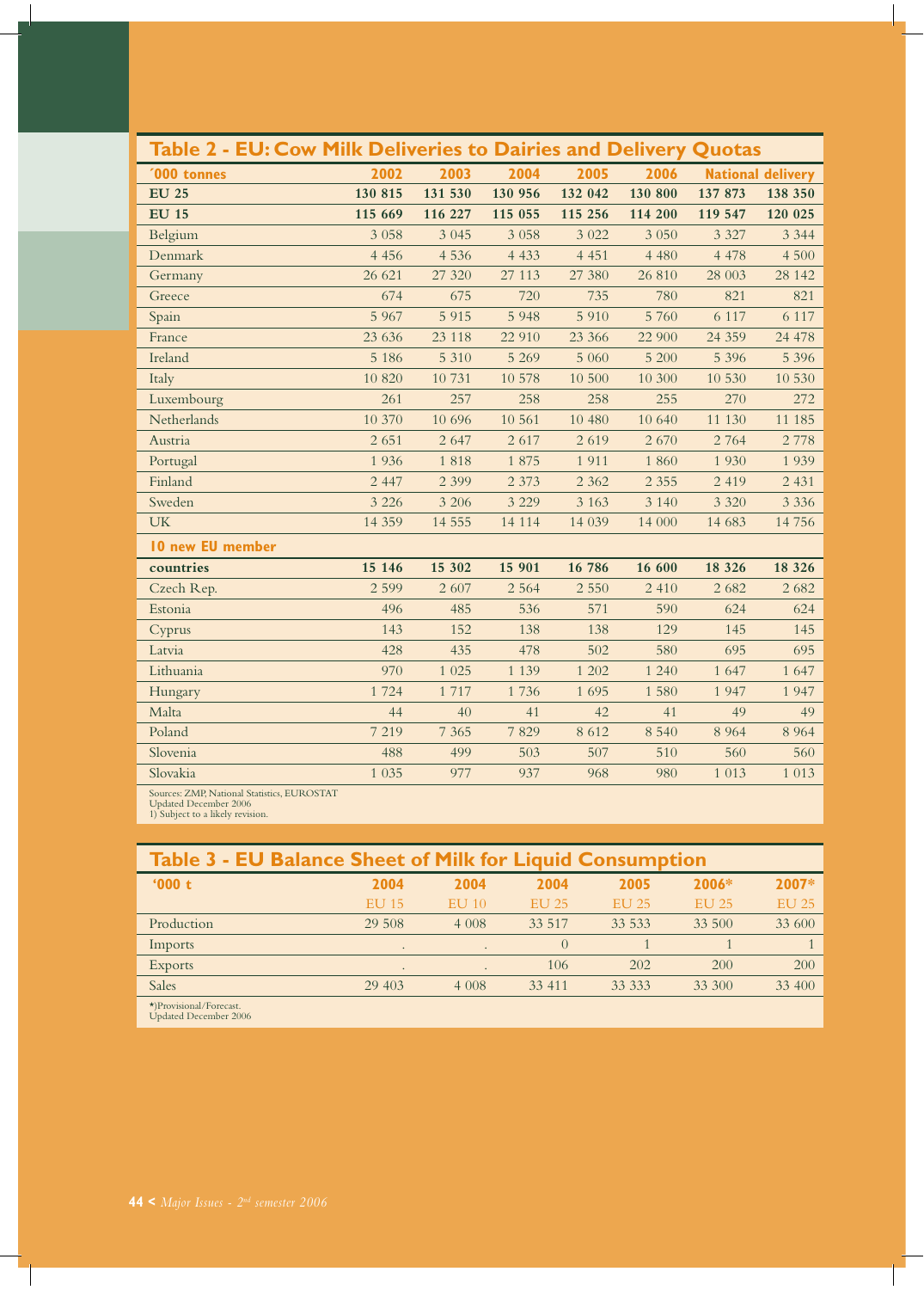### **Table 4 - EU Butter Balance Sheet**

| '000t                   | 2004         | 2004     | 2004         | 2005         | 2006*        | 2007*        |
|-------------------------|--------------|----------|--------------|--------------|--------------|--------------|
|                         | <b>EU 15</b> | $EU$ 10  | <b>EU 25</b> | <b>EU 25</b> | <b>EU 25</b> | <b>EU 25</b> |
| Initial stocks          | 250          | 30       | 280          | 210          | 160          | 110          |
| <b>Total production</b> | 1 794        | 289      | 2 0 8 4      | 2 100        | 2 0 2 0      | 2 0 5 0      |
| - dairy production      | 1785         | 265      | 2 0 5 0      | 2 0 7 1      | 2 0 0 0      | 2 0 3 0      |
| - farm production       | 10           | 24       | 34           | 29           | 20           | 20           |
| Imports                 |              |          | 93           | 51           | 80           | 80           |
| <b>Exports</b>          |              |          | 355          | 341          | 260          | 260          |
| Final stocks            | 190          | 20       | 210          | 160          | 110          | 110          |
| <b>Disappearance</b>    | 1 622        | 270      | 1892         | 1860         | 1890         | 1870         |
| - at market prices      | 1 1 4 2      | 270      | 1 4 1 2      | 1 3 8 2      | 1 4 1 5      | 1 400        |
| - subsidised            | 480          | $\Omega$ | 480          | 478          | 475          | 470          |
| Per capita (kg)         | 4,3          | 3,6      | 4,2          | 4,1          | 4,1          | 4,1          |

\*) Provisional/Forecast. Updated December 2006 1) Including direct-butteroil. 2) Subsidised cream not included.

| <b>Table 5 - EU Cheese Balance Sheet</b> |              |              |              |              |              |              |
|------------------------------------------|--------------|--------------|--------------|--------------|--------------|--------------|
| 600t                                     | 2004         | 2004         | 2004         | 2005         | 2006*        | 2007*        |
|                                          | <b>EU 15</b> | <b>EU 10</b> | <b>EU 25</b> | <b>EU 25</b> | <b>EU 25</b> | <b>EU 25</b> |
| Production                               | 7 4 4 0      | 1 0 0 3      | 8 4 4 3      | 8 5 7 5      | 8 7 2 0      | 8 8 0 5      |
| - from cows' milk                        |              |              |              |              |              |              |
| in dairies                               | 6 8 2 1      | 921          | 7742         | 7870         | 8 0 1 0      | 8 0 9 0      |
| - on farms                               | 66           | 55           | 121          | 115          | 110          | 105          |
| - from other milk                        | 553          | 27           | 580          | 590          | 600          | 610          |
| Imports                                  |              |              | 112          | 102          | 105          | 100          |
| Proc. addition $1$                       | 215          | 46           | 260          | 262          | 260          | 255          |
| Available                                |              |              | 8 8 1 5      | 8 9 3 9      | 9 0 8 5      | 9 1 6 0      |
| Exports                                  |              |              | 576          | 545          | 560          | 550          |
|                                          |              |              |              |              |              |              |
| Consumption                              | 7 3 0 9      | 935          | 8 2 3 9      | 8 3 9 4      | 8 5 2 5      | 8 6 1 0      |
| - per capita (kg)                        | 19,2         | 12,5         | 18,1         | 18,4         | 18,6         | 18,8         |
|                                          |              |              |              |              |              |              |

\*)Provisional/Forecast.

1) From processed cheese production. Updated December 2006

#### **Table 6 - EU Balance Sheet of Whole Milk Powder '000 t 2004 2004 2004 2005 2006\* 2007\***  EU 15 EU 10 EU 25 EU 25 EU 25 EU 25 Production 781 84 865 858 820 820 Imports  $\qquad \qquad 2 \qquad \qquad 2 \qquad \qquad 2$ Exports 517 490 412 412 Change in stocks  $\qquad \qquad$  .  $\qquad -20$   $\qquad \qquad 0$   $\qquad \qquad 0$ Sales 331 40 371 370 410 410

\*)Provisional/Forecast. Updated December 2006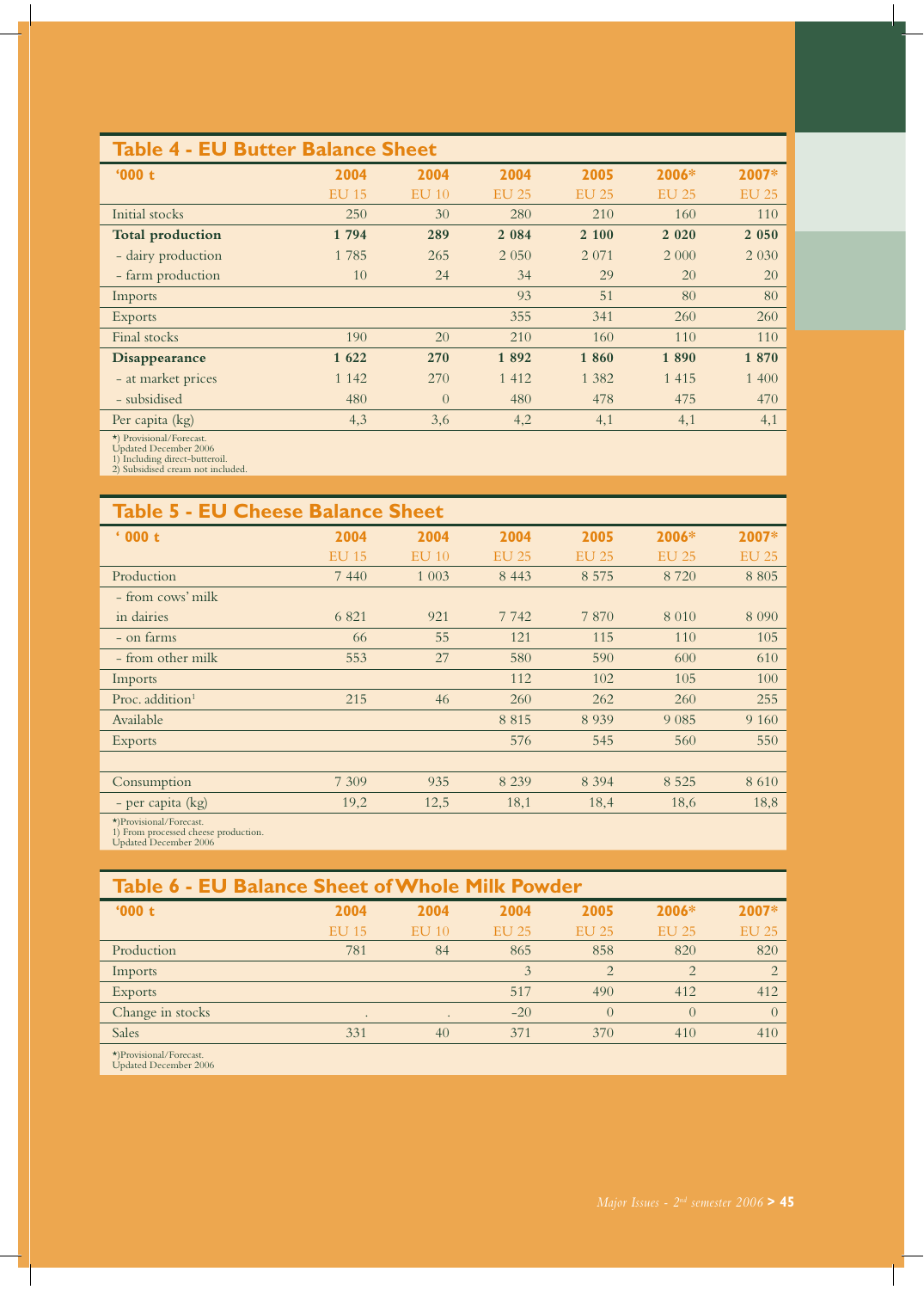| <b>Table 7 - EU Balance Sheet of Condensed Milk</b>     |              |          |              |              |              |              |
|---------------------------------------------------------|--------------|----------|--------------|--------------|--------------|--------------|
| 000t                                                    | 2004         | 2004     | 2004         | 2005         | $2006*$      | 2007*        |
|                                                         | <b>EU 15</b> | $E$ U 10 | <b>EU 25</b> | <b>EU 25</b> | <b>EU 25</b> | <b>EU 25</b> |
| Production                                              | 1 1 5 9      | 53       | 1 2 1 2      | 1 1 8 1      | 1 1 7 0      | 1 1 7 0      |
| Imports                                                 |              |          |              |              | $\theta$     | $\Omega$     |
| <b>Exports</b>                                          |              |          | 198          | 201          | 205          | 205          |
| Change in stocks                                        |              |          | 10           | $\theta$     | $\Omega$     | $\Omega$     |
| Consumption                                             | 950          | 55       | 1 0 0 5      | 981          | 965          | 965          |
| $\star$ )Provisional/Forecast.<br>Updated December 2006 |              |          |              |              |              |              |

| <b>Table 8 - EU SMP Balance Sheet</b>           |              |          |              |              |                |                |
|-------------------------------------------------|--------------|----------|--------------|--------------|----------------|----------------|
| '000t                                           | 2004         | 2004     | 2004         | 2005         | 2006*          | 2007*          |
|                                                 | <b>EU 15</b> | $E$ U 10 | <b>EU 25</b> | <b>EU 25</b> | <b>EU 25</b>   | <b>EU 25</b>   |
| Opening stocks                                  | 261          | 19       | 280          | 117          | 70             | 50             |
| Production                                      | 891          | 193      | 1 0 8 4      | 1 1 1 0      | 1 000          | 1 0 20         |
| Imports                                         |              |          | 26           | 7            | 20             | 20             |
| Available                                       |              |          | 1 3 9 0      | 1 2 3 4      | 1 0 9 0        | 1 0 9 0        |
| Consumption                                     | 920          | 70       | 990          | 970          | 950            | 900            |
| - at market prices                              | 507          | 60       | 567          | 600          | 600            | 600            |
|                                                 |              |          |              | 30           | 10             | 10             |
| - for feed                                      | 413          | 10       | 423          | 370          | 350            | 300            |
| <b>Exports</b>                                  |              |          | 283          | 194          | 90             | 150            |
| Ending stocks                                   |              |          | 117          | 70           | 50             | 40             |
| - in intervention                               | 64           | -        | 64           | 8            | $\overline{0}$ | $\overline{0}$ |
| *)Provisional/Forecast.<br>Updated January 2007 |              |          |              |              |                |                |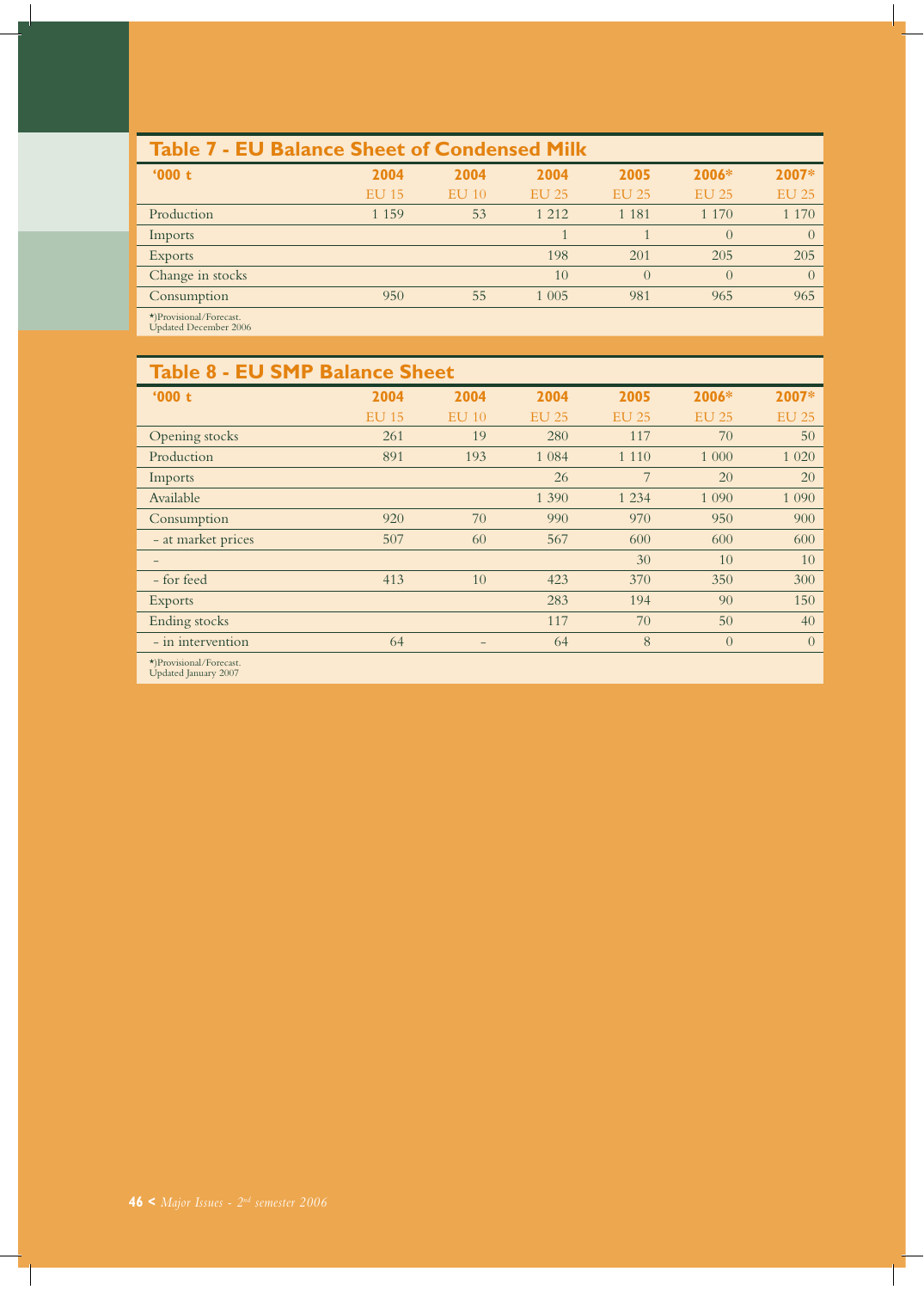

 $10 -$ 

Jan Mar May Jul Sep Nov Jan

 $\overline{0}$  $\overline{5}$ 

1990 1992 1994 1996 1998 2000 2002 2004 2006 2008

© ZMP 2006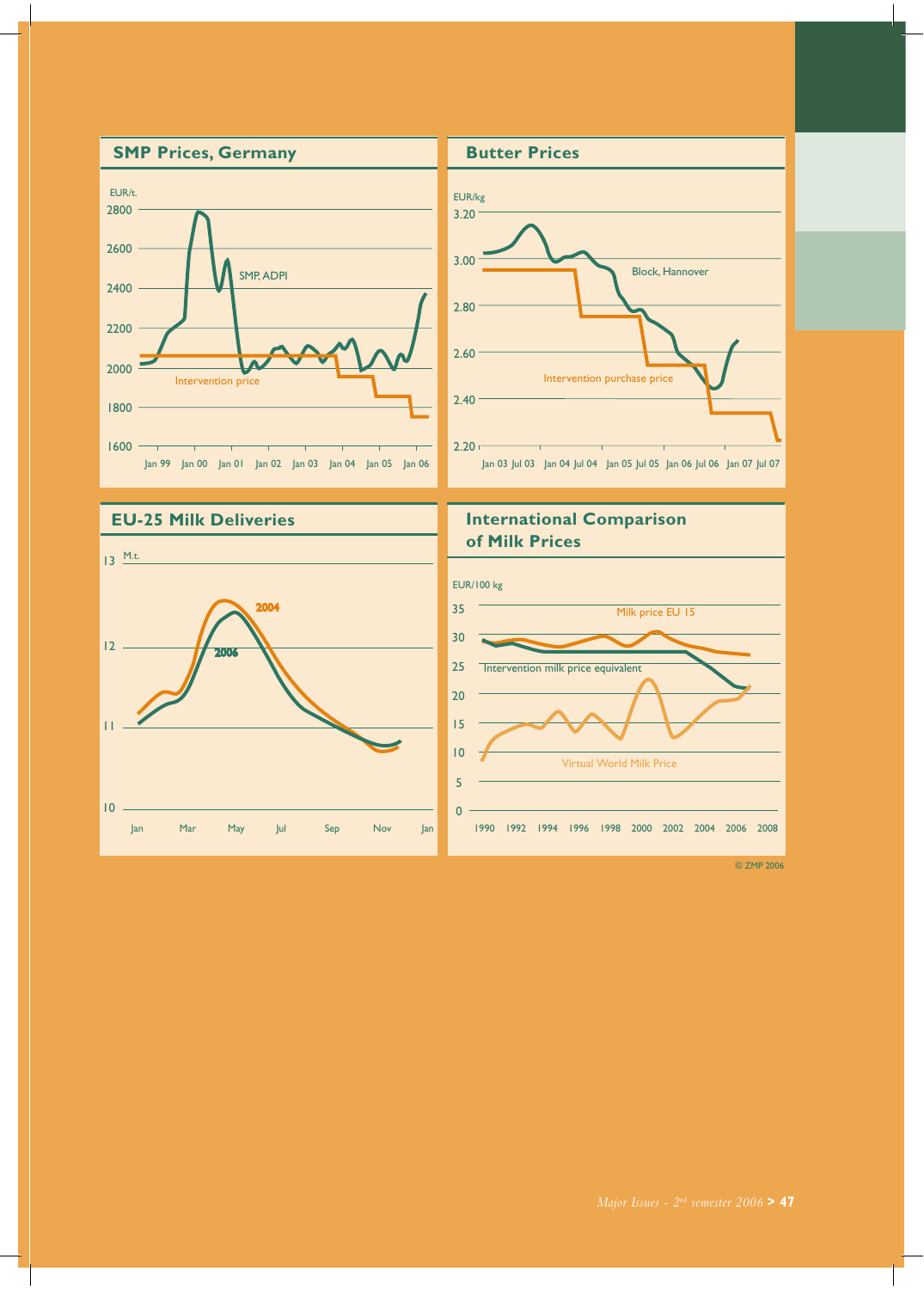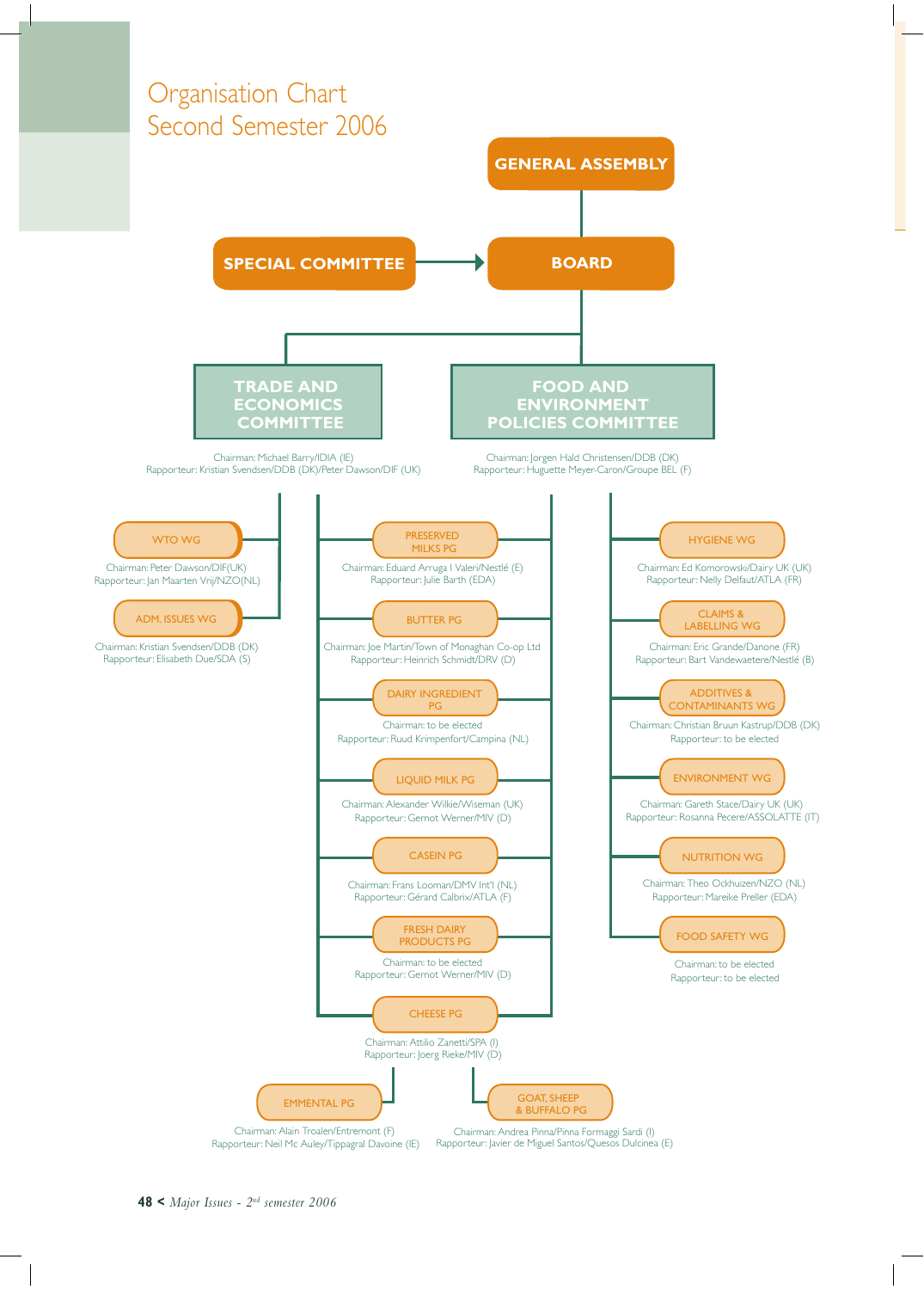# EDA 2006 For further details, please consult

the EDA website: http://eda.euromilk.org

#### **President of EDA** Mr Veijo Meriläinen

VALIO P.O.Box 10 Mejeritie 6 00039 Valio Finland

|                       | <b>National Delegations:</b>                                                                                                                                                                     | <b>Board Members:</b>                                                                                                         |
|-----------------------|--------------------------------------------------------------------------------------------------------------------------------------------------------------------------------------------------|-------------------------------------------------------------------------------------------------------------------------------|
| <b>Austria</b>        | VÖM (Vereinigung Österreichischer Milchverarbeiter)<br>Friedrich-Wilhelm-Raiffeisen-Platz  <br>1020 Wien - Austria<br>www.voem.or.at                                                             | Mr Geislmayr Günther<br><b>Gmundner Molkerei</b><br>Theresientalstrasse 16<br>4810 GMUNDEN - Austria                          |
| <b>Belgium</b>        | CBL (Confédération Belge de l'Industrie Laitière)<br>Hungaria Building<br>Vaartkom 31/02.02<br>3000 Leuven - Belgium<br>www.bcz-cbl.be                                                           | Mr Renaat Debergh<br>Secretary General<br><b>BCZ/CBL</b><br>Hungaria Building<br>Vaartkom 31/02.02<br>3000 Leuven - Belgium   |
| <b>Bulgaria</b>       | <b>Bulgarian Association of Dairy Processors</b><br>Lagera complex<br>Bl. 44 entr. A<br>DG-1612 Sofia<br>$bam@mb.bia-bg.com$                                                                     |                                                                                                                               |
| <b>Czech Republic</b> | Czech & Moravian Dairy Association<br>Vol inách 75<br>100 00 Praha 10 - Czech Republik                                                                                                           | Mr Jiri Kopacek<br><b>Czech Dairy Association</b><br>Vol inách 75<br>CZ - 100 00 Praha 10                                     |
| Denmark               | Mejeriforeningen<br>Danish Dairy Board<br>22 Frederiks Allé<br>8000 Arhus C - Denmark<br>www.mejeri.dk                                                                                           | Mr Jens Refslund<br><b>ARLA FOODS</b><br>P.O. Box 2400<br>Skanderborgvej, 277<br>8260 Viby J. - Denmark                       |
| <b>Estonia</b>        | Eesti Piimaliit<br><b>Estonian Dairy Association</b><br>J.Vilmsi 53<br>10147 Tallinn - Estonia<br>www.piimaliit.ee                                                                               | Mr Aivar Haelm<br>Director<br>POLVA PIIM Dairy Company<br>Jaama Street 20<br>63399 Polva - Estonia                            |
| <b>Finland</b>        | Finnish Dairies' Association<br>Pasilankatu 2<br>P.O. Box 115<br>00241 Helsinki - Finland<br>www.etl.fi                                                                                          | Mr Arto Tikkanen<br>Director<br><b>VALIO Ltd</b><br>P.O.Box 10<br>Mejeritie 6<br>00039 VALIO - Finland                        |
| France                | <b>ATLA</b><br>Maison du Lait<br>42, rue de Châteaudun<br>75314 Paris Cedex 09 - France<br>www.atla.asso.fr                                                                                      | Mr Laurent Gallois-Montbrun<br><b>Managing Director</b><br>EPI Ingrédients<br><b>B.P. 108</b><br>44153 Ancenis Cedex - France |
| <b>Germany</b>        | MIV (Milchindustrie-Verband)<br>Godesbergerallee 157<br>D - 53175 Bonn<br>www.milchindustrie.de<br>DRV (Deutscher Raiffeisenverband)<br>Postfach 12 02 20<br>D - 53106 Bonn<br>www.raiffeisen.de | Mr Toni Meggle<br><b>Director</b><br><b>MOLKEREI MEGGLE Wasserburg</b><br>Megglestrasse 6-12<br>83512 WASSERBURG - Germany    |
| <b>Greece</b>         | <b>SEVGAP</b><br>Hellenic Association of Milk & Dairy Products Industry<br>21, Agias Sofias Str.<br>154 54 Neo Pshychiko - ATHENS - Greece                                                       | Mr Nikos Korogiannakis<br><b>SEVGAP</b><br>21, Agias Sofias Str.<br>154 54 Neo Pshychiko - ATHENS - Greece                    |
| <b>Hungary</b>        | Tej Terméktanács<br>Hungarian Dairy Association<br>Bartók B. út 152/c.<br>H - 1115 Budapest<br>www.tejtermek.hu                                                                                  | Mr Imre Timar<br><b>President General</b><br><b>VESZPRÉMTEJ</b><br>Vezprém, Kisto u. 9<br>8201 Vezprèm, Pf. 75 - Hungary      |
| <b>Ireland</b>        | IDIA (Irish Dairy Industries Association)<br><b>Confederation House</b><br>84-86 Lower Baggot Street<br>Dublin 2 - Ireland<br>www.ibec.ie                                                        | Mr Nicholas Simms<br><b>IDB</b><br><b>Grattan House</b><br>Mount Street Lower<br>Dublin 2 - Ireland                           |
| <i><b>Italy</b></i>   | <b>ASSOLATTE</b><br>Corso di Porta Romana 2<br>20122 Milano - Italy<br>www.assolatte.it                                                                                                          | Mr Attilio Zanetti<br>Managing Director<br>ZANETTI spa<br>Via Madonna I<br>24040 LALLIO - Italy                               |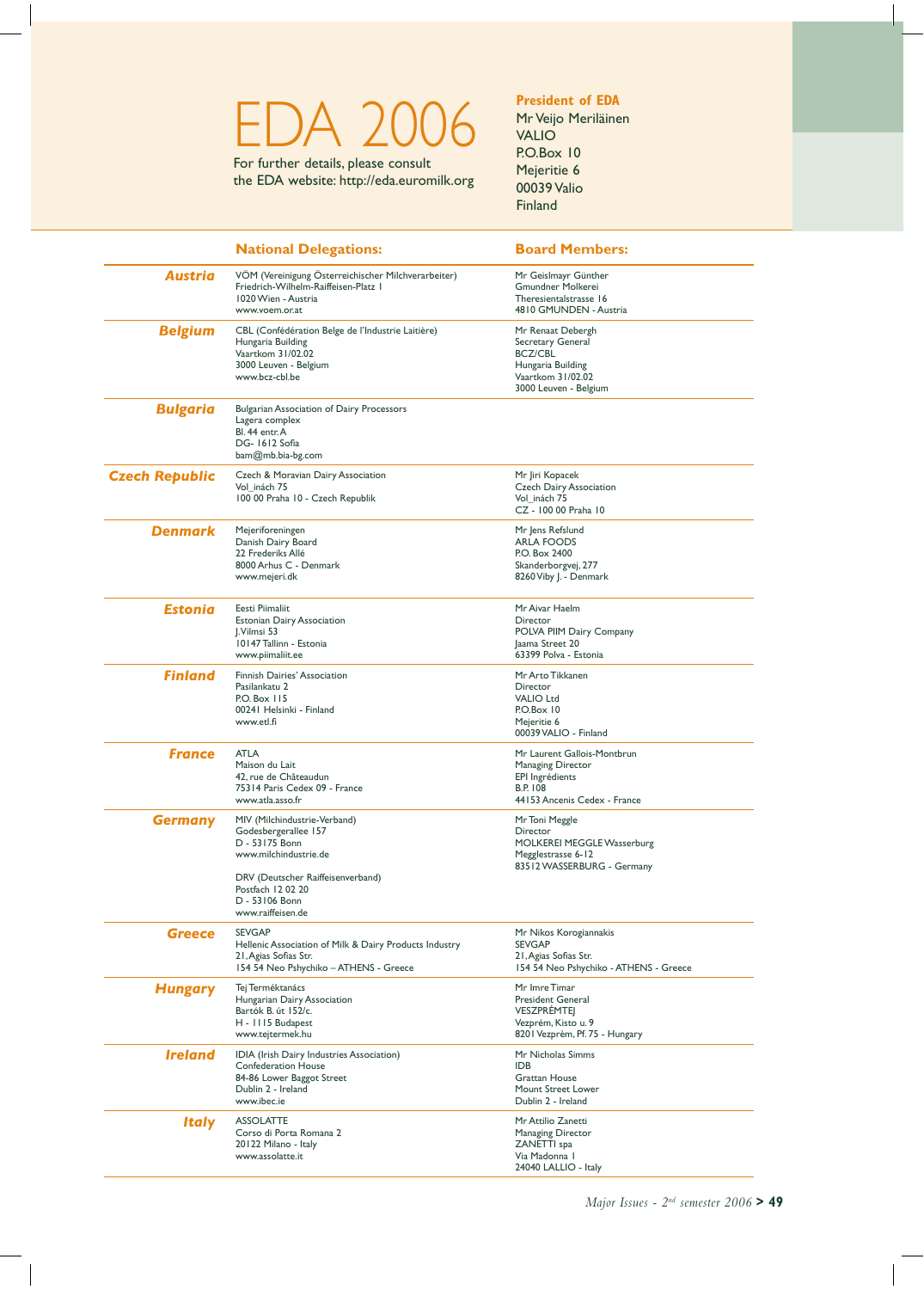| Latvia                          | Latvian Dairy Association<br>180 Bauskas st.,<br>1004 Riga - Latvia                                                                                                                                                                                                                                                               | Mr Arvids Usca<br><b>Director</b><br><b>RIGAS PIENSAIMNIEKS</b><br>2 Valmieras street<br>1009 Riga - Latvia                               |
|---------------------------------|-----------------------------------------------------------------------------------------------------------------------------------------------------------------------------------------------------------------------------------------------------------------------------------------------------------------------------------|-------------------------------------------------------------------------------------------------------------------------------------------|
| Lithuania                       | Lithuanian Dairy Association<br>Pieno centras<br>Saltoniskiu str.9<br>2664 Vilnius - Lithuania                                                                                                                                                                                                                                    | Mr Linas Sasnauskas<br><b>Operations Officer</b><br>JCS " Pieno Zvaigzdes"<br>Laisves Av. 125,<br>06120 Vilnius - Lithuania               |
| <b>Netherlands</b>              | NZO (Nederlandse Zuivel Organisatie)<br>Louis Braillelaan 80<br>2700 AD Zoetemeer - The Netherlands<br>www.nzo.nl                                                                                                                                                                                                                 | Mr Werner Buck<br><b>Friesland Foods</b><br><b>Blankenstein 142</b><br>7943 PE Meppel - The Netherlands                                   |
| Poland                          | ZPPM (Zwiazek Prywatnych Przetwórców Mleka<br>The Association of Private Dairy Processors<br>Wspolna Street 30. Room 404<br>00-930 Warsaw - Poland<br>www.zppm.com.pl<br>NUDC-National Union of Dairy Co-operatives<br>Krajowe Stowarzyszenie Mleczarzy<br><b>Ul.Hoza 66/68</b><br>00-950 Warsaw - Poland<br>www.mlekoland.com    | Mr Marek Murawski<br>Manager Quality & Technology<br>National Union of Dairy Co-operatives<br>66/68 Hoza Street<br>00-950 Warsaw - Poland |
|                                 | <b>DTDHA</b><br>ul. Hoza 66/68<br>00-950 Warsaw - Poland                                                                                                                                                                                                                                                                          |                                                                                                                                           |
| <b>Portugal</b>                 | <b>FENALAC</b><br>Feredacão Nacional das Uniones de Cooperativas de Leite e<br>Lacticinios<br>Rua da Restauração 312 - I<br>4050 Porto - Portugal<br>www.confagri.pt/Associadas/Federacoes/fenalac.htm<br><b>ANIL</b><br>Assocàcio Nacional dos Industriais de Lacticinios<br>Rua de Santa Teresa 2 - C2<br>4050 Porto - Portugal | Mr Fernando Cardoso<br>Secretary General<br>Fenalac<br>Rua da Restauração 312 - 1<br>4050 Porto - Portugal                                |
| Slovakia                        | www.anilact.pt<br>Slovak Dairy Union                                                                                                                                                                                                                                                                                              | Mrs Goczeova Valéria                                                                                                                      |
|                                 | Slovensky mliekarensky zvaz<br>Zahradnicka 21<br>811 07 Bratislava - Slovakia                                                                                                                                                                                                                                                     | Slovak Dairy Union<br>Zahradnicka 21<br>811 07 Brastislava - Slovakia                                                                     |
| Slovenia                        | Slovene Dairy Association<br>Dimiceva 9<br>1000 LJUBLJANA - Slovenia<br>www.slovenskomleko.com                                                                                                                                                                                                                                    | Mr Matjaz Vehovec<br>President & General Manager<br>LJUBJANSKE Mlekarne d.d.<br>Tolstojeva 63<br>1000 Ljubljana - Slovenia                |
| <b>Spain</b>                    | <b>FENIL</b><br>Federacion Nacional de Industrias Lacteas<br>Ayala 10 - 1, Izqda<br>28001 Madrid - Spain<br>www.fenil.org                                                                                                                                                                                                         | Mr Juan Camin Torrents<br>Director<br>NESTLE Espana SA<br>Gran Via 16<br>28013 Madrid - Spain                                             |
| <b>Sweden</b>                   | Swedish Dairy Association<br>Svensk Mjölk AB<br>Torsgatan 14<br>105 46 Stockholm - Sweden<br>www.svenskmjolk.se                                                                                                                                                                                                                   | Mrs Anne-Marie Dahlen<br><b>Managing Director</b><br><b>SWEDISH Dairy Association</b><br>Torsgatan 14<br>105 46 Stockholm - Sweden        |
| <b>United</b><br><b>Kingdom</b> | <b>DAIRY UK</b><br>93 Baker Street<br>London WIU 6RL - United-Kingdom<br>www.dairyuk.org                                                                                                                                                                                                                                          | Mr Jim BEGG<br>Director General<br><b>DAIRY UK</b><br>93 Baker Street<br>London WIU 6RL - United-Kingdom                                  |

|               | <b>Associate Member</b>                                                                      |
|---------------|----------------------------------------------------------------------------------------------|
| <b>Turkey</b> | <b>SETBIR</b><br>Coban Yildizi Sokak No 1/14<br>TR-Ankara 06540 Cankaya<br>www.setbir.org.tr |